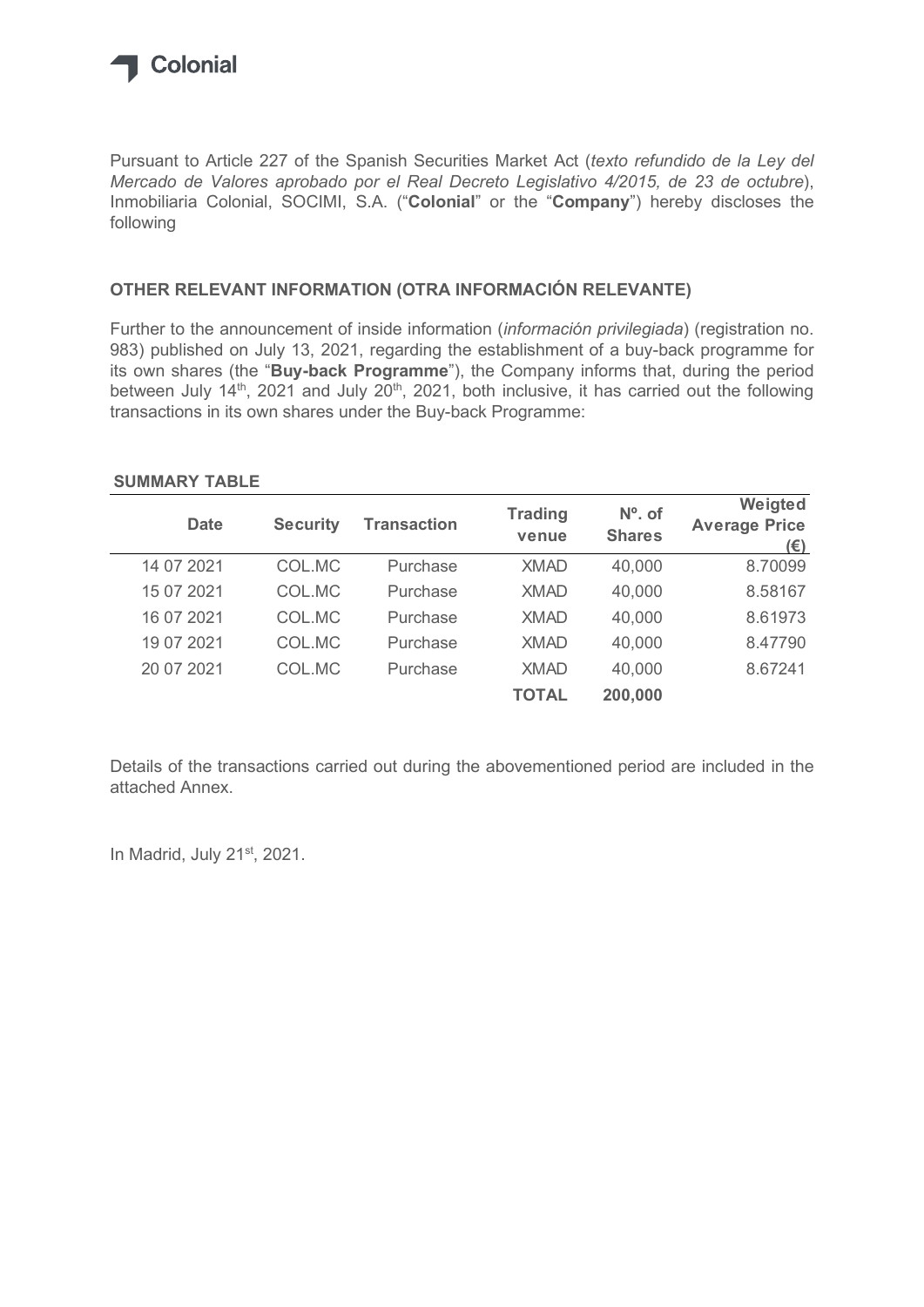## ANNEX

| $N^{\circ}$ . of<br><b>Trading</b><br><b>Security</b><br><b>Transaction</b><br>Intermediary<br>Date<br>Price $(\epsilon)$<br><b>Shares</b><br>venue<br>Banco Sabadell, S.A.<br>14 07 2021<br>COL.MC<br><b>XMAD</b><br>328<br>8.79<br>Purchase<br>COL.MC<br><b>XMAD</b><br>Banco Sabadell, S.A.<br>14 07 2021<br>Purchase<br>1,046<br>8.78<br>COL.MC<br><b>XMAD</b><br>15<br>Banco Sabadell, S.A.<br>14 07 2021<br>Purchase<br>8.795<br>COL.MC<br><b>XMAD</b><br>326<br>14 07 2021<br>Purchase<br>8.795<br>Banco Sabadell, S.A.<br>14 07 2021<br>COL.MC<br><b>XMAD</b><br>8.735<br>Banco Sabadell, S.A.<br>Purchase<br>118<br>14 07 2021<br>COL.MC<br><b>XMAD</b><br>423<br>8.735<br>Banco Sabadell, S.A.<br>Purchase<br>COL.MC<br><b>XMAD</b><br>8.72<br>14 07 2021<br>Purchase<br>258<br>Banco Sabadell, S.A.<br>COL.MC<br><b>XMAD</b><br>8<br>Banco Sabadell, S.A.<br>14 07 2021<br>Purchase<br>8.71<br>14 07 2021<br>COL.MC<br><b>XMAD</b><br>Banco Sabadell, S.A.<br>213<br>8.72<br>Purchase<br>14 07 2021<br>COL.MC<br>Purchase<br><b>XMAD</b><br>103<br>8.72<br>Banco Sabadell, S.A.<br>COL.MC<br><b>XMAD</b><br>13<br>14 07 2021<br>Purchase<br>8.72<br>Banco Sabadell, S.A.<br>COL.MC<br><b>XMAD</b><br>495<br>8.73<br>Banco Sabadell, S.A.<br>14 07 2021<br>Purchase<br>COL.MC<br><b>XMAD</b><br>172<br>8.775<br>Banco Sabadell, S.A.<br>14 07 2021<br>Purchase<br>301<br>14 07 2021<br>COL.MC<br>XMAD<br>8.78<br>Purchase<br>14 07 2021<br>COL.MC<br><b>XMAD</b><br>153<br>Banco Sabadell, S.A.<br>Purchase<br>8.75<br><b>XMAD</b><br>227<br>8.76<br>14 07 2021<br>COL.MC<br>Purchase<br>COL.MC<br><b>XMAD</b><br>57<br>8.755<br>14 07 2021<br>Purchase<br>COL.MC<br>Purchase<br><b>XMAD</b><br>272<br>8.78<br>14 07 2021<br>COL.MC<br>Purchase<br><b>XMAD</b><br>64<br>8.795<br>14 07 2021<br>COL.MC<br>8.795<br>14 07 2021<br>Purchase<br><b>XMAD</b><br>285<br><b>XMAD</b><br>21<br>8.795<br>14 07 2021<br>COL.MC<br>Purchase<br><b>XMAD</b><br>26<br>8.795<br>14 07 2021<br>COL.MC<br>Purchase<br>COL.MC<br><b>XMAD</b><br>69<br>8.795<br>14 07 2021<br>Purchase<br>14 07 2021<br>COL.MC<br>Purchase<br><b>XMAD</b><br>76<br>8.795<br>COL.MC<br><b>XMAD</b><br>333<br>8.78<br>14 07 2021<br>Purchase<br>14 07 2021<br>COL.MC<br>Purchase<br><b>XMAD</b><br>133<br>8.775<br>8.775<br>14 07 2021<br>COL.MC<br>Purchase<br><b>XMAD</b><br>245<br>COL.MC<br><b>XMAD</b><br>57<br>8.76<br>14 07 2021<br>Purchase<br>8.75<br>14 07 2021<br>COL.MC<br>Purchase<br><b>XMAD</b><br>242<br>COL.MC<br>Purchase<br><b>XMAD</b><br>366<br>8.745<br>14 07 2021<br>COL.MC<br>Purchase<br><b>XMAD</b><br>120<br>8.735<br>14 07 2021<br>COL.MC<br><b>XMAD</b><br>309<br>8.735<br>14 07 2021<br>Purchase<br><b>XMAD</b><br>224<br>8.735<br>14 07 2021<br>COL.MC<br>Purchase<br>COL.MC<br><b>XMAD</b><br>233<br>8.73<br>14 07 2021<br>Purchase<br>COL.MC<br><b>XMAD</b><br>324<br>8.73<br>14 07 2021<br>Purchase<br>COL.MC<br>Purchase<br><b>XMAD</b><br>8.73<br>14 07 2021<br>$\overline{1}$<br>COL.MC<br>327<br>14 07 2021<br>Purchase<br><b>XMAD</b><br>8.73<br>14 07 2021<br>COL.MC<br>Purchase<br><b>XMAD</b><br>292<br>8.74<br><b>XMAD</b><br>47<br>8.74<br>14 07 2021<br>COL.MC<br>Purchase<br>COL.MC<br><b>XMAD</b><br>29<br>8.74<br>14 07 2021<br>Purchase<br><b>XMAD</b><br>8.725<br>14 07 2021<br>COL.MC<br>Purchase<br>219<br>COL.MC<br>Purchase<br><b>XMAD</b><br>8.735<br>14 07 2021<br>150<br>COL.MC<br>592<br>8.735<br>14 07 2021<br>Purchase<br><b>XMAD</b><br>COL.MC<br><b>XMAD</b><br>360<br>8.73<br>14 07 2021<br>Purchase<br><b>XMAD</b><br>8.74<br>14 07 2021<br>COL.MC<br>Purchase<br>350 |            |        |          | <b>ANNEX</b> |    |       |                      |
|-------------------------------------------------------------------------------------------------------------------------------------------------------------------------------------------------------------------------------------------------------------------------------------------------------------------------------------------------------------------------------------------------------------------------------------------------------------------------------------------------------------------------------------------------------------------------------------------------------------------------------------------------------------------------------------------------------------------------------------------------------------------------------------------------------------------------------------------------------------------------------------------------------------------------------------------------------------------------------------------------------------------------------------------------------------------------------------------------------------------------------------------------------------------------------------------------------------------------------------------------------------------------------------------------------------------------------------------------------------------------------------------------------------------------------------------------------------------------------------------------------------------------------------------------------------------------------------------------------------------------------------------------------------------------------------------------------------------------------------------------------------------------------------------------------------------------------------------------------------------------------------------------------------------------------------------------------------------------------------------------------------------------------------------------------------------------------------------------------------------------------------------------------------------------------------------------------------------------------------------------------------------------------------------------------------------------------------------------------------------------------------------------------------------------------------------------------------------------------------------------------------------------------------------------------------------------------------------------------------------------------------------------------------------------------------------------------------------------------------------------------------------------------------------------------------------------------------------------------------------------------------------------------------------------------------------------------------------------------------------------------------------------------------------------------------------------------------------------------------------------------------------------------------------------------------------------------------------------------------------------------------------------------------------------------------------------------------------------------------------------------------------------------------------------------------------------------------------------------------------------------------------------------------------------------------------------------------------------------------|------------|--------|----------|--------------|----|-------|----------------------|
|                                                                                                                                                                                                                                                                                                                                                                                                                                                                                                                                                                                                                                                                                                                                                                                                                                                                                                                                                                                                                                                                                                                                                                                                                                                                                                                                                                                                                                                                                                                                                                                                                                                                                                                                                                                                                                                                                                                                                                                                                                                                                                                                                                                                                                                                                                                                                                                                                                                                                                                                                                                                                                                                                                                                                                                                                                                                                                                                                                                                                                                                                                                                                                                                                                                                                                                                                                                                                                                                                                                                                                                                             |            |        |          |              |    |       |                      |
|                                                                                                                                                                                                                                                                                                                                                                                                                                                                                                                                                                                                                                                                                                                                                                                                                                                                                                                                                                                                                                                                                                                                                                                                                                                                                                                                                                                                                                                                                                                                                                                                                                                                                                                                                                                                                                                                                                                                                                                                                                                                                                                                                                                                                                                                                                                                                                                                                                                                                                                                                                                                                                                                                                                                                                                                                                                                                                                                                                                                                                                                                                                                                                                                                                                                                                                                                                                                                                                                                                                                                                                                             |            |        |          |              |    |       |                      |
| Banco Sabadell, S.A.<br>Banco Sabadell, S.A.<br>Banco Sabadell, S.A.<br>Banco Sabadell, S.A.<br>Banco Sabadell, S.A.<br>Banco Sabadell, S.A.<br>Banco Sabadell, S.A.<br>Banco Sabadell, S.A.<br>Banco Sabadell, S.A.<br>Banco Sabadell, S.A.<br>Banco Sabadell, S.A.<br>Banco Sabadell, S.A.<br>Banco Sabadell, S.A.<br>Banco Sabadell, S.A.<br>Banco Sabadell, S.A.<br>Banco Sabadell, S.A.<br>Banco Sabadell, S.A.<br>Banco Sabadell, S.A.<br>Banco Sabadell, S.A.<br>Banco Sabadell, S.A.<br>Banco Sabadell, S.A.<br>Banco Sabadell, S.A.<br>Banco Sabadell, S.A.<br>Banco Sabadell, S.A.<br>Banco Sabadell, S.A.<br>Banco Sabadell, S.A.<br>Banco Sabadell, S.A.<br>Banco Sabadell, S.A.<br>Banco Sabadell, S.A.<br>Banco Sabadell, S.A.<br>Banco Sabadell, S.A.                                                                                                                                                                                                                                                                                                                                                                                                                                                                                                                                                                                                                                                                                                                                                                                                                                                                                                                                                                                                                                                                                                                                                                                                                                                                                                                                                                                                                                                                                                                                                                                                                                                                                                                                                                                                                                                                                                                                                                                                                                                                                                                                                                                                                                                                                                                                                                                                                                                                                                                                                                                                                                                                                                                                                                                                                                        |            |        |          |              |    |       |                      |
|                                                                                                                                                                                                                                                                                                                                                                                                                                                                                                                                                                                                                                                                                                                                                                                                                                                                                                                                                                                                                                                                                                                                                                                                                                                                                                                                                                                                                                                                                                                                                                                                                                                                                                                                                                                                                                                                                                                                                                                                                                                                                                                                                                                                                                                                                                                                                                                                                                                                                                                                                                                                                                                                                                                                                                                                                                                                                                                                                                                                                                                                                                                                                                                                                                                                                                                                                                                                                                                                                                                                                                                                             |            |        |          |              |    |       |                      |
|                                                                                                                                                                                                                                                                                                                                                                                                                                                                                                                                                                                                                                                                                                                                                                                                                                                                                                                                                                                                                                                                                                                                                                                                                                                                                                                                                                                                                                                                                                                                                                                                                                                                                                                                                                                                                                                                                                                                                                                                                                                                                                                                                                                                                                                                                                                                                                                                                                                                                                                                                                                                                                                                                                                                                                                                                                                                                                                                                                                                                                                                                                                                                                                                                                                                                                                                                                                                                                                                                                                                                                                                             |            |        |          |              |    |       |                      |
|                                                                                                                                                                                                                                                                                                                                                                                                                                                                                                                                                                                                                                                                                                                                                                                                                                                                                                                                                                                                                                                                                                                                                                                                                                                                                                                                                                                                                                                                                                                                                                                                                                                                                                                                                                                                                                                                                                                                                                                                                                                                                                                                                                                                                                                                                                                                                                                                                                                                                                                                                                                                                                                                                                                                                                                                                                                                                                                                                                                                                                                                                                                                                                                                                                                                                                                                                                                                                                                                                                                                                                                                             |            |        |          |              |    |       |                      |
|                                                                                                                                                                                                                                                                                                                                                                                                                                                                                                                                                                                                                                                                                                                                                                                                                                                                                                                                                                                                                                                                                                                                                                                                                                                                                                                                                                                                                                                                                                                                                                                                                                                                                                                                                                                                                                                                                                                                                                                                                                                                                                                                                                                                                                                                                                                                                                                                                                                                                                                                                                                                                                                                                                                                                                                                                                                                                                                                                                                                                                                                                                                                                                                                                                                                                                                                                                                                                                                                                                                                                                                                             |            |        |          |              |    |       |                      |
|                                                                                                                                                                                                                                                                                                                                                                                                                                                                                                                                                                                                                                                                                                                                                                                                                                                                                                                                                                                                                                                                                                                                                                                                                                                                                                                                                                                                                                                                                                                                                                                                                                                                                                                                                                                                                                                                                                                                                                                                                                                                                                                                                                                                                                                                                                                                                                                                                                                                                                                                                                                                                                                                                                                                                                                                                                                                                                                                                                                                                                                                                                                                                                                                                                                                                                                                                                                                                                                                                                                                                                                                             |            |        |          |              |    |       |                      |
|                                                                                                                                                                                                                                                                                                                                                                                                                                                                                                                                                                                                                                                                                                                                                                                                                                                                                                                                                                                                                                                                                                                                                                                                                                                                                                                                                                                                                                                                                                                                                                                                                                                                                                                                                                                                                                                                                                                                                                                                                                                                                                                                                                                                                                                                                                                                                                                                                                                                                                                                                                                                                                                                                                                                                                                                                                                                                                                                                                                                                                                                                                                                                                                                                                                                                                                                                                                                                                                                                                                                                                                                             |            |        |          |              |    |       |                      |
|                                                                                                                                                                                                                                                                                                                                                                                                                                                                                                                                                                                                                                                                                                                                                                                                                                                                                                                                                                                                                                                                                                                                                                                                                                                                                                                                                                                                                                                                                                                                                                                                                                                                                                                                                                                                                                                                                                                                                                                                                                                                                                                                                                                                                                                                                                                                                                                                                                                                                                                                                                                                                                                                                                                                                                                                                                                                                                                                                                                                                                                                                                                                                                                                                                                                                                                                                                                                                                                                                                                                                                                                             |            |        |          |              |    |       |                      |
|                                                                                                                                                                                                                                                                                                                                                                                                                                                                                                                                                                                                                                                                                                                                                                                                                                                                                                                                                                                                                                                                                                                                                                                                                                                                                                                                                                                                                                                                                                                                                                                                                                                                                                                                                                                                                                                                                                                                                                                                                                                                                                                                                                                                                                                                                                                                                                                                                                                                                                                                                                                                                                                                                                                                                                                                                                                                                                                                                                                                                                                                                                                                                                                                                                                                                                                                                                                                                                                                                                                                                                                                             |            |        |          |              |    |       |                      |
|                                                                                                                                                                                                                                                                                                                                                                                                                                                                                                                                                                                                                                                                                                                                                                                                                                                                                                                                                                                                                                                                                                                                                                                                                                                                                                                                                                                                                                                                                                                                                                                                                                                                                                                                                                                                                                                                                                                                                                                                                                                                                                                                                                                                                                                                                                                                                                                                                                                                                                                                                                                                                                                                                                                                                                                                                                                                                                                                                                                                                                                                                                                                                                                                                                                                                                                                                                                                                                                                                                                                                                                                             |            |        |          |              |    |       |                      |
|                                                                                                                                                                                                                                                                                                                                                                                                                                                                                                                                                                                                                                                                                                                                                                                                                                                                                                                                                                                                                                                                                                                                                                                                                                                                                                                                                                                                                                                                                                                                                                                                                                                                                                                                                                                                                                                                                                                                                                                                                                                                                                                                                                                                                                                                                                                                                                                                                                                                                                                                                                                                                                                                                                                                                                                                                                                                                                                                                                                                                                                                                                                                                                                                                                                                                                                                                                                                                                                                                                                                                                                                             |            |        |          |              |    |       |                      |
|                                                                                                                                                                                                                                                                                                                                                                                                                                                                                                                                                                                                                                                                                                                                                                                                                                                                                                                                                                                                                                                                                                                                                                                                                                                                                                                                                                                                                                                                                                                                                                                                                                                                                                                                                                                                                                                                                                                                                                                                                                                                                                                                                                                                                                                                                                                                                                                                                                                                                                                                                                                                                                                                                                                                                                                                                                                                                                                                                                                                                                                                                                                                                                                                                                                                                                                                                                                                                                                                                                                                                                                                             |            |        |          |              |    |       |                      |
|                                                                                                                                                                                                                                                                                                                                                                                                                                                                                                                                                                                                                                                                                                                                                                                                                                                                                                                                                                                                                                                                                                                                                                                                                                                                                                                                                                                                                                                                                                                                                                                                                                                                                                                                                                                                                                                                                                                                                                                                                                                                                                                                                                                                                                                                                                                                                                                                                                                                                                                                                                                                                                                                                                                                                                                                                                                                                                                                                                                                                                                                                                                                                                                                                                                                                                                                                                                                                                                                                                                                                                                                             |            |        |          |              |    |       |                      |
|                                                                                                                                                                                                                                                                                                                                                                                                                                                                                                                                                                                                                                                                                                                                                                                                                                                                                                                                                                                                                                                                                                                                                                                                                                                                                                                                                                                                                                                                                                                                                                                                                                                                                                                                                                                                                                                                                                                                                                                                                                                                                                                                                                                                                                                                                                                                                                                                                                                                                                                                                                                                                                                                                                                                                                                                                                                                                                                                                                                                                                                                                                                                                                                                                                                                                                                                                                                                                                                                                                                                                                                                             |            |        |          |              |    |       |                      |
|                                                                                                                                                                                                                                                                                                                                                                                                                                                                                                                                                                                                                                                                                                                                                                                                                                                                                                                                                                                                                                                                                                                                                                                                                                                                                                                                                                                                                                                                                                                                                                                                                                                                                                                                                                                                                                                                                                                                                                                                                                                                                                                                                                                                                                                                                                                                                                                                                                                                                                                                                                                                                                                                                                                                                                                                                                                                                                                                                                                                                                                                                                                                                                                                                                                                                                                                                                                                                                                                                                                                                                                                             |            |        |          |              |    |       |                      |
|                                                                                                                                                                                                                                                                                                                                                                                                                                                                                                                                                                                                                                                                                                                                                                                                                                                                                                                                                                                                                                                                                                                                                                                                                                                                                                                                                                                                                                                                                                                                                                                                                                                                                                                                                                                                                                                                                                                                                                                                                                                                                                                                                                                                                                                                                                                                                                                                                                                                                                                                                                                                                                                                                                                                                                                                                                                                                                                                                                                                                                                                                                                                                                                                                                                                                                                                                                                                                                                                                                                                                                                                             |            |        |          |              |    |       |                      |
|                                                                                                                                                                                                                                                                                                                                                                                                                                                                                                                                                                                                                                                                                                                                                                                                                                                                                                                                                                                                                                                                                                                                                                                                                                                                                                                                                                                                                                                                                                                                                                                                                                                                                                                                                                                                                                                                                                                                                                                                                                                                                                                                                                                                                                                                                                                                                                                                                                                                                                                                                                                                                                                                                                                                                                                                                                                                                                                                                                                                                                                                                                                                                                                                                                                                                                                                                                                                                                                                                                                                                                                                             |            |        |          |              |    |       |                      |
|                                                                                                                                                                                                                                                                                                                                                                                                                                                                                                                                                                                                                                                                                                                                                                                                                                                                                                                                                                                                                                                                                                                                                                                                                                                                                                                                                                                                                                                                                                                                                                                                                                                                                                                                                                                                                                                                                                                                                                                                                                                                                                                                                                                                                                                                                                                                                                                                                                                                                                                                                                                                                                                                                                                                                                                                                                                                                                                                                                                                                                                                                                                                                                                                                                                                                                                                                                                                                                                                                                                                                                                                             |            |        |          |              |    |       |                      |
|                                                                                                                                                                                                                                                                                                                                                                                                                                                                                                                                                                                                                                                                                                                                                                                                                                                                                                                                                                                                                                                                                                                                                                                                                                                                                                                                                                                                                                                                                                                                                                                                                                                                                                                                                                                                                                                                                                                                                                                                                                                                                                                                                                                                                                                                                                                                                                                                                                                                                                                                                                                                                                                                                                                                                                                                                                                                                                                                                                                                                                                                                                                                                                                                                                                                                                                                                                                                                                                                                                                                                                                                             |            |        |          |              |    |       |                      |
|                                                                                                                                                                                                                                                                                                                                                                                                                                                                                                                                                                                                                                                                                                                                                                                                                                                                                                                                                                                                                                                                                                                                                                                                                                                                                                                                                                                                                                                                                                                                                                                                                                                                                                                                                                                                                                                                                                                                                                                                                                                                                                                                                                                                                                                                                                                                                                                                                                                                                                                                                                                                                                                                                                                                                                                                                                                                                                                                                                                                                                                                                                                                                                                                                                                                                                                                                                                                                                                                                                                                                                                                             |            |        |          |              |    |       |                      |
|                                                                                                                                                                                                                                                                                                                                                                                                                                                                                                                                                                                                                                                                                                                                                                                                                                                                                                                                                                                                                                                                                                                                                                                                                                                                                                                                                                                                                                                                                                                                                                                                                                                                                                                                                                                                                                                                                                                                                                                                                                                                                                                                                                                                                                                                                                                                                                                                                                                                                                                                                                                                                                                                                                                                                                                                                                                                                                                                                                                                                                                                                                                                                                                                                                                                                                                                                                                                                                                                                                                                                                                                             |            |        |          |              |    |       |                      |
|                                                                                                                                                                                                                                                                                                                                                                                                                                                                                                                                                                                                                                                                                                                                                                                                                                                                                                                                                                                                                                                                                                                                                                                                                                                                                                                                                                                                                                                                                                                                                                                                                                                                                                                                                                                                                                                                                                                                                                                                                                                                                                                                                                                                                                                                                                                                                                                                                                                                                                                                                                                                                                                                                                                                                                                                                                                                                                                                                                                                                                                                                                                                                                                                                                                                                                                                                                                                                                                                                                                                                                                                             |            |        |          |              |    |       |                      |
|                                                                                                                                                                                                                                                                                                                                                                                                                                                                                                                                                                                                                                                                                                                                                                                                                                                                                                                                                                                                                                                                                                                                                                                                                                                                                                                                                                                                                                                                                                                                                                                                                                                                                                                                                                                                                                                                                                                                                                                                                                                                                                                                                                                                                                                                                                                                                                                                                                                                                                                                                                                                                                                                                                                                                                                                                                                                                                                                                                                                                                                                                                                                                                                                                                                                                                                                                                                                                                                                                                                                                                                                             |            |        |          |              |    |       |                      |
|                                                                                                                                                                                                                                                                                                                                                                                                                                                                                                                                                                                                                                                                                                                                                                                                                                                                                                                                                                                                                                                                                                                                                                                                                                                                                                                                                                                                                                                                                                                                                                                                                                                                                                                                                                                                                                                                                                                                                                                                                                                                                                                                                                                                                                                                                                                                                                                                                                                                                                                                                                                                                                                                                                                                                                                                                                                                                                                                                                                                                                                                                                                                                                                                                                                                                                                                                                                                                                                                                                                                                                                                             |            |        |          |              |    |       |                      |
|                                                                                                                                                                                                                                                                                                                                                                                                                                                                                                                                                                                                                                                                                                                                                                                                                                                                                                                                                                                                                                                                                                                                                                                                                                                                                                                                                                                                                                                                                                                                                                                                                                                                                                                                                                                                                                                                                                                                                                                                                                                                                                                                                                                                                                                                                                                                                                                                                                                                                                                                                                                                                                                                                                                                                                                                                                                                                                                                                                                                                                                                                                                                                                                                                                                                                                                                                                                                                                                                                                                                                                                                             |            |        |          |              |    |       |                      |
|                                                                                                                                                                                                                                                                                                                                                                                                                                                                                                                                                                                                                                                                                                                                                                                                                                                                                                                                                                                                                                                                                                                                                                                                                                                                                                                                                                                                                                                                                                                                                                                                                                                                                                                                                                                                                                                                                                                                                                                                                                                                                                                                                                                                                                                                                                                                                                                                                                                                                                                                                                                                                                                                                                                                                                                                                                                                                                                                                                                                                                                                                                                                                                                                                                                                                                                                                                                                                                                                                                                                                                                                             |            |        |          |              |    |       |                      |
|                                                                                                                                                                                                                                                                                                                                                                                                                                                                                                                                                                                                                                                                                                                                                                                                                                                                                                                                                                                                                                                                                                                                                                                                                                                                                                                                                                                                                                                                                                                                                                                                                                                                                                                                                                                                                                                                                                                                                                                                                                                                                                                                                                                                                                                                                                                                                                                                                                                                                                                                                                                                                                                                                                                                                                                                                                                                                                                                                                                                                                                                                                                                                                                                                                                                                                                                                                                                                                                                                                                                                                                                             |            |        |          |              |    |       |                      |
|                                                                                                                                                                                                                                                                                                                                                                                                                                                                                                                                                                                                                                                                                                                                                                                                                                                                                                                                                                                                                                                                                                                                                                                                                                                                                                                                                                                                                                                                                                                                                                                                                                                                                                                                                                                                                                                                                                                                                                                                                                                                                                                                                                                                                                                                                                                                                                                                                                                                                                                                                                                                                                                                                                                                                                                                                                                                                                                                                                                                                                                                                                                                                                                                                                                                                                                                                                                                                                                                                                                                                                                                             |            |        |          |              |    |       |                      |
|                                                                                                                                                                                                                                                                                                                                                                                                                                                                                                                                                                                                                                                                                                                                                                                                                                                                                                                                                                                                                                                                                                                                                                                                                                                                                                                                                                                                                                                                                                                                                                                                                                                                                                                                                                                                                                                                                                                                                                                                                                                                                                                                                                                                                                                                                                                                                                                                                                                                                                                                                                                                                                                                                                                                                                                                                                                                                                                                                                                                                                                                                                                                                                                                                                                                                                                                                                                                                                                                                                                                                                                                             |            |        |          |              |    |       |                      |
|                                                                                                                                                                                                                                                                                                                                                                                                                                                                                                                                                                                                                                                                                                                                                                                                                                                                                                                                                                                                                                                                                                                                                                                                                                                                                                                                                                                                                                                                                                                                                                                                                                                                                                                                                                                                                                                                                                                                                                                                                                                                                                                                                                                                                                                                                                                                                                                                                                                                                                                                                                                                                                                                                                                                                                                                                                                                                                                                                                                                                                                                                                                                                                                                                                                                                                                                                                                                                                                                                                                                                                                                             |            |        |          |              |    |       |                      |
|                                                                                                                                                                                                                                                                                                                                                                                                                                                                                                                                                                                                                                                                                                                                                                                                                                                                                                                                                                                                                                                                                                                                                                                                                                                                                                                                                                                                                                                                                                                                                                                                                                                                                                                                                                                                                                                                                                                                                                                                                                                                                                                                                                                                                                                                                                                                                                                                                                                                                                                                                                                                                                                                                                                                                                                                                                                                                                                                                                                                                                                                                                                                                                                                                                                                                                                                                                                                                                                                                                                                                                                                             |            |        |          |              |    |       |                      |
|                                                                                                                                                                                                                                                                                                                                                                                                                                                                                                                                                                                                                                                                                                                                                                                                                                                                                                                                                                                                                                                                                                                                                                                                                                                                                                                                                                                                                                                                                                                                                                                                                                                                                                                                                                                                                                                                                                                                                                                                                                                                                                                                                                                                                                                                                                                                                                                                                                                                                                                                                                                                                                                                                                                                                                                                                                                                                                                                                                                                                                                                                                                                                                                                                                                                                                                                                                                                                                                                                                                                                                                                             |            |        |          |              |    |       |                      |
|                                                                                                                                                                                                                                                                                                                                                                                                                                                                                                                                                                                                                                                                                                                                                                                                                                                                                                                                                                                                                                                                                                                                                                                                                                                                                                                                                                                                                                                                                                                                                                                                                                                                                                                                                                                                                                                                                                                                                                                                                                                                                                                                                                                                                                                                                                                                                                                                                                                                                                                                                                                                                                                                                                                                                                                                                                                                                                                                                                                                                                                                                                                                                                                                                                                                                                                                                                                                                                                                                                                                                                                                             |            |        |          |              |    |       |                      |
|                                                                                                                                                                                                                                                                                                                                                                                                                                                                                                                                                                                                                                                                                                                                                                                                                                                                                                                                                                                                                                                                                                                                                                                                                                                                                                                                                                                                                                                                                                                                                                                                                                                                                                                                                                                                                                                                                                                                                                                                                                                                                                                                                                                                                                                                                                                                                                                                                                                                                                                                                                                                                                                                                                                                                                                                                                                                                                                                                                                                                                                                                                                                                                                                                                                                                                                                                                                                                                                                                                                                                                                                             |            |        |          |              |    |       |                      |
|                                                                                                                                                                                                                                                                                                                                                                                                                                                                                                                                                                                                                                                                                                                                                                                                                                                                                                                                                                                                                                                                                                                                                                                                                                                                                                                                                                                                                                                                                                                                                                                                                                                                                                                                                                                                                                                                                                                                                                                                                                                                                                                                                                                                                                                                                                                                                                                                                                                                                                                                                                                                                                                                                                                                                                                                                                                                                                                                                                                                                                                                                                                                                                                                                                                                                                                                                                                                                                                                                                                                                                                                             |            |        |          |              |    |       |                      |
|                                                                                                                                                                                                                                                                                                                                                                                                                                                                                                                                                                                                                                                                                                                                                                                                                                                                                                                                                                                                                                                                                                                                                                                                                                                                                                                                                                                                                                                                                                                                                                                                                                                                                                                                                                                                                                                                                                                                                                                                                                                                                                                                                                                                                                                                                                                                                                                                                                                                                                                                                                                                                                                                                                                                                                                                                                                                                                                                                                                                                                                                                                                                                                                                                                                                                                                                                                                                                                                                                                                                                                                                             |            |        |          |              |    |       |                      |
|                                                                                                                                                                                                                                                                                                                                                                                                                                                                                                                                                                                                                                                                                                                                                                                                                                                                                                                                                                                                                                                                                                                                                                                                                                                                                                                                                                                                                                                                                                                                                                                                                                                                                                                                                                                                                                                                                                                                                                                                                                                                                                                                                                                                                                                                                                                                                                                                                                                                                                                                                                                                                                                                                                                                                                                                                                                                                                                                                                                                                                                                                                                                                                                                                                                                                                                                                                                                                                                                                                                                                                                                             |            |        |          |              |    |       |                      |
|                                                                                                                                                                                                                                                                                                                                                                                                                                                                                                                                                                                                                                                                                                                                                                                                                                                                                                                                                                                                                                                                                                                                                                                                                                                                                                                                                                                                                                                                                                                                                                                                                                                                                                                                                                                                                                                                                                                                                                                                                                                                                                                                                                                                                                                                                                                                                                                                                                                                                                                                                                                                                                                                                                                                                                                                                                                                                                                                                                                                                                                                                                                                                                                                                                                                                                                                                                                                                                                                                                                                                                                                             |            |        |          |              |    |       |                      |
|                                                                                                                                                                                                                                                                                                                                                                                                                                                                                                                                                                                                                                                                                                                                                                                                                                                                                                                                                                                                                                                                                                                                                                                                                                                                                                                                                                                                                                                                                                                                                                                                                                                                                                                                                                                                                                                                                                                                                                                                                                                                                                                                                                                                                                                                                                                                                                                                                                                                                                                                                                                                                                                                                                                                                                                                                                                                                                                                                                                                                                                                                                                                                                                                                                                                                                                                                                                                                                                                                                                                                                                                             |            |        |          |              |    |       |                      |
|                                                                                                                                                                                                                                                                                                                                                                                                                                                                                                                                                                                                                                                                                                                                                                                                                                                                                                                                                                                                                                                                                                                                                                                                                                                                                                                                                                                                                                                                                                                                                                                                                                                                                                                                                                                                                                                                                                                                                                                                                                                                                                                                                                                                                                                                                                                                                                                                                                                                                                                                                                                                                                                                                                                                                                                                                                                                                                                                                                                                                                                                                                                                                                                                                                                                                                                                                                                                                                                                                                                                                                                                             |            |        |          |              |    |       |                      |
|                                                                                                                                                                                                                                                                                                                                                                                                                                                                                                                                                                                                                                                                                                                                                                                                                                                                                                                                                                                                                                                                                                                                                                                                                                                                                                                                                                                                                                                                                                                                                                                                                                                                                                                                                                                                                                                                                                                                                                                                                                                                                                                                                                                                                                                                                                                                                                                                                                                                                                                                                                                                                                                                                                                                                                                                                                                                                                                                                                                                                                                                                                                                                                                                                                                                                                                                                                                                                                                                                                                                                                                                             |            |        |          |              |    |       |                      |
|                                                                                                                                                                                                                                                                                                                                                                                                                                                                                                                                                                                                                                                                                                                                                                                                                                                                                                                                                                                                                                                                                                                                                                                                                                                                                                                                                                                                                                                                                                                                                                                                                                                                                                                                                                                                                                                                                                                                                                                                                                                                                                                                                                                                                                                                                                                                                                                                                                                                                                                                                                                                                                                                                                                                                                                                                                                                                                                                                                                                                                                                                                                                                                                                                                                                                                                                                                                                                                                                                                                                                                                                             |            |        |          |              |    |       |                      |
|                                                                                                                                                                                                                                                                                                                                                                                                                                                                                                                                                                                                                                                                                                                                                                                                                                                                                                                                                                                                                                                                                                                                                                                                                                                                                                                                                                                                                                                                                                                                                                                                                                                                                                                                                                                                                                                                                                                                                                                                                                                                                                                                                                                                                                                                                                                                                                                                                                                                                                                                                                                                                                                                                                                                                                                                                                                                                                                                                                                                                                                                                                                                                                                                                                                                                                                                                                                                                                                                                                                                                                                                             |            |        |          |              |    |       |                      |
|                                                                                                                                                                                                                                                                                                                                                                                                                                                                                                                                                                                                                                                                                                                                                                                                                                                                                                                                                                                                                                                                                                                                                                                                                                                                                                                                                                                                                                                                                                                                                                                                                                                                                                                                                                                                                                                                                                                                                                                                                                                                                                                                                                                                                                                                                                                                                                                                                                                                                                                                                                                                                                                                                                                                                                                                                                                                                                                                                                                                                                                                                                                                                                                                                                                                                                                                                                                                                                                                                                                                                                                                             | 14 07 2021 | COL.MC | Purchase | <b>XMAD</b>  | 28 | 8.715 | Banco Sabadell, S.A. |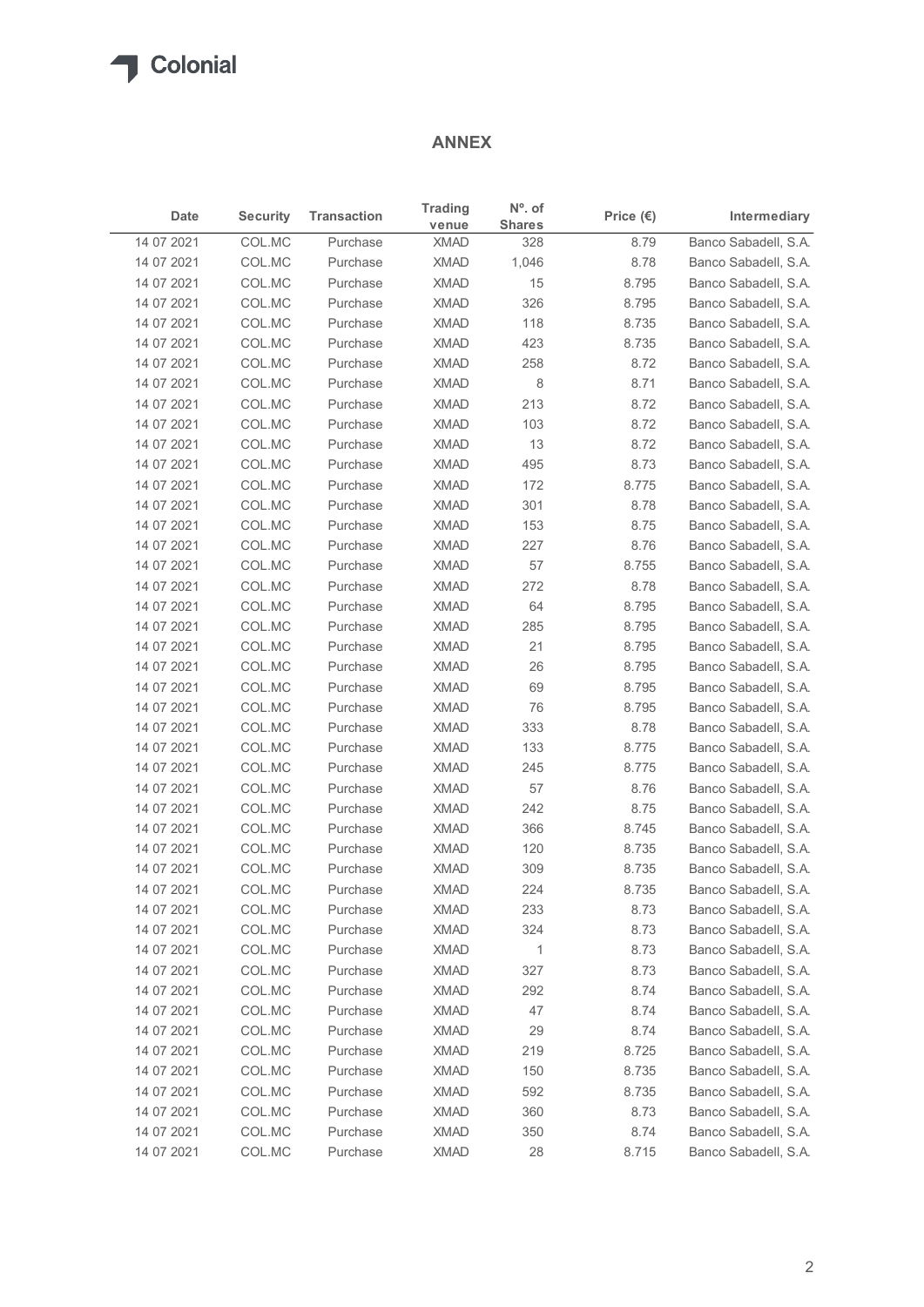

|                          |                  |                                | <b>Trading</b>             | $No$ . of     |                    |                                              |
|--------------------------|------------------|--------------------------------|----------------------------|---------------|--------------------|----------------------------------------------|
| Date<br>14 07 2021       | <b>Security</b>  | <b>Transaction</b><br>Purchase | venue                      | <b>Shares</b> | Price $(\epsilon)$ | Intermediary<br>Banco Sabadell, S.A.         |
| 14 07 2021               | COL.MC<br>COL.MC | Purchase                       | <b>XMAD</b><br><b>XMAD</b> | 125<br>230    | 8.715<br>8.715     | Banco Sabadell, S.A.                         |
| 14 07 2021               | COL.MC           | Purchase                       | <b>XMAD</b>                | 413           | 8.71               | Banco Sabadell, S.A.                         |
| 14 07 2021               | COL.MC           | Purchase                       | <b>XMAD</b>                | 289           | 8.72               | Banco Sabadell, S.A.                         |
| 14 07 2021               | COL.MC           | Purchase                       | <b>XMAD</b>                | 78            | 8.72               | Banco Sabadell, S.A.                         |
| 14 07 2021               | COL.MC           | Purchase                       | <b>XMAD</b>                | 292           | 8.715              | Banco Sabadell, S.A.                         |
| 14 07 2021               | COL.MC           | Purchase                       | <b>XMAD</b>                | 38            | 8.71               | Banco Sabadell, S.A.                         |
| 14 07 2021<br>14 07 2021 | COL.MC<br>COL.MC | Purchase<br>Purchase           | <b>XMAD</b><br><b>XMAD</b> | 19<br>617     | 8.71<br>8.71       | Banco Sabadell, S.A.<br>Banco Sabadell, S.A. |
| 14 07 2021               | COL.MC           | Purchase                       | <b>XMAD</b>                | 259           | 8.7                | Banco Sabadell, S.A.                         |
| 14 07 2021               | COL.MC           | Purchase                       | <b>XMAD</b>                | 310           | 8.705              | Banco Sabadell, S.A.                         |
| 14 07 2021               | COL.MC           | Purchase                       | <b>XMAD</b>                | 293           | 8.705              | Banco Sabadell, S.A.                         |
| 14 07 2021               | COL.MC           | Purchase                       | <b>XMAD</b>                | 4             | 8.68               | Banco Sabadell, S.A.                         |
| 14 07 2021               | COL.MC           | Purchase                       | XMAD                       | 198           | 8.685              | Banco Sabadell, S.A.                         |
| 14 07 2021               | COL.MC           | Purchase                       | XMAD                       | 232           | 8.69               | Banco Sabadell, S.A.                         |
| 14 07 2021               | COL.MC           | Purchase                       | XMAD                       | 20            | 8.69               | Banco Sabadell, S.A.                         |
| 14 07 2021<br>14 07 2021 | COL.MC<br>COL.MC | Purchase<br>Purchase           | <b>XMAD</b><br>XMAD        | 70            | 8.68               | Banco Sabadell, S.A.<br>Banco Sabadell, S.A. |
| 14 07 2021               | COL.MC           | Purchase                       | <b>XMAD</b>                | 281<br>585    | 8.68<br>8.675      | Banco Sabadell, S.A.                         |
| 14 07 2021               | COL.MC           | Purchase                       | <b>XMAD</b>                | 60            | 8.67               | Banco Sabadell, S.A.                         |
| 14 07 2021               | COL.MC           | Purchase                       | <b>XMAD</b>                | 232           | 8.68               | Banco Sabadell, S.A.                         |
| 14 07 2021               | COL.MC           | Purchase                       | XMAD                       | 329           | 8.68               | Banco Sabadell, S.A.                         |
| 14 07 2021               | COL.MC           | Purchase                       | XMAD                       | 182           | 8.675              | Banco Sabadell, S.A.                         |
| 14 07 2021               | COL.MC           | Purchase                       | <b>XMAD</b>                | 311           | 8.67               | Banco Sabadell, S.A.                         |
| 14 07 2021               | COL.MC           | Purchase                       | <b>XMAD</b>                | 25            | 8.67               | Banco Sabadell, S.A.                         |
| 14 07 2021               | COL.MC           | Purchase                       | <b>XMAD</b>                | 221<br>25     | 8.67               | Banco Sabadell, S.A.                         |
| 14 07 2021<br>14 07 2021 | COL.MC<br>COL.MC | Purchase<br>Purchase           | XMAD<br><b>XMAD</b>        | 200           | 8.67<br>8.68       | Banco Sabadell, S.A.<br>Banco Sabadell, S.A. |
| 14 07 2021               | COL.MC           | Purchase                       | XMAD                       | 260           | 8.68               | Banco Sabadell, S.A.                         |
| 14 07 2021               | COL.MC           | Purchase                       | <b>XMAD</b>                | 541           | 8.685              | Banco Sabadell, S.A.                         |
| 14 07 2021               | COL.MC           | Purchase                       | <b>XMAD</b>                | 22            | 8.685              | Banco Sabadell, S.A.                         |
| 14 07 2021               | COL.MC           | Purchase                       | <b>XMAD</b>                | 259           | 8.675              | Banco Sabadell, S.A.                         |
| 14 07 2021               | COL.MC           | Purchase                       | <b>XMAD</b>                | 11            | 8.67               | Banco Sabadell, S.A.                         |
| 14 07 2021               | COL.MC           | Purchase                       | <b>XMAD</b>                | 350           | 8.665              | Banco Sabadell, S.A.                         |
| 14 07 2021               | COL.MC           | Purchase                       | XMAD                       | 358           | 8.655              | Banco Sabadell, S.A.                         |
| 14 07 2021               | COL.MC           | Purchase                       | <b>XMAD</b>                | 833           | 8.65               | Banco Sabadell, S.A.                         |
| 14 07 2021<br>14 07 2021 | COL.MC<br>COL.MC | Purchase<br>Purchase           | <b>XMAD</b><br><b>XMAD</b> | 61<br>594     | 8.635<br>8.63      | Banco Sabadell, S.A.<br>Banco Sabadell, S.A. |
| 14 07 2021               | COL.MC           | Purchase                       | XMAD                       | 254           | 8.645              | Banco Sabadell, S.A.                         |
| 14 07 2021               | COL.MC           | Purchase                       | <b>XMAD</b>                | 106           | 8.645              | Banco Sabadell, S.A.                         |
| 14 07 2021               | COL.MC           | Purchase                       | <b>XMAD</b>                | 107           | 8.645              | Banco Sabadell, S.A.                         |
| 14 07 2021               | COL.MC           | Purchase                       | <b>XMAD</b>                | 37            | 8.64               | Banco Sabadell, S.A.                         |
| 14 07 2021               | COL.MC           | Purchase                       | <b>XMAD</b>                | 425           | 8.635              | Banco Sabadell, S.A.                         |
| 14 07 2021               | COL.MC           | Purchase                       | <b>XMAD</b>                | 107           | 8.63               | Banco Sabadell, S.A.                         |
| 14 07 2021               | COL.MC           | Purchase                       | XMAD                       | 406           | 8.63               | Banco Sabadell, S.A.                         |
| 14 07 2021               | COL.MC           | Purchase                       | XMAD                       | 373           | 8.655              | Banco Sabadell, S.A.                         |
| 14 07 2021<br>14 07 2021 | COL.MC<br>COL.MC | Purchase<br>Purchase           | <b>XMAD</b><br><b>XMAD</b> | 227<br>208    | 8.66<br>8.655      | Banco Sabadell, S.A.<br>Banco Sabadell, S.A. |
|                          | COL.MC           | Purchase                       | <b>XMAD</b>                | 32            | 8.655              | Banco Sabadell, S.A.                         |
| 14 07 2021               |                  |                                |                            |               |                    |                                              |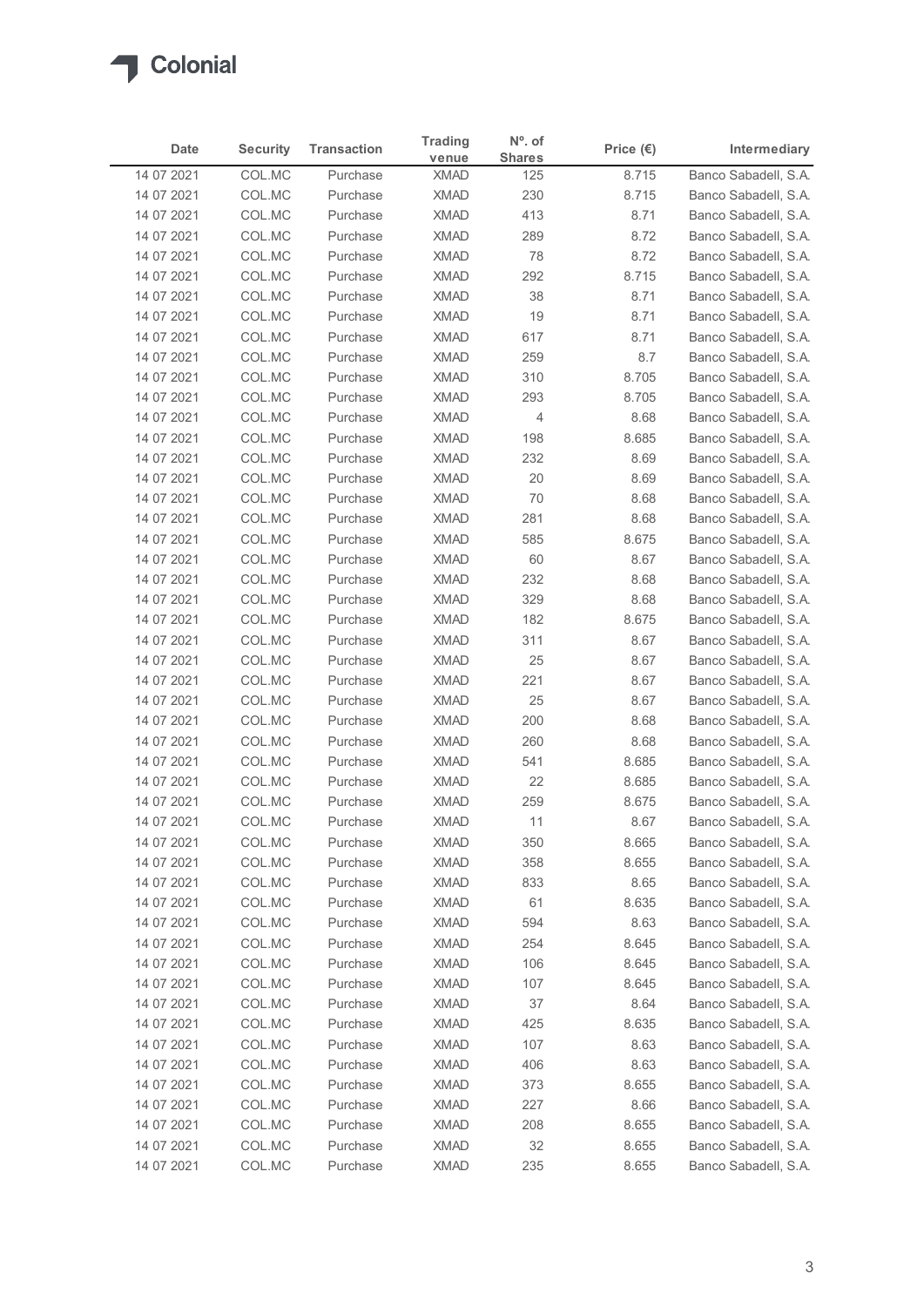

|                          |                  |                                | <b>Trading</b>             | $No$ . of             |                    |                                              |
|--------------------------|------------------|--------------------------------|----------------------------|-----------------------|--------------------|----------------------------------------------|
| Date                     | <b>Security</b>  | <b>Transaction</b><br>Purchase | venue                      | <b>Shares</b>         | Price $(\epsilon)$ | Intermediary<br>Banco Sabadell, S.A.         |
| 14 07 2021<br>14 07 2021 | COL.MC<br>COL.MC | Purchase                       | <b>XMAD</b><br><b>XMAD</b> | 189<br>133            | 8.68<br>8.68       | Banco Sabadell, S.A.                         |
| 14 07 2021               | COL.MC           | Purchase                       | <b>XMAD</b>                | 274                   | 8.68               | Banco Sabadell, S.A.                         |
| 14 07 2021               | COL.MC           | Purchase                       | <b>XMAD</b>                | 32                    | 8.68               | Banco Sabadell, S.A.                         |
| 14 07 2021               | COL.MC           | Purchase                       | <b>XMAD</b>                | 328                   | 8.685              | Banco Sabadell, S.A.                         |
| 14 07 2021               | COL.MC           | Purchase                       | <b>XMAD</b>                | 78                    | 8.68               | Banco Sabadell, S.A.                         |
| 14 07 2021               | COL.MC           | Purchase                       | <b>XMAD</b>                | 100                   | 8.68               | Banco Sabadell, S.A.                         |
| 14 07 2021               | COL.MC           | Purchase                       | <b>XMAD</b>                | 210                   | 8.68               | Banco Sabadell, S.A.                         |
| 14 07 2021<br>14 07 2021 | COL.MC<br>COL.MC | Purchase<br>Purchase           | <b>XMAD</b><br><b>XMAD</b> | 533<br>$\overline{2}$ | 8.7<br>8.695       | Banco Sabadell, S.A.<br>Banco Sabadell, S.A. |
| 14 07 2021               | COL.MC           | Purchase                       | <b>XMAD</b>                | 329                   | 8.69               | Banco Sabadell, S.A.                         |
| 14 07 2021               | COL.MC           | Purchase                       | <b>XMAD</b>                | 133                   | 8.685              | Banco Sabadell, S.A.                         |
| 14 07 2021               | COL.MC           | Purchase                       | <b>XMAD</b>                | 120                   | 8.685              | Banco Sabadell, S.A.                         |
| 14 07 2021               | COL.MC           | Purchase                       | XMAD                       | $26\,$                | 8.685              | Banco Sabadell, S.A.                         |
| 14 07 2021               | COL.MC           | Purchase                       | XMAD                       | 56                    | 8.685              | Banco Sabadell, S.A.                         |
| 14 07 2021               | COL.MC           | Purchase                       | XMAD                       | 215                   | 8.69               | Banco Sabadell, S.A.                         |
| 14 07 2021               | COL.MC           | Purchase                       | <b>XMAD</b>                | 51                    | 8.695              | Banco Sabadell, S.A.                         |
| 14 07 2021               | COL.MC           | Purchase                       | <b>XMAD</b>                | 265                   | 8.69               | Banco Sabadell, S.A.                         |
| 14 07 2021<br>14 07 2021 | COL.MC<br>COL.MC | Purchase<br>Purchase           | <b>XMAD</b><br><b>XMAD</b> | 281<br>529            | 8.685<br>8.7       | Banco Sabadell, S.A.<br>Banco Sabadell, S.A. |
| 14 07 2021               | COL.MC           | Purchase                       | <b>XMAD</b>                | 300                   | 8.695              | Banco Sabadell, S.A.                         |
| 14 07 2021               | COL.MC           | Purchase                       | XMAD                       | 238                   | 8.7                | Banco Sabadell, S.A.                         |
| 14 07 2021               | COL.MC           | Purchase                       | XMAD                       | 187                   | 8.7                | Banco Sabadell, S.A.                         |
| 14 07 2021               | COL.MC           | Purchase                       | <b>XMAD</b>                | 270                   | 8.695              | Banco Sabadell, S.A.                         |
| 14 07 2021               | COL.MC           | Purchase                       | <b>XMAD</b>                | 316                   | 8.715              | Banco Sabadell, S.A.                         |
| 14 07 2021               | COL.MC           | Purchase                       | <b>XMAD</b>                | 162                   | 8.71               | Banco Sabadell, S.A.                         |
| 14 07 2021               | COL.MC           | Purchase                       | <b>XMAD</b>                | 149                   | 8.705              | Banco Sabadell, S.A.                         |
| 14 07 2021               | COL.MC           | Purchase                       | <b>XMAD</b>                | 79                    | 8.705              | Banco Sabadell, S.A.                         |
| 14 07 2021               | COL.MC           | Purchase                       | XMAD                       | 161                   | 8.71               | Banco Sabadell, S.A.                         |
| 14 07 2021<br>14 07 2021 | COL.MC<br>COL.MC | Purchase<br>Purchase           | <b>XMAD</b><br><b>XMAD</b> | 291<br>200            | 8.71<br>8.705      | Banco Sabadell, S.A.<br>Banco Sabadell, S.A. |
| 14 07 2021               | COL.MC           | Purchase                       | <b>XMAD</b>                | 7                     | 8.705              | Banco Sabadell, S.A.                         |
| 14 07 2021               | COL.MC           | Purchase                       | <b>XMAD</b>                | 75                    | 8.71               | Banco Sabadell, S.A.                         |
| 14 07 2021               | COL.MC           | Purchase                       | <b>XMAD</b>                | 341                   | 8.71               | Banco Sabadell, S.A.                         |
| 14 07 2021               | COL.MC           | Purchase                       | XMAD                       | 195                   | 8.69               | Banco Sabadell, S.A.                         |
| 14 07 2021               | COL.MC           | Purchase                       | <b>XMAD</b>                | 284                   | 8.69               | Banco Sabadell, S.A.                         |
| 14 07 2021               | COL.MC           | Purchase                       | <b>XMAD</b>                | 129                   | 8.69               | Banco Sabadell, S.A.                         |
| 14 07 2021               | COL.MC           | Purchase                       | <b>XMAD</b>                | 185                   | 8.69               | Banco Sabadell, S.A.                         |
| 14 07 2021               | COL.MC           | Purchase                       | XMAD                       | 60                    | 8.69               | Banco Sabadell, S.A.                         |
| 14 07 2021               | COL.MC           | Purchase                       | <b>XMAD</b>                | 16                    | 8.69               | Banco Sabadell, S.A.                         |
| 14 07 2021<br>14 07 2021 | COL.MC<br>COL.MC | Purchase<br>Purchase           | <b>XMAD</b><br><b>XMAD</b> | 261<br>236            | 8.68<br>8.68       | Banco Sabadell, S.A.<br>Banco Sabadell, S.A. |
| 14 07 2021               | COL.MC           | Purchase                       | <b>XMAD</b>                | 170                   | 8.69               | Banco Sabadell, S.A.                         |
| 14 07 2021               | COL.MC           | Purchase                       | <b>XMAD</b>                | 140                   | 8.71               | Banco Sabadell, S.A.                         |
| 14 07 2021               | COL.MC           | Purchase                       | XMAD                       | 279                   | 8.71               | Banco Sabadell, S.A.                         |
| 14 07 2021               | COL.MC           | Purchase                       | XMAD                       | 350                   | 8.71               | Banco Sabadell, S.A.                         |
| 14 07 2021               | COL.MC           | Purchase                       | <b>XMAD</b>                | 198                   | 8.7                | Banco Sabadell, S.A.                         |
| 14 07 2021               | COL.MC           | Purchase                       | <b>XMAD</b>                | 303                   | 8.71               | Banco Sabadell, S.A.                         |
| 14 07 2021               | COL.MC           | Purchase                       | <b>XMAD</b>                | 182                   | 8.71               | Banco Sabadell, S.A.                         |
| 14 07 2021               | COL.MC           | Purchase                       | <b>XMAD</b>                | 108                   | 8.71               | Banco Sabadell, S.A.                         |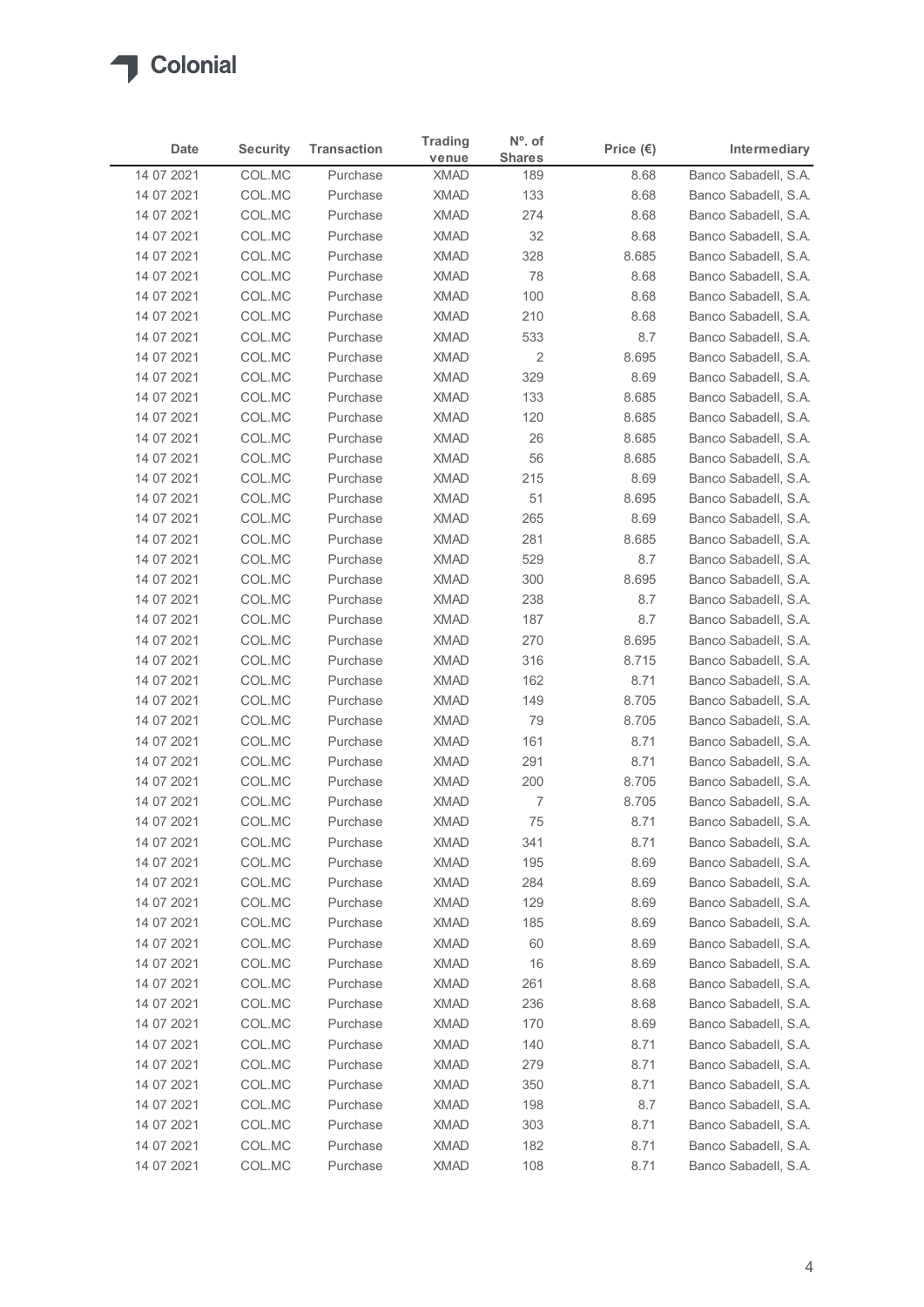

| Date                     | <b>Security</b>  | <b>Transaction</b>   | <b>Trading</b>             | $N^{\circ}$ . of     | Price $(\epsilon)$ | Intermediary                                 |
|--------------------------|------------------|----------------------|----------------------------|----------------------|--------------------|----------------------------------------------|
| 14 07 2021               | COL.MC           | Purchase             | venue<br><b>XMAD</b>       | <b>Shares</b><br>542 | 8.705              | Banco Sabadell, S.A.                         |
| 14 07 2021               | COL.MC           | Purchase             | <b>XMAD</b>                | 154                  | 8.695              | Banco Sabadell, S.A.                         |
| 14 07 2021               | COL.MC           | Purchase             | <b>XMAD</b>                | 189                  | 8.705              | Banco Sabadell, S.A.                         |
| 14 07 2021               | COL.MC           | Purchase             | <b>XMAD</b>                | 329                  | 8.705              | Banco Sabadell, S.A.                         |
| 14 07 2021               | COL.MC           | Purchase             | <b>XMAD</b>                | 82                   | 8.685              | Banco Sabadell, S.A.                         |
| 14 07 2021               | COL.MC           | Purchase             | <b>XMAD</b>                | 85                   | 8.69               | Banco Sabadell, S.A.                         |
| 14 07 2021<br>14 07 2021 | COL.MC<br>COL.MC | Purchase<br>Purchase | <b>XMAD</b><br><b>XMAD</b> | 83<br>46             | 8.69<br>8.69       | Banco Sabadell, S.A.<br>Banco Sabadell, S.A. |
| 14 07 2021               | COL.MC           | Purchase             | <b>XMAD</b>                | 167                  | 8.69               | Banco Sabadell, S.A.                         |
| 14 07 2021               | COL.MC           | Purchase             | <b>XMAD</b>                | 252                  | 8.695              | Banco Sabadell, S.A.                         |
| 14 07 2021               | COL.MC           | Purchase             | <b>XMAD</b>                | 254                  | 8.69               | Banco Sabadell, S.A.                         |
| 14 07 2021               | COL.MC           | Purchase             | <b>XMAD</b>                | 613                  | 8.69               | Banco Sabadell, S.A.                         |
| 14 07 2021               | COL.MC           | Purchase             | <b>XMAD</b>                | 39                   | 8.675              | Banco Sabadell, S.A.                         |
| 14 07 2021               | COL.MC           | Purchase             | XMAD                       | 232                  | 8.675              | Banco Sabadell, S.A.                         |
| 14 07 2021<br>14 07 2021 | COL.MC<br>COL.MC | Purchase<br>Purchase | <b>XMAD</b><br><b>XMAD</b> | 19<br>651            | 8.675<br>8.675     | Banco Sabadell, S.A.<br>Banco Sabadell, S.A. |
| 14 07 2021               | COL.MC           | Purchase             | XMAD                       | 70                   | 8.67               | Banco Sabadell, S.A.                         |
| 14 07 2021               | COL.MC           | Purchase             | <b>XMAD</b>                | 273                  | 8.67               | Banco Sabadell, S.A.                         |
| 14 07 2021               | COL.MC           | Purchase             | <b>XMAD</b>                | 57                   | 8.675              | Banco Sabadell, S.A.                         |
| 14 07 2021               | COL.MC           | Purchase             | <b>XMAD</b>                | 172                  | 8.675              | Banco Sabadell, S.A.                         |
| 14 07 2021               | COL.MC           | Purchase             | <b>XMAD</b>                | $\,$ 5 $\,$          | 8.675              | Banco Sabadell, S.A.                         |
| 14 07 2021               | COL.MC           | Purchase             | <b>XMAD</b>                | 275                  | 8.675              | Banco Sabadell, S.A.                         |
| 14 07 2021               | COL.MC           | Purchase             | XMAD                       | 75                   | 8.675              | Banco Sabadell, S.A.<br>Banco Sabadell, S.A. |
| 14 07 2021<br>14 07 2021 | COL.MC<br>COL.MC | Purchase<br>Purchase | <b>XMAD</b><br><b>XMAD</b> | 14<br>107            | 8.675<br>8.675     | Banco Sabadell, S.A.                         |
| 14 07 2021               | COL.MC           | Purchase             | <b>XMAD</b>                | 142                  | 8.675              | Banco Sabadell, S.A.                         |
| 14 07 2021               | COL.MC           | Purchase             | <b>XMAD</b>                | 462                  | 8.67               | Banco Sabadell, S.A.                         |
| 14 07 2021               | COL.MC           | Purchase             | XMAD                       | 90                   | 8.67               | Banco Sabadell, S.A.                         |
| 14 07 2021               | COL.MC           | Purchase             | <b>XMAD</b>                | 305                  | 8.67               | Banco Sabadell, S.A.                         |
| 14 07 2021               | COL.MC           | Purchase             | <b>XMAD</b>                | 235                  | 8.68               | Banco Sabadell, S.A.                         |
| 14 07 2021               | COL.MC           | Purchase             | <b>XMAD</b>                | 257                  | 8.675              | Banco Sabadell, S.A.                         |
| 14 07 2021               | COL.MC           | Purchase             | <b>XMAD</b>                | 57                   | 8.675              | Banco Sabadell, S.A.                         |
| 14 07 2021               | COL.MC           | Purchase             | XMAD                       | 39                   | 8.675              | Banco Sabadell, S.A.                         |
| 14 07 2021<br>14 07 2021 | COL.MC<br>COL.MC | Purchase<br>Purchase | <b>XMAD</b><br>XMAD        | 152<br>264           | 8.675<br>8.675     | Banco Sabadell, S.A.<br>Banco Sabadell, S.A. |
| 14 07 2021               | COL.MC           | Purchase             | <b>XMAD</b>                | 156                  | 8.675              | Banco Sabadell, S.A.                         |
| 14 07 2021               | COL.MC           | Purchase             | <b>XMAD</b>                | 16                   | 8.68               | Banco Sabadell, S.A.                         |
| 14 07 2021               | COL.MC           | Purchase             | <b>XMAD</b>                | 223                  | 8.68               | Banco Sabadell, S.A.                         |
| 14 07 2021               | COL.MC           | Purchase             | XMAD                       | 163                  | 8.68               | Banco Sabadell, S.A.                         |
| 14 07 2021               | COL.MC           | Purchase             | <b>XMAD</b>                | 283                  | 8.68               | Banco Sabadell, S.A.                         |
| 14 07 2021               | COL.MC           | Purchase             | <b>XMAD</b>                | 821                  | 8.68               | Banco Sabadell, S.A.                         |
| 15 07 2021               | COL.MC           | Purchase             | <b>XMAD</b>                | 368                  | 8.605              | Banco Sabadell, S.A.                         |
| 15 07 2021               | COL.MC           | Purchase             | <b>XMAD</b>                | 1,320                | 8.63               | Banco Sabadell, S.A.                         |
| 15 07 2021               | COL.MC<br>COL.MC | Purchase<br>Purchase | <b>XMAD</b><br><b>XMAD</b> | 209<br>358           | 8.565<br>8.545     | Banco Sabadell, S.A.<br>Banco Sabadell, S.A. |
| 15 07 2021<br>15 07 2021 | COL.MC           | Purchase             | XMAD                       | 287                  | 8.55               | Banco Sabadell, S.A.                         |
| 15 07 2021               | COL.MC           | Purchase             | <b>XMAD</b>                | 278                  | 8.565              | Banco Sabadell, S.A.                         |
| 15 07 2021               | COL.MC           | Purchase             | <b>XMAD</b>                | 264                  | 8.555              | Banco Sabadell, S.A.                         |
| 15 07 2021               | COL.MC           | Purchase             | <b>XMAD</b>                | 182                  | 8.555              | Banco Sabadell, S.A.                         |
|                          | COL.MC           | Purchase             | <b>XMAD</b>                | 59                   | 8.555              | Banco Sabadell, S.A.                         |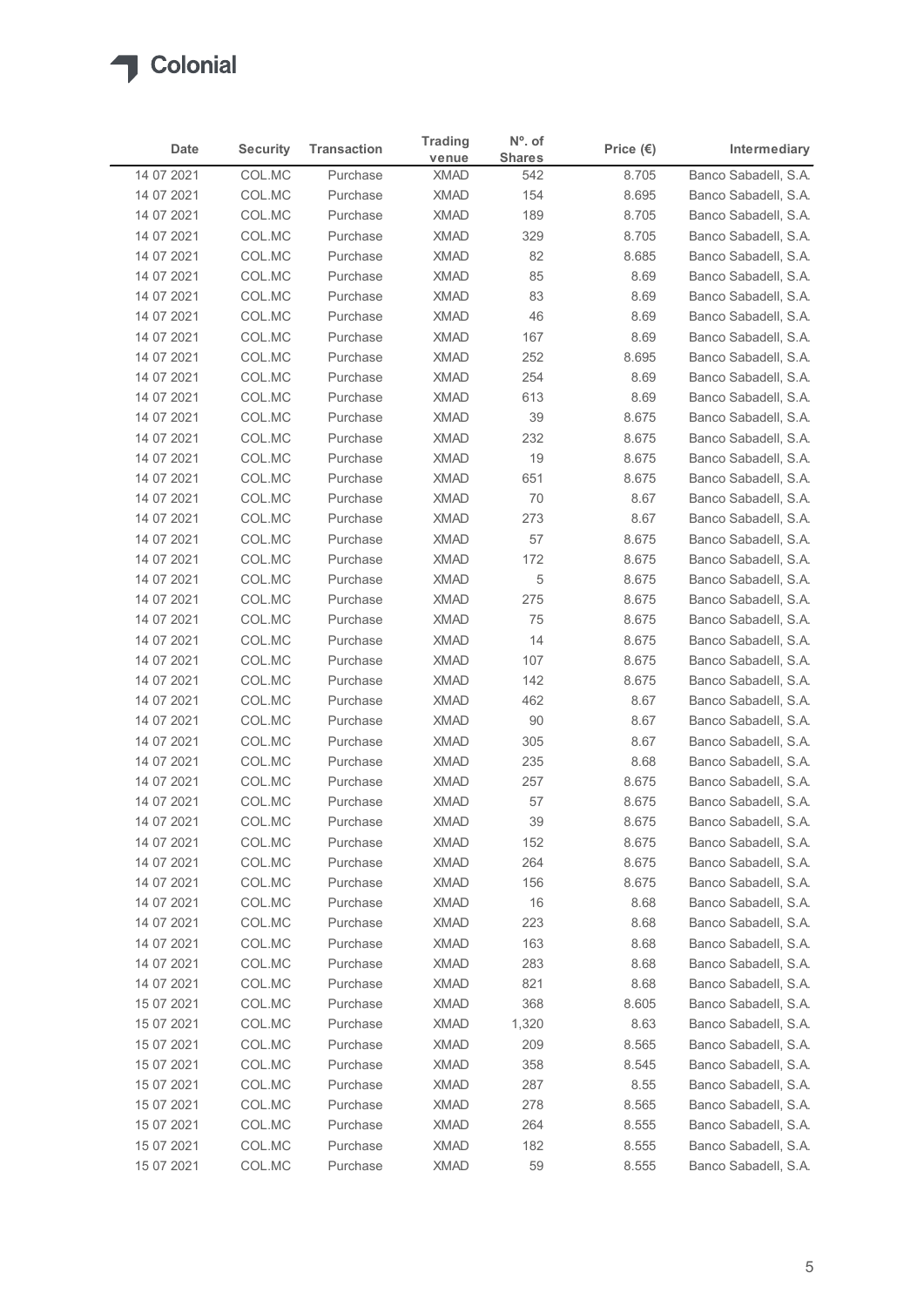

|                          |                  |                      | <b>Trading</b>             | $No$ . of     |                    |                                              |
|--------------------------|------------------|----------------------|----------------------------|---------------|--------------------|----------------------------------------------|
| <b>Date</b>              | <b>Security</b>  | <b>Transaction</b>   | venue                      | <b>Shares</b> | Price $(\epsilon)$ | Intermediary                                 |
| 15 07 2021               | COL.MC           | Purchase             | <b>XMAD</b>                | 169           | 8.565              | Banco Sabadell, S.A.                         |
| 15 07 2021<br>15 07 2021 | COL.MC<br>COL.MC | Purchase<br>Purchase | <b>XMAD</b><br><b>XMAD</b> | 267<br>6      | 8.58<br>8.575      | Banco Sabadell, S.A.<br>Banco Sabadell, S.A. |
| 15 07 2021               | COL.MC           | Purchase             | <b>XMAD</b>                | 350           | 8.575              | Banco Sabadell, S.A.                         |
| 15 07 2021               | COL.MC           | Purchase             | <b>XMAD</b>                | 57            | 8.57               | Banco Sabadell, S.A.                         |
| 15 07 2021               | COL.MC           | Purchase             | <b>XMAD</b>                | 331           | 8.58               | Banco Sabadell, S.A.                         |
| 15 07 2021               | COL.MC           | Purchase             | <b>XMAD</b>                | 352           | 8.55               | Banco Sabadell, S.A.                         |
| 15 07 2021               | COL.MC           | Purchase             | <b>XMAD</b>                | 430           | 8.54               | Banco Sabadell, S.A.                         |
| 15 07 2021<br>15 07 2021 | COL.MC<br>COL.MC | Purchase<br>Purchase | <b>XMAD</b><br><b>XMAD</b> | 178<br>245    | 8.56<br>8.56       | Banco Sabadell, S.A.<br>Banco Sabadell, S.A. |
| 15 07 2021               | COL.MC           | Purchase             | <b>XMAD</b>                | 456           | 8.605              | Banco Sabadell, S.A.                         |
| 15 07 2021               | COL.MC           | Purchase             | <b>XMAD</b>                | 278           | 8.61               | Banco Sabadell, S.A.                         |
| 15 07 2021               | COL.MC           | Purchase             | <b>XMAD</b>                | 262           | 8.61               | Banco Sabadell, S.A.                         |
| 15 07 2021               | COL.MC           | Purchase             | XMAD                       | 321           | 8.6                | Banco Sabadell, S.A.                         |
| 15 07 2021               | COL.MC           | Purchase             | <b>XMAD</b>                | 48            | 8.57               | Banco Sabadell, S.A.                         |
| 15 07 2021               | COL.MC           | Purchase             | <b>XMAD</b>                | 257           | 8.585              | Banco Sabadell, S.A.                         |
| 15 07 2021               | COL.MC           | Purchase             | <b>XMAD</b>                | 148           | 8.6                | Banco Sabadell, S.A.                         |
| 15 07 2021<br>15 07 2021 | COL.MC<br>COL.MC | Purchase<br>Purchase | <b>XMAD</b><br><b>XMAD</b> | 122<br>549    | 8.6<br>8.6         | Banco Sabadell, S.A.<br>Banco Sabadell, S.A. |
| 15 07 2021               | COL.MC           | Purchase             | <b>XMAD</b>                | 21            | 8.59               | Banco Sabadell, S.A.                         |
| 15 07 2021               | COL.MC           | Purchase             | <b>XMAD</b>                | 532           | 8.57               | Banco Sabadell, S.A.                         |
| 15 07 2021               | COL.MC           | Purchase             | XMAD                       | 378           | 8.555              | Banco Sabadell, S.A.                         |
| 15 07 2021               | COL.MC           | Purchase             | <b>XMAD</b>                | 277           | 8.57               | Banco Sabadell, S.A.                         |
| 15 07 2021               | COL.MC           | Purchase             | <b>XMAD</b>                | 488           | 8.56               | Banco Sabadell, S.A.                         |
| 15 07 2021               | COL.MC           | Purchase             | <b>XMAD</b>                | 204           | 8.605              | Banco Sabadell, S.A.                         |
| 15 07 2021               | COL.MC           | Purchase             | <b>XMAD</b>                | 61            | $8.6\,$            | Banco Sabadell, S.A.                         |
| 15 07 2021<br>15 07 2021 | COL.MC<br>COL.MC | Purchase<br>Purchase | <b>XMAD</b><br><b>XMAD</b> | 105<br>179    | 8.61<br>8.61       | Banco Sabadell, S.A.<br>Banco Sabadell, S.A. |
| 15 07 2021               | COL.MC           | Purchase             | <b>XMAD</b>                | 36            | $8.6\,$            | Banco Sabadell, S.A.                         |
| 15 07 2021               | COL.MC           | Purchase             | <b>XMAD</b>                | 334           | 8.6                | Banco Sabadell, S.A.                         |
| 15 07 2021               | COL.MC           | Purchase             | <b>XMAD</b>                | 320           | 8.61               | Banco Sabadell, S.A.                         |
| 15 07 2021               | COL.MC           | Purchase             | <b>XMAD</b>                | 222           | 8.6                | Banco Sabadell, S.A.                         |
| 15 07 2021               | COL.MC           | Purchase             | <b>XMAD</b>                | 190           | 8.6                | Banco Sabadell, S.A.                         |
| 15 07 2021               | COL.MC           | Purchase             | <b>XMAD</b>                | 605           | 8.6                | Banco Sabadell, S.A.                         |
| 15 07 2021               | COL.MC           | Purchase             | <b>XMAD</b>                | 409           | 8.61               | Banco Sabadell, S.A.                         |
| 15 07 2021               | COL.MC           | Purchase             | <b>XMAD</b>                | 616           | 8.595              | Banco Sabadell, S.A.                         |
| 15 07 2021<br>15 07 2021 | COL.MC<br>COL.MC | Purchase<br>Purchase | <b>XMAD</b><br><b>XMAD</b> | 459<br>203    | 8.595<br>8.585     | Banco Sabadell, S.A.<br>Banco Sabadell, S.A. |
| 15 07 2021               | COL.MC           | Purchase             | <b>XMAD</b>                | 155           | 8.585              | Banco Sabadell, S.A.                         |
| 15 07 2021               | COL.MC           | Purchase             | <b>XMAD</b>                | 382           | 8.605              | Banco Sabadell, S.A.                         |
| 15 07 2021               | COL.MC           | Purchase             | <b>XMAD</b>                | 19            | 8.605              | Banco Sabadell, S.A.                         |
| 15 07 2021               | COL.MC           | Purchase             | <b>XMAD</b>                | 38            | 8.59               | Banco Sabadell, S.A.                         |
| 15 07 2021               | COL.MC           | Purchase             | <b>XMAD</b>                | 291           | 8.59               | Banco Sabadell, S.A.                         |
| 15 07 2021               | COL.MC           | Purchase             | <b>XMAD</b>                | 307           | 8.6                | Banco Sabadell, S.A.                         |
| 15 07 2021               | COL.MC           | Purchase             | <b>XMAD</b>                | 1,492         | 8.6                | Banco Sabadell, S.A.                         |
| 15 07 2021               | COL.MC           | Purchase<br>Purchase | <b>XMAD</b><br><b>XMAD</b> | 427<br>355    | 8.565<br>8.565     | Banco Sabadell, S.A.<br>Banco Sabadell, S.A. |
| 15 07 2021<br>15 07 2021 | COL.MC<br>COL.MC | Purchase             | <b>XMAD</b>                | 269           | 8.575              | Banco Sabadell, S.A.                         |
|                          | COL.MC           | Purchase             | <b>XMAD</b>                | 452           | 8.58               | Banco Sabadell, S.A.                         |
| 15 07 2021               |                  |                      |                            |               |                    |                                              |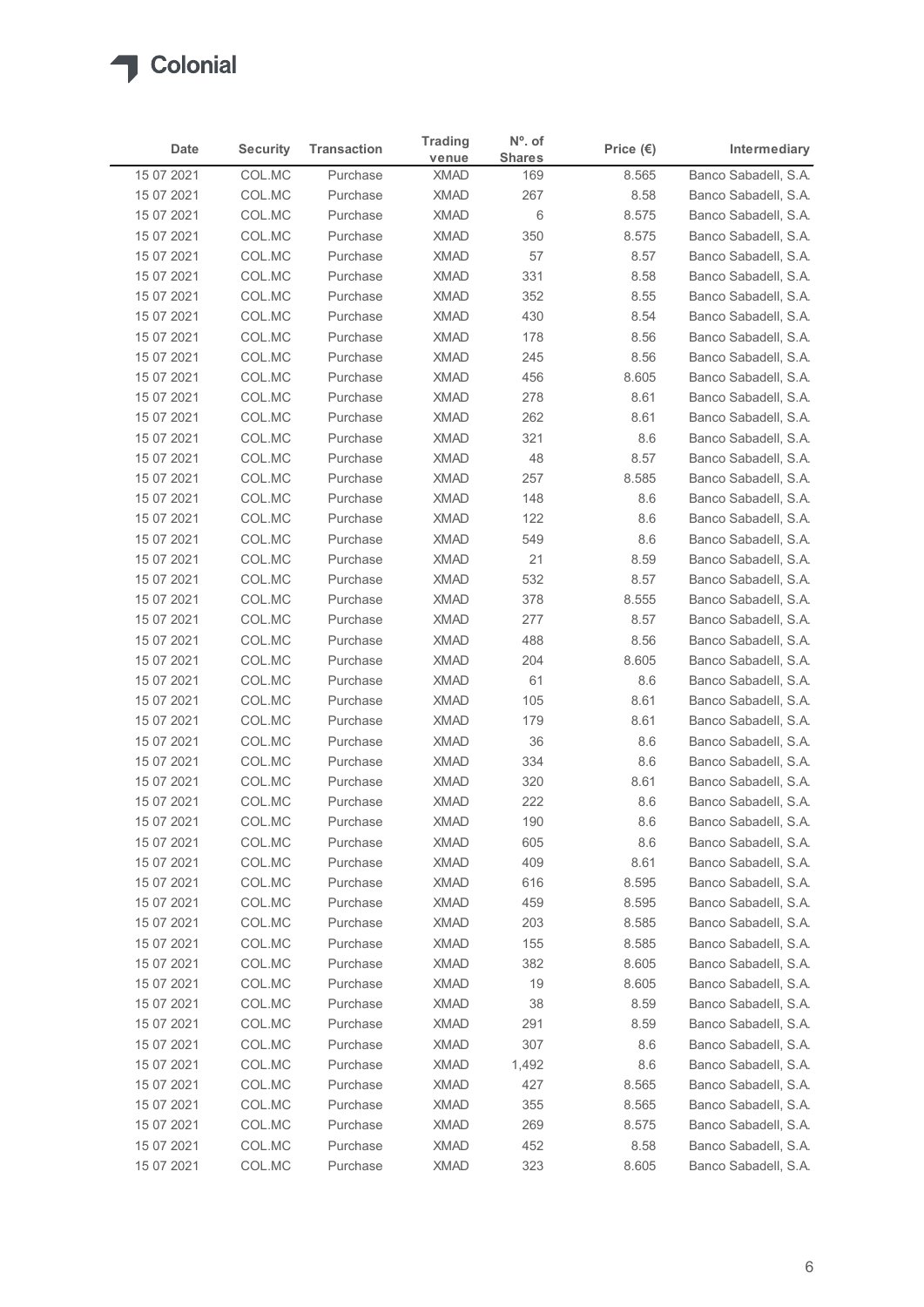

|                          |                  |                      | <b>Trading</b>             | $No$ . of      |                    |                                              |
|--------------------------|------------------|----------------------|----------------------------|----------------|--------------------|----------------------------------------------|
| Date                     | <b>Security</b>  | <b>Transaction</b>   | venue                      | <b>Shares</b>  | Price $(\epsilon)$ | Intermediary                                 |
| 15 07 2021<br>15 07 2021 | COL.MC<br>COL.MC | Purchase<br>Purchase | <b>XMAD</b><br><b>XMAD</b> | 190<br>189     | 8.6<br>8.595       | Banco Sabadell, S.A.<br>Banco Sabadell, S.A. |
| 15 07 2021               | COL.MC           | Purchase             | <b>XMAD</b>                | 101            | 8.58               | Banco Sabadell, S.A.                         |
| 15 07 2021               | COL.MC           | Purchase             | <b>XMAD</b>                | 127            | 8.58               | Banco Sabadell, S.A.                         |
| 15 07 2021               | COL.MC           | Purchase             | <b>XMAD</b>                | 141            | 8.585              | Banco Sabadell, S.A.                         |
| 15 07 2021               | COL.MC           | Purchase             | <b>XMAD</b>                | 267            | 8.595              | Banco Sabadell, S.A.                         |
| 15 07 2021               | COL.MC           | Purchase             | <b>XMAD</b>                | 274            | 8.595              | Banco Sabadell, S.A.                         |
| 15 07 2021<br>15 07 2021 | COL.MC<br>COL.MC | Purchase<br>Purchase | <b>XMAD</b><br><b>XMAD</b> | 29<br>628      | 8.595<br>8.6       | Banco Sabadell, S.A.<br>Banco Sabadell, S.A. |
| 15 07 2021               | COL.MC           | Purchase             | <b>XMAD</b>                | 262            | 8.585              | Banco Sabadell, S.A.                         |
| 15 07 2021               | COL.MC           | Purchase             | <b>XMAD</b>                | 1,449          | 8.6                | Banco Sabadell, S.A.                         |
| 15 07 2021               | COL.MC           | Purchase             | <b>XMAD</b>                | 54             | 8.56               | Banco Sabadell, S.A.                         |
| 15 07 2021               | COL.MC           | Purchase             | <b>XMAD</b>                | 352            | 8.56               | Banco Sabadell, S.A.                         |
| 15 07 2021               | COL.MC           | Purchase             | XMAD                       | 24             | 8.555              | Banco Sabadell, S.A.                         |
| 15 07 2021               | COL.MC           | Purchase             | <b>XMAD</b>                | 241            | 8.55               | Banco Sabadell, S.A.                         |
| 15 07 2021               | COL.MC           | Purchase             | <b>XMAD</b>                | 416            | 8.56               | Banco Sabadell, S.A.                         |
| 15 07 2021<br>15 07 2021 | COL.MC<br>COL.MC | Purchase<br>Purchase | XMAD<br>XMAD               | 51<br>198      | 8.545<br>8.565     | Banco Sabadell, S.A.<br>Banco Sabadell, S.A. |
| 15 07 2021               | COL.MC           | Purchase             | <b>XMAD</b>                | 65             | 8.565              | Banco Sabadell, S.A.                         |
| 15 07 2021               | COL.MC           | Purchase             | <b>XMAD</b>                | 242            | 8.57               | Banco Sabadell, S.A.                         |
| 15 07 2021               | COL.MC           | Purchase             | <b>XMAD</b>                | 408            | 8.575              | Banco Sabadell, S.A.                         |
| 15 07 2021               | COL.MC           | Purchase             | XMAD                       | 1,039          | 8.59               | Banco Sabadell, S.A.                         |
| 15 07 2021               | COL.MC           | Purchase             | <b>XMAD</b>                | 121            | 8.56               | Banco Sabadell, S.A.                         |
| 15 07 2021               | COL.MC           | Purchase             | <b>XMAD</b>                | 109            | 8.56               | Banco Sabadell, S.A.                         |
| 15 07 2021               | COL.MC           | Purchase             | XMAD                       | 344            | 8.565              | Banco Sabadell, S.A.                         |
| 15 07 2021               | COL.MC           | Purchase             | <b>XMAD</b>                | 247            | 8.555              | Banco Sabadell, S.A.                         |
| 15 07 2021<br>15 07 2021 | COL.MC<br>COL.MC | Purchase<br>Purchase | <b>XMAD</b><br><b>XMAD</b> | 252<br>270     | 8.55<br>8.575      | Banco Sabadell, S.A.<br>Banco Sabadell, S.A. |
| 15 07 2021               | COL.MC           | Purchase             | <b>XMAD</b>                | 357            | 8.58               | Banco Sabadell, S.A.                         |
| 15 07 2021               | COL.MC           | Purchase             | <b>XMAD</b>                | 226            | 8.585              | Banco Sabadell, S.A.                         |
| 15 07 2021               | COL.MC           | Purchase             | <b>XMAD</b>                | $\overline{1}$ | 8.585              | Banco Sabadell, S.A.                         |
| 15 07 2021               | COL.MC           | Purchase             | <b>XMAD</b>                | 38             | 8.585              | Banco Sabadell, S.A.                         |
| 15 07 2021               | COL.MC           | Purchase             | <b>XMAD</b>                | 433            | 8.585              | Banco Sabadell, S.A.                         |
| 15 07 2021               | COL.MC           | Purchase             | <b>XMAD</b>                | 236            | 8.585              | Banco Sabadell, S.A.                         |
| 15 07 2021               | COL.MC           | Purchase             | <b>XMAD</b>                | 289            | 8.59               | Banco Sabadell, S.A.                         |
| 15 07 2021               | COL.MC           | Purchase             | <b>XMAD</b>                | 209            | 8.585              | Banco Sabadell, S.A.                         |
| 15 07 2021<br>15 07 2021 | COL.MC<br>COL.MC | Purchase<br>Purchase | <b>XMAD</b><br><b>XMAD</b> | 304<br>337     | 8.585<br>8.585     | Banco Sabadell, S.A.<br>Banco Sabadell, S.A. |
| 15 07 2021               | COL.MC           | Purchase             | <b>XMAD</b>                | 597            | 8.58               | Banco Sabadell, S.A.                         |
| 15 07 2021               | COL.MC           | Purchase             | <b>XMAD</b>                | 582            | 8.585              | Banco Sabadell, S.A.                         |
| 15 07 2021               | COL.MC           | Purchase             | <b>XMAD</b>                | 251            | 8.58               | Banco Sabadell, S.A.                         |
| 15 07 2021               | COL.MC           | Purchase             | <b>XMAD</b>                | 391            | 8.585              | Banco Sabadell, S.A.                         |
| 15 07 2021               | COL.MC           | Purchase             | <b>XMAD</b>                | 308            | 8.605              | Banco Sabadell, S.A.                         |
| 15 07 2021               | COL.MC           | Purchase             | <b>XMAD</b>                | 368            | 8.6                | Banco Sabadell, S.A.                         |
| 15 07 2021               | COL.MC           | Purchase             | <b>XMAD</b>                | 596            | 8.6                | Banco Sabadell, S.A.                         |
| 15 07 2021               | COL.MC           | Purchase<br>Purchase | <b>XMAD</b><br><b>XMAD</b> | 139<br>161     | 8.6<br>8.6         | Banco Sabadell, S.A.<br>Banco Sabadell, S.A. |
| 15 07 2021<br>15 07 2021 | COL.MC<br>COL.MC | Purchase             | <b>XMAD</b>                | 273            | 8.6                | Banco Sabadell, S.A.                         |
|                          | COL.MC           | Purchase             | <b>XMAD</b>                | 281            | 8.595              | Banco Sabadell, S.A.                         |
| 15 07 2021               |                  | Purchase             | XMAD                       | 540            | 8.545              | Banco Sabadell, S.A.                         |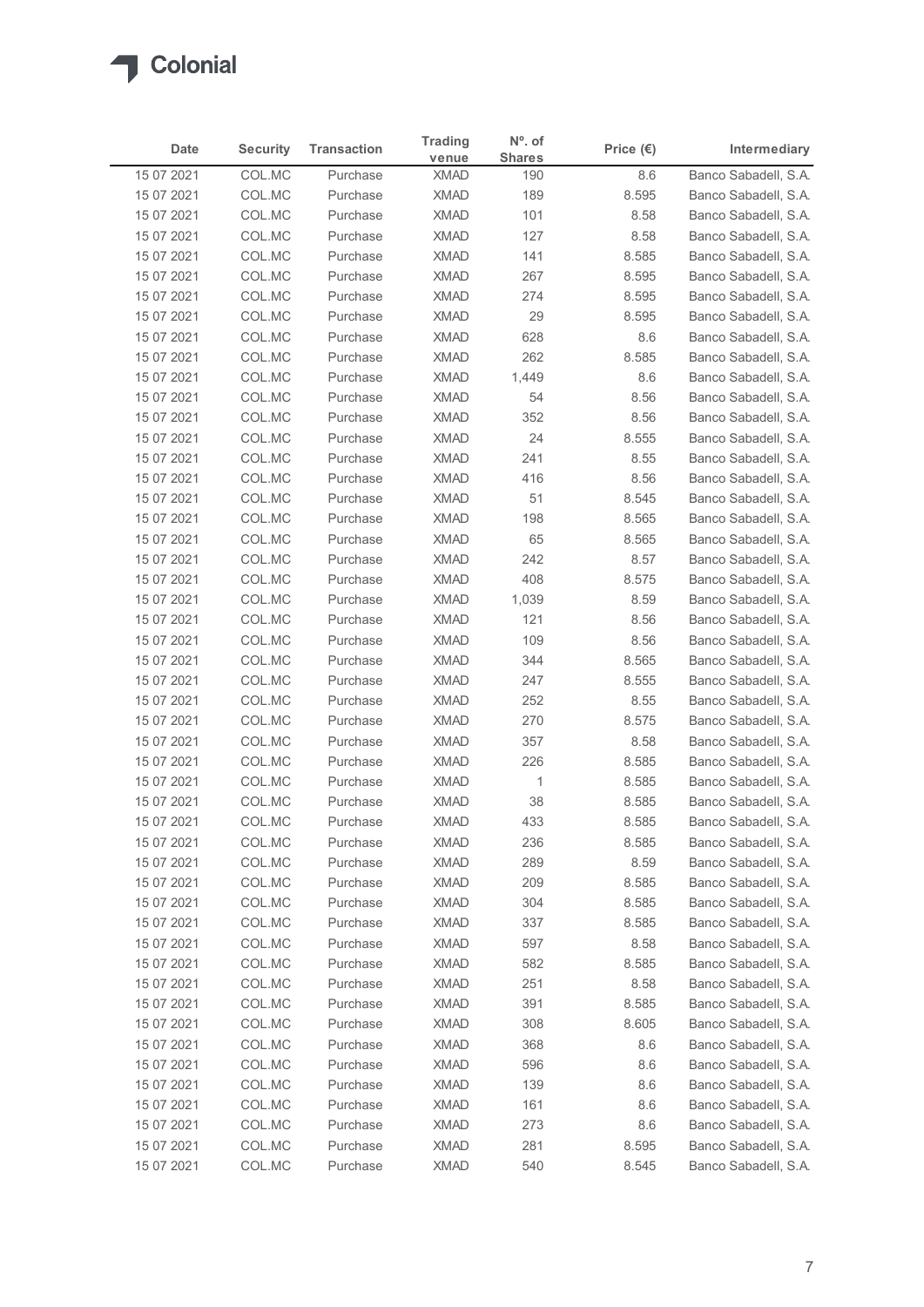

|                          |                  |                      | <b>Trading</b>             | $No$ . of     |                    |                                              |
|--------------------------|------------------|----------------------|----------------------------|---------------|--------------------|----------------------------------------------|
| Date                     | <b>Security</b>  | <b>Transaction</b>   | venue                      | <b>Shares</b> | Price $(\epsilon)$ | Intermediary                                 |
| 15 07 2021<br>15 07 2021 | COL.MC<br>COL.MC | Purchase<br>Purchase | <b>XMAD</b><br><b>XMAD</b> | 261<br>616    | 8.55<br>8.555      | Banco Sabadell, S.A.<br>Banco Sabadell, S.A. |
| 15 07 2021               | COL.MC           | Purchase             | <b>XMAD</b>                | 543           | 8.57               | Banco Sabadell, S.A.                         |
| 15 07 2021               | COL.MC           | Purchase             | <b>XMAD</b>                | 45            | 8.565              | Banco Sabadell, S.A.                         |
| 15 07 2021               | COL.MC           | Purchase             | <b>XMAD</b>                | 424           | 8.565              | Banco Sabadell, S.A.                         |
| 15 07 2021               | COL.MC           | Purchase             | <b>XMAD</b>                | 517           | 8.55               | Banco Sabadell, S.A.                         |
| 15 07 2021<br>15 07 2021 | COL.MC<br>COL.MC | Purchase<br>Purchase | <b>XMAD</b><br><b>XMAD</b> | 141<br>147    | 8.545<br>8.545     | Banco Sabadell, S.A.<br>Banco Sabadell, S.A. |
| 15 07 2021               | COL.MC           | Purchase             | <b>XMAD</b>                | 255           | 8.55               | Banco Sabadell, S.A.                         |
| 15 07 2021               | COL.MC           | Purchase             | <b>XMAD</b>                | 82            | 8.555              | Banco Sabadell, S.A.                         |
| 15 07 2021               | COL.MC           | Purchase             | <b>XMAD</b>                | 239           | 8.56               | Banco Sabadell, S.A.                         |
| 15 07 2021               | COL.MC           | Purchase             | <b>XMAD</b>                | 379           | 8.56               | Banco Sabadell, S.A.                         |
| 15 07 2021               | COL.MC           | Purchase             | <b>XMAD</b>                | 208           | 8.555              | Banco Sabadell, S.A.                         |
| 15 07 2021               | COL.MC           | Purchase             | XMAD                       | 6             | 8.555              | Banco Sabadell, S.A.                         |
| 15 07 2021<br>15 07 2021 | COL.MC<br>COL.MC | Purchase<br>Purchase | <b>XMAD</b><br><b>XMAD</b> | 267<br>498    | 8.56<br>8.555      | Banco Sabadell, S.A.<br>Banco Sabadell, S.A. |
| 15 07 2021               | COL.MC           | Purchase             | <b>XMAD</b>                | 18            | 8.555              | Banco Sabadell, S.A.                         |
| 15 07 2021               | COL.MC           | Purchase             | XMAD                       | 38            | 8.555              | Banco Sabadell, S.A.                         |
| 15 07 2021               | COL.MC           | Purchase             | <b>XMAD</b>                | 509           | 8.56               | Banco Sabadell, S.A.                         |
| 15 07 2021               | COL.MC           | Purchase             | <b>XMAD</b>                | 61            | 8.555              | Banco Sabadell, S.A.                         |
| 15 07 2021               | COL.MC           | Purchase             | <b>XMAD</b>                | 56            | 8.575              | Banco Sabadell, S.A.                         |
| 15 07 2021               | COL.MC           | Purchase             | XMAD                       | 274           | 8.575              | Banco Sabadell, S.A.                         |
| 15 07 2021<br>15 07 2021 | COL.MC<br>COL.MC | Purchase<br>Purchase | <b>XMAD</b><br><b>XMAD</b> | 122<br>140    | 8.58<br>8.58       | Banco Sabadell, S.A.<br>Banco Sabadell, S.A. |
| 15 07 2021               | COL.MC           | Purchase             | XMAD                       | 217           | 8.57               | Banco Sabadell, S.A.                         |
| 15 07 2021               | COL.MC           | Purchase             | <b>XMAD</b>                | 210           | 8.57               | Banco Sabadell, S.A.                         |
| 15 07 2021               | COL.MC           | Purchase             | <b>XMAD</b>                | 39            | 8.58               | Banco Sabadell, S.A.                         |
| 15 07 2021               | COL.MC           | Purchase             | <b>XMAD</b>                | 172           | 8.58               | Banco Sabadell, S.A.                         |
| 15 07 2021               | COL.MC           | Purchase             | <b>XMAD</b>                | 81            | 8.57               | Banco Sabadell, S.A.                         |
| 15 07 2021               | COL.MC           | Purchase             | <b>XMAD</b>                | 85            | 8.57               | Banco Sabadell, S.A.                         |
| 15 07 2021               | COL.MC           | Purchase             | <b>XMAD</b>                | 43            | 8.57               | Banco Sabadell, S.A.                         |
| 16 07 2021               | COL.MC           | Purchase<br>Purchase | <b>XMAD</b><br><b>XMAD</b> | 762<br>52     | 8.73               | Banco Sabadell, S.A.                         |
| 16 07 2021<br>16 07 2021 | COL.MC<br>COL.MC | Purchase             | <b>XMAD</b>                | 230           | 8.72<br>8.72       | Banco Sabadell, S.A.<br>Banco Sabadell, S.A. |
| 16 07 2021               | COL.MC           | Purchase             | <b>XMAD</b>                | 82            | 8.65               | Banco Sabadell, S.A.                         |
| 16 07 2021               | COL.MC           | Purchase             | XMAD                       | 66            | 8.65               | Banco Sabadell, S.A.                         |
| 16 07 2021               | COL.MC           | Purchase             | <b>XMAD</b>                | 400           | 8.65               | Banco Sabadell, S.A.                         |
| 16 07 2021               | COL.MC           | Purchase             | <b>XMAD</b>                | 54            | 8.65               | Banco Sabadell, S.A.                         |
| 16 07 2021               | COL.MC           | Purchase             | <b>XMAD</b>                | 1,500         | 8.645              | Banco Sabadell, S.A.                         |
| 16 07 2021               | COL.MC           | Purchase             | <b>XMAD</b>                | 400           | 8.645              | Banco Sabadell, S.A.                         |
| 16 07 2021               | COL.MC           | Purchase             | <b>XMAD</b>                | 122           | 8.675              | Banco Sabadell, S.A.                         |
| 16 07 2021               | COL.MC           | Purchase             | <b>XMAD</b>                | 419           | 8.675              | Banco Sabadell, S.A.<br>Banco Sabadell, S.A. |
| 16 07 2021<br>16 07 2021 | COL.MC<br>COL.MC | Purchase<br>Purchase | <b>XMAD</b><br><b>XMAD</b> | 69<br>17      | 8.705<br>8.705     | Banco Sabadell, S.A.                         |
| 16 07 2021               | COL.MC           | Purchase             | <b>XMAD</b>                | 2             | 8.675              | Banco Sabadell, S.A.                         |
| 16 07 2021               | COL.MC           | Purchase             | <b>XMAD</b>                | 188           | 8.655              | Banco Sabadell, S.A.                         |
| 16 07 2021               | COL.MC           | Purchase             | <b>XMAD</b>                | 82            | 8.655              | Banco Sabadell, S.A.                         |
| 16 07 2021               | COL.MC           | Purchase             | <b>XMAD</b>                | 664           | 8.645              | Banco Sabadell, S.A.                         |
| 16 07 2021               | COL.MC           | Purchase             | <b>XMAD</b>                | 568           | 8.625              | Banco Sabadell, S.A.                         |
| 16 07 2021               | COL.MC           | Purchase             | XMAD                       | 349           | 8.625              | Banco Sabadell, S.A.                         |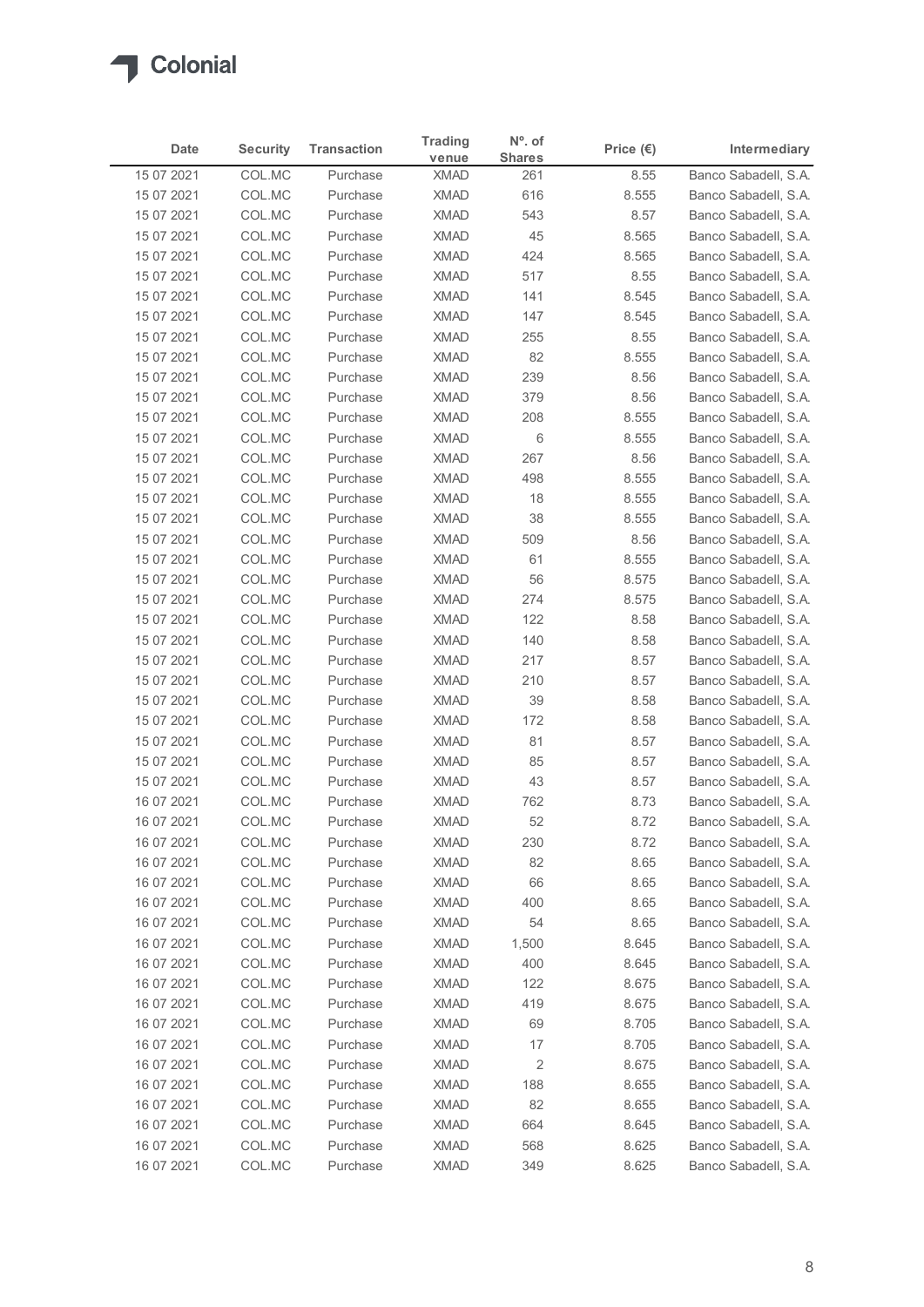

|                          |                  |                      | <b>Trading</b>             | $No$ . of     |                    |                                              |
|--------------------------|------------------|----------------------|----------------------------|---------------|--------------------|----------------------------------------------|
| Date                     | <b>Security</b>  | <b>Transaction</b>   | venue                      | <b>Shares</b> | Price $(\epsilon)$ | Intermediary                                 |
| 16 07 2021<br>16 07 2021 | COL.MC<br>COL.MC | Purchase<br>Purchase | <b>XMAD</b><br><b>XMAD</b> | 368<br>50     | 8.635<br>8.65      | Banco Sabadell, S.A.<br>Banco Sabadell, S.A. |
| 16 07 2021               | COL.MC           | Purchase             | <b>XMAD</b>                | 475           | 8.65               | Banco Sabadell, S.A.                         |
| 16 07 2021               | COL.MC           | Purchase             | <b>XMAD</b>                | 296           | 8.635              | Banco Sabadell, S.A.                         |
| 16 07 2021               | COL.MC           | Purchase             | <b>XMAD</b>                | 763           | 8.63               | Banco Sabadell, S.A.                         |
| 16 07 2021               | COL.MC           | Purchase             | <b>XMAD</b>                | 941           | 8.64               | Banco Sabadell, S.A.                         |
| 16 07 2021               | COL.MC           | Purchase             | <b>XMAD</b>                | 287           | 8.645              | Banco Sabadell, S.A.                         |
| 16 07 2021<br>16 07 2021 | COL.MC<br>COL.MC | Purchase<br>Purchase | <b>XMAD</b><br><b>XMAD</b> | 244<br>268    | 8.64<br>8.64       | Banco Sabadell, S.A.<br>Banco Sabadell, S.A. |
| 16 07 2021               | COL.MC           | Purchase             | <b>XMAD</b>                | 274           | 8.63               | Banco Sabadell, S.A.                         |
| 16 07 2021               | COL.MC           | Purchase             | <b>XMAD</b>                | 263           | 8.65               | Banco Sabadell, S.A.                         |
| 16 07 2021               | COL.MC           | Purchase             | <b>XMAD</b>                | 682           | 8.625              | Banco Sabadell, S.A.                         |
| 16 07 2021               | COL.MC           | Purchase             | <b>XMAD</b>                | 84            | 8.61               | Banco Sabadell, S.A.                         |
| 16 07 2021               | COL.MC           | Purchase             | XMAD                       | 375           | 8.615              | Banco Sabadell, S.A.                         |
| 16 07 2021               | COL.MC           | Purchase             | XMAD                       | 443           | 8.63               | Banco Sabadell, S.A.                         |
| 16 07 2021               | COL.MC           | Purchase             | XMAD                       | 675           | 8.655              | Banco Sabadell, S.A.                         |
| 16 07 2021<br>16 07 2021 | COL.MC<br>COL.MC | Purchase<br>Purchase | <b>XMAD</b><br><b>XMAD</b> | 617<br>47     | 8.655<br>8.64      | Banco Sabadell, S.A.<br>Banco Sabadell, S.A. |
| 16 07 2021               | COL.MC           | Purchase             | <b>XMAD</b>                | 586           | 8.64               | Banco Sabadell, S.A.                         |
| 16 07 2021               | COL.MC           | Purchase             | <b>XMAD</b>                | 305           | 8.63               | Banco Sabadell, S.A.                         |
| 16 07 2021               | COL.MC           | Purchase             | <b>XMAD</b>                | 198           | 8.55               | Banco Sabadell, S.A.                         |
| 16 07 2021               | COL.MC           | Purchase             | XMAD                       | 441           | 8.55               | Banco Sabadell, S.A.                         |
| 16 07 2021               | COL.MC           | Purchase             | XMAD                       | 252           | 8.545              | Banco Sabadell, S.A.                         |
| 16 07 2021               | COL.MC           | Purchase             | <b>XMAD</b>                | 583           | 8.54               | Banco Sabadell, S.A.                         |
| 16 07 2021               | COL.MC           | Purchase             | <b>XMAD</b>                | 50            | 8.55               | Banco Sabadell, S.A.                         |
| 16 07 2021<br>16 07 2021 | COL.MC<br>COL.MC | Purchase<br>Purchase | <b>XMAD</b><br>XMAD        | 274<br>101    | 8.55<br>8.535      | Banco Sabadell, S.A.<br>Banco Sabadell, S.A. |
| 16 07 2021               | COL.MC           | Purchase             | <b>XMAD</b>                | 502           | 8.545              | Banco Sabadell, S.A.                         |
| 16 07 2021               | COL.MC           | Purchase             | XMAD                       | 97            | 8.53               | Banco Sabadell, S.A.                         |
| 16 07 2021               | COL.MC           | Purchase             | <b>XMAD</b>                | 202           | 8.55               | Banco Sabadell, S.A.                         |
| 16 07 2021               | COL.MC           | Purchase             | <b>XMAD</b>                | 104           | 8.55               | Banco Sabadell, S.A.                         |
| 16 07 2021               | COL.MC           | Purchase             | <b>XMAD</b>                | 295           | 8.55               | Banco Sabadell, S.A.                         |
| 16 07 2021               | COL.MC           | Purchase             | <b>XMAD</b>                | 320           | 8.54               | Banco Sabadell, S.A.                         |
| 16 07 2021               | COL.MC           | Purchase             | <b>XMAD</b>                | 299           | 8.535              | Banco Sabadell, S.A.                         |
| 16 07 2021               | COL.MC           | Purchase             | XMAD                       | 274           | 8.62               | Banco Sabadell, S.A.                         |
| 16 07 2021<br>16 07 2021 | COL.MC<br>COL.MC | Purchase<br>Purchase | XMAD<br><b>XMAD</b>        | 59<br>202     | 8.62<br>8.615      | Banco Sabadell, S.A.<br>Banco Sabadell, S.A. |
| 16 07 2021               | COL.MC           | Purchase             | <b>XMAD</b>                | 78            | 8.615              | Banco Sabadell, S.A.                         |
| 16 07 2021               | COL.MC           | Purchase             | XMAD                       | 149           | 8.605              | Banco Sabadell, S.A.                         |
| 16 07 2021               | COL.MC           | Purchase             | <b>XMAD</b>                | 42            | 8.605              | Banco Sabadell, S.A.                         |
| 16 07 2021               | COL.MC           | Purchase             | <b>XMAD</b>                | 235           | 8.605              | Banco Sabadell, S.A.                         |
| 16 07 2021               | COL.MC           | Purchase             | <b>XMAD</b>                | 42            | 8.605              | Banco Sabadell, S.A.                         |
| 16 07 2021               | COL.MC           | Purchase             | <b>XMAD</b>                | 254           | 8.595              | Banco Sabadell, S.A.                         |
| 16 07 2021               | COL.MC           | Purchase             | <b>XMAD</b>                | 303           | 8.605              | Banco Sabadell, S.A.                         |
| 16 07 2021               | COL.MC           | Purchase             | XMAD                       | 255           | 8.55               | Banco Sabadell, S.A.                         |
| 16 07 2021<br>16 07 2021 | COL.MC<br>COL.MC | Purchase<br>Purchase | XMAD<br><b>XMAD</b>        | 221<br>285    | 8.555<br>8.545     | Banco Sabadell, S.A.<br>Banco Sabadell, S.A. |
| 16 07 2021               | COL.MC           | Purchase             | <b>XMAD</b>                | 48            | 8.535              | Banco Sabadell, S.A.                         |
|                          | COL.MC           | Purchase             | <b>XMAD</b>                | 202           | 8.58               | Banco Sabadell, S.A.                         |
| 16 07 2021               |                  | Purchase             | <b>XMAD</b>                | 344           | 8.575              | Banco Sabadell, S.A.                         |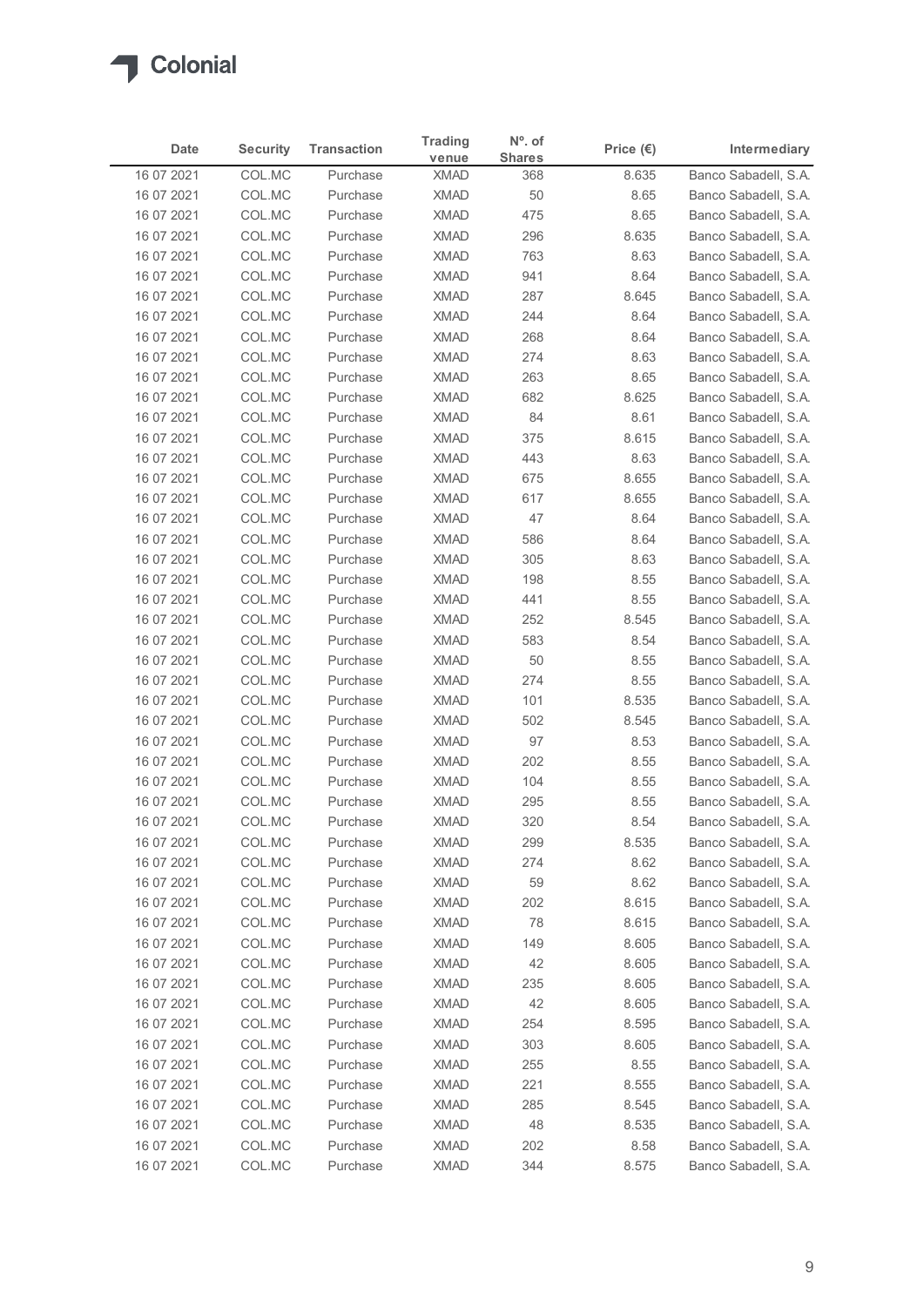

| <b>Shares</b><br>venue<br>Banco Sabadell, S.A.<br>16 07 2021<br>COL.MC<br><b>XMAD</b><br>6<br>Purchase<br>8.57<br>16 07 2021<br>COL.MC<br><b>XMAD</b><br>277<br>Banco Sabadell, S.A.<br>Purchase<br>8.56<br>COL.MC<br><b>XMAD</b><br>235<br>Banco Sabadell, S.A.<br>16 07 2021<br>Purchase<br>8.555<br><b>XMAD</b><br>316<br>16 07 2021<br>COL.MC<br>Purchase<br>8.555<br>Banco Sabadell, S.A.<br>COL.MC<br><b>XMAD</b><br>256<br>16 07 2021<br>Purchase<br>8.555<br>Banco Sabadell, S.A.<br>16 07 2021<br>COL.MC<br><b>XMAD</b><br>Banco Sabadell, S.A.<br>Purchase<br>262<br>8.565<br>16 07 2021<br>COL.MC<br><b>XMAD</b><br>374<br>Banco Sabadell, S.A.<br>Purchase<br>8.56<br>16 07 2021<br>COL.MC<br>Purchase<br><b>XMAD</b><br>205<br>8.54<br>Banco Sabadell, S.A.<br>COL.MC<br>240<br>16 07 2021<br><b>XMAD</b><br>8.53<br>Banco Sabadell, S.A.<br>Purchase<br>COL.MC<br><b>XMAD</b><br>8.535<br>16 07 2021<br>Purchase<br>185<br>Banco Sabadell, S.A.<br>COL.MC<br><b>XMAD</b><br>95<br>8.535<br>16 07 2021<br>Purchase<br>Banco Sabadell, S.A.<br>COL.MC<br><b>XMAD</b><br>Banco Sabadell, S.A.<br>16 07 2021<br>Purchase<br>106<br>8.58<br><b>XMAD</b><br>207<br>16 07 2021<br>COL.MC<br>Purchase<br>8.58<br>Banco Sabadell, S.A.<br>392<br>16 07 2021<br>COL.MC<br>XMAD<br>8.575<br>Banco Sabadell, S.A.<br>Purchase<br><b>XMAD</b><br>Banco Sabadell, S.A.<br>16 07 2021<br>COL.MC<br>Purchase<br>24<br>8.61<br>XMAD<br>$\overline{2}$<br>8.61<br>16 07 2021<br>COL.MC<br>Purchase<br>Banco Sabadell, S.A.<br><b>XMAD</b><br>93<br>8.615<br>16 07 2021<br>COL.MC<br>Purchase<br>Banco Sabadell, S.A.<br>COL.MC<br><b>XMAD</b><br>8.615<br>16 07 2021<br>Purchase<br>110<br>Banco Sabadell, S.A.<br><b>XMAD</b><br>55<br>Banco Sabadell, S.A.<br>16 07 2021<br>COL.MC<br>Purchase<br>8.615<br>16 07 2021<br>COL.MC<br>Purchase<br><b>XMAD</b><br>271<br>8.61<br>Banco Sabadell, S.A.<br>16 07 2021<br>COL.MC<br><b>XMAD</b><br>322<br>8.61<br>Banco Sabadell, S.A.<br>Purchase<br><b>XMAD</b><br>177<br>8.63<br>Banco Sabadell, S.A.<br>16 07 2021<br>COL.MC<br>Purchase<br>16 07 2021<br>COL.MC<br>Purchase<br>XMAD<br>59<br>8.63<br>Banco Sabadell, S.A.<br>5<br>16 07 2021<br>COL.MC<br><b>XMAD</b><br>8.625<br>Banco Sabadell, S.A.<br>Purchase<br>8.6<br>16 07 2021<br>COL.MC<br>Purchase<br><b>XMAD</b><br>174<br>Banco Sabadell, S.A.<br>COL.MC<br>8.6<br>16 07 2021<br><b>XMAD</b><br>354<br>Banco Sabadell, S.A.<br>Purchase<br>282<br>16 07 2021<br>COL.MC<br>XMAD<br>8.61<br>Banco Sabadell, S.A.<br>Purchase<br><b>XMAD</b><br>306<br>16 07 2021<br>COL.MC<br>8.61<br>Banco Sabadell, S.A.<br>Purchase<br>XMAD<br>8.595<br>Banco Sabadell, S.A.<br>16 07 2021<br>COL.MC<br>Purchase<br>276<br>COL.MC<br><b>XMAD</b><br>16 07 2021<br>Purchase<br>293<br>8.62<br>Banco Sabadell, S.A.<br>16 07 2021<br>COL.MC<br>Purchase<br><b>XMAD</b><br>134<br>8.625<br>Banco Sabadell, S.A.<br>275<br>8.63<br>16 07 2021<br>COL.MC<br><b>XMAD</b><br>Banco Sabadell, S.A.<br>Purchase<br><b>XMAD</b><br>8.635<br>16 07 2021<br>COL.MC<br>Purchase<br>337<br>Banco Sabadell, S.A.<br><b>XMAD</b><br>8.635<br>16 07 2021<br>COL.MC<br>Purchase<br>6<br>Banco Sabadell, S.A.<br>10<br>16 07 2021<br>COL.MC<br>Purchase<br>XMAD<br>8.635<br>Banco Sabadell, S.A.<br>16 07 2021<br>COL.MC<br>Purchase<br>XMAD<br>85<br>8.635<br>Banco Sabadell, S.A.<br>16 07 2021<br>COL.MC<br>Purchase<br><b>XMAD</b><br>453<br>8.64<br>Banco Sabadell, S.A.<br>COL.MC<br>340<br>8.645<br>16 07 2021<br><b>XMAD</b><br>Banco Sabadell, S.A.<br>Purchase<br>16 07 2021<br>COL.MC<br>XMAD<br>222<br>8.645<br>Banco Sabadell, S.A.<br>Purchase<br><b>XMAD</b><br>16 07 2021<br>COL.MC<br>Purchase<br>245<br>8.65<br>Banco Sabadell, S.A.<br>COL.MC<br><b>XMAD</b><br>221<br>Banco Sabadell, S.A.<br>16 07 2021<br>Purchase<br>8.65<br>16 07 2021<br>COL.MC<br>Purchase<br><b>XMAD</b><br>126<br>8.63<br>Banco Sabadell, S.A.<br>16 07 2021<br>COL.MC<br>Purchase<br><b>XMAD</b><br>94<br>8.63<br>Banco Sabadell, S.A.<br>59<br>16 07 2021<br>COL.MC<br><b>XMAD</b><br>8.63<br>Banco Sabadell, S.A.<br>Purchase<br>XMAD<br>30<br>16 07 2021<br>COL.MC<br>Purchase<br>8.63<br>Banco Sabadell, S.A.<br>16 07 2021<br>COL.MC<br>XMAD<br>132<br>8.63<br>Banco Sabadell, S.A.<br>Purchase<br>16 07 2021<br>COL.MC<br>Purchase<br><b>XMAD</b><br>280<br>8.63<br>Banco Sabadell, S.A.<br><b>XMAD</b><br>16 07 2021<br>COL.MC<br>Purchase<br>15<br>8.63<br>Banco Sabadell, S.A.<br>16 07 2021<br>COL.MC<br>Purchase<br><b>XMAD</b><br>705<br>8.655<br>Banco Sabadell, S.A. |      |                 |                    | <b>Trading</b> | $No$ . of |                    |                      |
|--------------------------------------------------------------------------------------------------------------------------------------------------------------------------------------------------------------------------------------------------------------------------------------------------------------------------------------------------------------------------------------------------------------------------------------------------------------------------------------------------------------------------------------------------------------------------------------------------------------------------------------------------------------------------------------------------------------------------------------------------------------------------------------------------------------------------------------------------------------------------------------------------------------------------------------------------------------------------------------------------------------------------------------------------------------------------------------------------------------------------------------------------------------------------------------------------------------------------------------------------------------------------------------------------------------------------------------------------------------------------------------------------------------------------------------------------------------------------------------------------------------------------------------------------------------------------------------------------------------------------------------------------------------------------------------------------------------------------------------------------------------------------------------------------------------------------------------------------------------------------------------------------------------------------------------------------------------------------------------------------------------------------------------------------------------------------------------------------------------------------------------------------------------------------------------------------------------------------------------------------------------------------------------------------------------------------------------------------------------------------------------------------------------------------------------------------------------------------------------------------------------------------------------------------------------------------------------------------------------------------------------------------------------------------------------------------------------------------------------------------------------------------------------------------------------------------------------------------------------------------------------------------------------------------------------------------------------------------------------------------------------------------------------------------------------------------------------------------------------------------------------------------------------------------------------------------------------------------------------------------------------------------------------------------------------------------------------------------------------------------------------------------------------------------------------------------------------------------------------------------------------------------------------------------------------------------------------------------------------------------------------------------------------------------------------------------------------------------------------------------------------------------------------------------------------------------------------------------------------------------------------------------------------------------------------------------------------------------------------------------------------------------------------------------------------------------------------------------------------------------------------------------------------------------------------------------------------------------------------------------------------------------------------------------------------------------------------------------------------------------------------------------------------------------------------------------------------------------------------------------------------------------------------------------------|------|-----------------|--------------------|----------------|-----------|--------------------|----------------------|
|                                                                                                                                                                                                                                                                                                                                                                                                                                                                                                                                                                                                                                                                                                                                                                                                                                                                                                                                                                                                                                                                                                                                                                                                                                                                                                                                                                                                                                                                                                                                                                                                                                                                                                                                                                                                                                                                                                                                                                                                                                                                                                                                                                                                                                                                                                                                                                                                                                                                                                                                                                                                                                                                                                                                                                                                                                                                                                                                                                                                                                                                                                                                                                                                                                                                                                                                                                                                                                                                                                                                                                                                                                                                                                                                                                                                                                                                                                                                                                                                                                                                                                                                                                                                                                                                                                                                                                                                                                                                                                                                                        | Date | <b>Security</b> | <b>Transaction</b> |                |           | Price $(\epsilon)$ | Intermediary         |
|                                                                                                                                                                                                                                                                                                                                                                                                                                                                                                                                                                                                                                                                                                                                                                                                                                                                                                                                                                                                                                                                                                                                                                                                                                                                                                                                                                                                                                                                                                                                                                                                                                                                                                                                                                                                                                                                                                                                                                                                                                                                                                                                                                                                                                                                                                                                                                                                                                                                                                                                                                                                                                                                                                                                                                                                                                                                                                                                                                                                                                                                                                                                                                                                                                                                                                                                                                                                                                                                                                                                                                                                                                                                                                                                                                                                                                                                                                                                                                                                                                                                                                                                                                                                                                                                                                                                                                                                                                                                                                                                                        |      |                 |                    |                |           |                    |                      |
|                                                                                                                                                                                                                                                                                                                                                                                                                                                                                                                                                                                                                                                                                                                                                                                                                                                                                                                                                                                                                                                                                                                                                                                                                                                                                                                                                                                                                                                                                                                                                                                                                                                                                                                                                                                                                                                                                                                                                                                                                                                                                                                                                                                                                                                                                                                                                                                                                                                                                                                                                                                                                                                                                                                                                                                                                                                                                                                                                                                                                                                                                                                                                                                                                                                                                                                                                                                                                                                                                                                                                                                                                                                                                                                                                                                                                                                                                                                                                                                                                                                                                                                                                                                                                                                                                                                                                                                                                                                                                                                                                        |      |                 |                    |                |           |                    |                      |
|                                                                                                                                                                                                                                                                                                                                                                                                                                                                                                                                                                                                                                                                                                                                                                                                                                                                                                                                                                                                                                                                                                                                                                                                                                                                                                                                                                                                                                                                                                                                                                                                                                                                                                                                                                                                                                                                                                                                                                                                                                                                                                                                                                                                                                                                                                                                                                                                                                                                                                                                                                                                                                                                                                                                                                                                                                                                                                                                                                                                                                                                                                                                                                                                                                                                                                                                                                                                                                                                                                                                                                                                                                                                                                                                                                                                                                                                                                                                                                                                                                                                                                                                                                                                                                                                                                                                                                                                                                                                                                                                                        |      |                 |                    |                |           |                    |                      |
|                                                                                                                                                                                                                                                                                                                                                                                                                                                                                                                                                                                                                                                                                                                                                                                                                                                                                                                                                                                                                                                                                                                                                                                                                                                                                                                                                                                                                                                                                                                                                                                                                                                                                                                                                                                                                                                                                                                                                                                                                                                                                                                                                                                                                                                                                                                                                                                                                                                                                                                                                                                                                                                                                                                                                                                                                                                                                                                                                                                                                                                                                                                                                                                                                                                                                                                                                                                                                                                                                                                                                                                                                                                                                                                                                                                                                                                                                                                                                                                                                                                                                                                                                                                                                                                                                                                                                                                                                                                                                                                                                        |      |                 |                    |                |           |                    |                      |
|                                                                                                                                                                                                                                                                                                                                                                                                                                                                                                                                                                                                                                                                                                                                                                                                                                                                                                                                                                                                                                                                                                                                                                                                                                                                                                                                                                                                                                                                                                                                                                                                                                                                                                                                                                                                                                                                                                                                                                                                                                                                                                                                                                                                                                                                                                                                                                                                                                                                                                                                                                                                                                                                                                                                                                                                                                                                                                                                                                                                                                                                                                                                                                                                                                                                                                                                                                                                                                                                                                                                                                                                                                                                                                                                                                                                                                                                                                                                                                                                                                                                                                                                                                                                                                                                                                                                                                                                                                                                                                                                                        |      |                 |                    |                |           |                    |                      |
|                                                                                                                                                                                                                                                                                                                                                                                                                                                                                                                                                                                                                                                                                                                                                                                                                                                                                                                                                                                                                                                                                                                                                                                                                                                                                                                                                                                                                                                                                                                                                                                                                                                                                                                                                                                                                                                                                                                                                                                                                                                                                                                                                                                                                                                                                                                                                                                                                                                                                                                                                                                                                                                                                                                                                                                                                                                                                                                                                                                                                                                                                                                                                                                                                                                                                                                                                                                                                                                                                                                                                                                                                                                                                                                                                                                                                                                                                                                                                                                                                                                                                                                                                                                                                                                                                                                                                                                                                                                                                                                                                        |      |                 |                    |                |           |                    |                      |
|                                                                                                                                                                                                                                                                                                                                                                                                                                                                                                                                                                                                                                                                                                                                                                                                                                                                                                                                                                                                                                                                                                                                                                                                                                                                                                                                                                                                                                                                                                                                                                                                                                                                                                                                                                                                                                                                                                                                                                                                                                                                                                                                                                                                                                                                                                                                                                                                                                                                                                                                                                                                                                                                                                                                                                                                                                                                                                                                                                                                                                                                                                                                                                                                                                                                                                                                                                                                                                                                                                                                                                                                                                                                                                                                                                                                                                                                                                                                                                                                                                                                                                                                                                                                                                                                                                                                                                                                                                                                                                                                                        |      |                 |                    |                |           |                    |                      |
|                                                                                                                                                                                                                                                                                                                                                                                                                                                                                                                                                                                                                                                                                                                                                                                                                                                                                                                                                                                                                                                                                                                                                                                                                                                                                                                                                                                                                                                                                                                                                                                                                                                                                                                                                                                                                                                                                                                                                                                                                                                                                                                                                                                                                                                                                                                                                                                                                                                                                                                                                                                                                                                                                                                                                                                                                                                                                                                                                                                                                                                                                                                                                                                                                                                                                                                                                                                                                                                                                                                                                                                                                                                                                                                                                                                                                                                                                                                                                                                                                                                                                                                                                                                                                                                                                                                                                                                                                                                                                                                                                        |      |                 |                    |                |           |                    |                      |
|                                                                                                                                                                                                                                                                                                                                                                                                                                                                                                                                                                                                                                                                                                                                                                                                                                                                                                                                                                                                                                                                                                                                                                                                                                                                                                                                                                                                                                                                                                                                                                                                                                                                                                                                                                                                                                                                                                                                                                                                                                                                                                                                                                                                                                                                                                                                                                                                                                                                                                                                                                                                                                                                                                                                                                                                                                                                                                                                                                                                                                                                                                                                                                                                                                                                                                                                                                                                                                                                                                                                                                                                                                                                                                                                                                                                                                                                                                                                                                                                                                                                                                                                                                                                                                                                                                                                                                                                                                                                                                                                                        |      |                 |                    |                |           |                    |                      |
|                                                                                                                                                                                                                                                                                                                                                                                                                                                                                                                                                                                                                                                                                                                                                                                                                                                                                                                                                                                                                                                                                                                                                                                                                                                                                                                                                                                                                                                                                                                                                                                                                                                                                                                                                                                                                                                                                                                                                                                                                                                                                                                                                                                                                                                                                                                                                                                                                                                                                                                                                                                                                                                                                                                                                                                                                                                                                                                                                                                                                                                                                                                                                                                                                                                                                                                                                                                                                                                                                                                                                                                                                                                                                                                                                                                                                                                                                                                                                                                                                                                                                                                                                                                                                                                                                                                                                                                                                                                                                                                                                        |      |                 |                    |                |           |                    |                      |
|                                                                                                                                                                                                                                                                                                                                                                                                                                                                                                                                                                                                                                                                                                                                                                                                                                                                                                                                                                                                                                                                                                                                                                                                                                                                                                                                                                                                                                                                                                                                                                                                                                                                                                                                                                                                                                                                                                                                                                                                                                                                                                                                                                                                                                                                                                                                                                                                                                                                                                                                                                                                                                                                                                                                                                                                                                                                                                                                                                                                                                                                                                                                                                                                                                                                                                                                                                                                                                                                                                                                                                                                                                                                                                                                                                                                                                                                                                                                                                                                                                                                                                                                                                                                                                                                                                                                                                                                                                                                                                                                                        |      |                 |                    |                |           |                    |                      |
|                                                                                                                                                                                                                                                                                                                                                                                                                                                                                                                                                                                                                                                                                                                                                                                                                                                                                                                                                                                                                                                                                                                                                                                                                                                                                                                                                                                                                                                                                                                                                                                                                                                                                                                                                                                                                                                                                                                                                                                                                                                                                                                                                                                                                                                                                                                                                                                                                                                                                                                                                                                                                                                                                                                                                                                                                                                                                                                                                                                                                                                                                                                                                                                                                                                                                                                                                                                                                                                                                                                                                                                                                                                                                                                                                                                                                                                                                                                                                                                                                                                                                                                                                                                                                                                                                                                                                                                                                                                                                                                                                        |      |                 |                    |                |           |                    |                      |
|                                                                                                                                                                                                                                                                                                                                                                                                                                                                                                                                                                                                                                                                                                                                                                                                                                                                                                                                                                                                                                                                                                                                                                                                                                                                                                                                                                                                                                                                                                                                                                                                                                                                                                                                                                                                                                                                                                                                                                                                                                                                                                                                                                                                                                                                                                                                                                                                                                                                                                                                                                                                                                                                                                                                                                                                                                                                                                                                                                                                                                                                                                                                                                                                                                                                                                                                                                                                                                                                                                                                                                                                                                                                                                                                                                                                                                                                                                                                                                                                                                                                                                                                                                                                                                                                                                                                                                                                                                                                                                                                                        |      |                 |                    |                |           |                    |                      |
|                                                                                                                                                                                                                                                                                                                                                                                                                                                                                                                                                                                                                                                                                                                                                                                                                                                                                                                                                                                                                                                                                                                                                                                                                                                                                                                                                                                                                                                                                                                                                                                                                                                                                                                                                                                                                                                                                                                                                                                                                                                                                                                                                                                                                                                                                                                                                                                                                                                                                                                                                                                                                                                                                                                                                                                                                                                                                                                                                                                                                                                                                                                                                                                                                                                                                                                                                                                                                                                                                                                                                                                                                                                                                                                                                                                                                                                                                                                                                                                                                                                                                                                                                                                                                                                                                                                                                                                                                                                                                                                                                        |      |                 |                    |                |           |                    |                      |
|                                                                                                                                                                                                                                                                                                                                                                                                                                                                                                                                                                                                                                                                                                                                                                                                                                                                                                                                                                                                                                                                                                                                                                                                                                                                                                                                                                                                                                                                                                                                                                                                                                                                                                                                                                                                                                                                                                                                                                                                                                                                                                                                                                                                                                                                                                                                                                                                                                                                                                                                                                                                                                                                                                                                                                                                                                                                                                                                                                                                                                                                                                                                                                                                                                                                                                                                                                                                                                                                                                                                                                                                                                                                                                                                                                                                                                                                                                                                                                                                                                                                                                                                                                                                                                                                                                                                                                                                                                                                                                                                                        |      |                 |                    |                |           |                    |                      |
|                                                                                                                                                                                                                                                                                                                                                                                                                                                                                                                                                                                                                                                                                                                                                                                                                                                                                                                                                                                                                                                                                                                                                                                                                                                                                                                                                                                                                                                                                                                                                                                                                                                                                                                                                                                                                                                                                                                                                                                                                                                                                                                                                                                                                                                                                                                                                                                                                                                                                                                                                                                                                                                                                                                                                                                                                                                                                                                                                                                                                                                                                                                                                                                                                                                                                                                                                                                                                                                                                                                                                                                                                                                                                                                                                                                                                                                                                                                                                                                                                                                                                                                                                                                                                                                                                                                                                                                                                                                                                                                                                        |      |                 |                    |                |           |                    |                      |
|                                                                                                                                                                                                                                                                                                                                                                                                                                                                                                                                                                                                                                                                                                                                                                                                                                                                                                                                                                                                                                                                                                                                                                                                                                                                                                                                                                                                                                                                                                                                                                                                                                                                                                                                                                                                                                                                                                                                                                                                                                                                                                                                                                                                                                                                                                                                                                                                                                                                                                                                                                                                                                                                                                                                                                                                                                                                                                                                                                                                                                                                                                                                                                                                                                                                                                                                                                                                                                                                                                                                                                                                                                                                                                                                                                                                                                                                                                                                                                                                                                                                                                                                                                                                                                                                                                                                                                                                                                                                                                                                                        |      |                 |                    |                |           |                    |                      |
|                                                                                                                                                                                                                                                                                                                                                                                                                                                                                                                                                                                                                                                                                                                                                                                                                                                                                                                                                                                                                                                                                                                                                                                                                                                                                                                                                                                                                                                                                                                                                                                                                                                                                                                                                                                                                                                                                                                                                                                                                                                                                                                                                                                                                                                                                                                                                                                                                                                                                                                                                                                                                                                                                                                                                                                                                                                                                                                                                                                                                                                                                                                                                                                                                                                                                                                                                                                                                                                                                                                                                                                                                                                                                                                                                                                                                                                                                                                                                                                                                                                                                                                                                                                                                                                                                                                                                                                                                                                                                                                                                        |      |                 |                    |                |           |                    |                      |
|                                                                                                                                                                                                                                                                                                                                                                                                                                                                                                                                                                                                                                                                                                                                                                                                                                                                                                                                                                                                                                                                                                                                                                                                                                                                                                                                                                                                                                                                                                                                                                                                                                                                                                                                                                                                                                                                                                                                                                                                                                                                                                                                                                                                                                                                                                                                                                                                                                                                                                                                                                                                                                                                                                                                                                                                                                                                                                                                                                                                                                                                                                                                                                                                                                                                                                                                                                                                                                                                                                                                                                                                                                                                                                                                                                                                                                                                                                                                                                                                                                                                                                                                                                                                                                                                                                                                                                                                                                                                                                                                                        |      |                 |                    |                |           |                    |                      |
|                                                                                                                                                                                                                                                                                                                                                                                                                                                                                                                                                                                                                                                                                                                                                                                                                                                                                                                                                                                                                                                                                                                                                                                                                                                                                                                                                                                                                                                                                                                                                                                                                                                                                                                                                                                                                                                                                                                                                                                                                                                                                                                                                                                                                                                                                                                                                                                                                                                                                                                                                                                                                                                                                                                                                                                                                                                                                                                                                                                                                                                                                                                                                                                                                                                                                                                                                                                                                                                                                                                                                                                                                                                                                                                                                                                                                                                                                                                                                                                                                                                                                                                                                                                                                                                                                                                                                                                                                                                                                                                                                        |      |                 |                    |                |           |                    |                      |
|                                                                                                                                                                                                                                                                                                                                                                                                                                                                                                                                                                                                                                                                                                                                                                                                                                                                                                                                                                                                                                                                                                                                                                                                                                                                                                                                                                                                                                                                                                                                                                                                                                                                                                                                                                                                                                                                                                                                                                                                                                                                                                                                                                                                                                                                                                                                                                                                                                                                                                                                                                                                                                                                                                                                                                                                                                                                                                                                                                                                                                                                                                                                                                                                                                                                                                                                                                                                                                                                                                                                                                                                                                                                                                                                                                                                                                                                                                                                                                                                                                                                                                                                                                                                                                                                                                                                                                                                                                                                                                                                                        |      |                 |                    |                |           |                    |                      |
|                                                                                                                                                                                                                                                                                                                                                                                                                                                                                                                                                                                                                                                                                                                                                                                                                                                                                                                                                                                                                                                                                                                                                                                                                                                                                                                                                                                                                                                                                                                                                                                                                                                                                                                                                                                                                                                                                                                                                                                                                                                                                                                                                                                                                                                                                                                                                                                                                                                                                                                                                                                                                                                                                                                                                                                                                                                                                                                                                                                                                                                                                                                                                                                                                                                                                                                                                                                                                                                                                                                                                                                                                                                                                                                                                                                                                                                                                                                                                                                                                                                                                                                                                                                                                                                                                                                                                                                                                                                                                                                                                        |      |                 |                    |                |           |                    |                      |
|                                                                                                                                                                                                                                                                                                                                                                                                                                                                                                                                                                                                                                                                                                                                                                                                                                                                                                                                                                                                                                                                                                                                                                                                                                                                                                                                                                                                                                                                                                                                                                                                                                                                                                                                                                                                                                                                                                                                                                                                                                                                                                                                                                                                                                                                                                                                                                                                                                                                                                                                                                                                                                                                                                                                                                                                                                                                                                                                                                                                                                                                                                                                                                                                                                                                                                                                                                                                                                                                                                                                                                                                                                                                                                                                                                                                                                                                                                                                                                                                                                                                                                                                                                                                                                                                                                                                                                                                                                                                                                                                                        |      |                 |                    |                |           |                    |                      |
|                                                                                                                                                                                                                                                                                                                                                                                                                                                                                                                                                                                                                                                                                                                                                                                                                                                                                                                                                                                                                                                                                                                                                                                                                                                                                                                                                                                                                                                                                                                                                                                                                                                                                                                                                                                                                                                                                                                                                                                                                                                                                                                                                                                                                                                                                                                                                                                                                                                                                                                                                                                                                                                                                                                                                                                                                                                                                                                                                                                                                                                                                                                                                                                                                                                                                                                                                                                                                                                                                                                                                                                                                                                                                                                                                                                                                                                                                                                                                                                                                                                                                                                                                                                                                                                                                                                                                                                                                                                                                                                                                        |      |                 |                    |                |           |                    |                      |
|                                                                                                                                                                                                                                                                                                                                                                                                                                                                                                                                                                                                                                                                                                                                                                                                                                                                                                                                                                                                                                                                                                                                                                                                                                                                                                                                                                                                                                                                                                                                                                                                                                                                                                                                                                                                                                                                                                                                                                                                                                                                                                                                                                                                                                                                                                                                                                                                                                                                                                                                                                                                                                                                                                                                                                                                                                                                                                                                                                                                                                                                                                                                                                                                                                                                                                                                                                                                                                                                                                                                                                                                                                                                                                                                                                                                                                                                                                                                                                                                                                                                                                                                                                                                                                                                                                                                                                                                                                                                                                                                                        |      |                 |                    |                |           |                    |                      |
|                                                                                                                                                                                                                                                                                                                                                                                                                                                                                                                                                                                                                                                                                                                                                                                                                                                                                                                                                                                                                                                                                                                                                                                                                                                                                                                                                                                                                                                                                                                                                                                                                                                                                                                                                                                                                                                                                                                                                                                                                                                                                                                                                                                                                                                                                                                                                                                                                                                                                                                                                                                                                                                                                                                                                                                                                                                                                                                                                                                                                                                                                                                                                                                                                                                                                                                                                                                                                                                                                                                                                                                                                                                                                                                                                                                                                                                                                                                                                                                                                                                                                                                                                                                                                                                                                                                                                                                                                                                                                                                                                        |      |                 |                    |                |           |                    |                      |
|                                                                                                                                                                                                                                                                                                                                                                                                                                                                                                                                                                                                                                                                                                                                                                                                                                                                                                                                                                                                                                                                                                                                                                                                                                                                                                                                                                                                                                                                                                                                                                                                                                                                                                                                                                                                                                                                                                                                                                                                                                                                                                                                                                                                                                                                                                                                                                                                                                                                                                                                                                                                                                                                                                                                                                                                                                                                                                                                                                                                                                                                                                                                                                                                                                                                                                                                                                                                                                                                                                                                                                                                                                                                                                                                                                                                                                                                                                                                                                                                                                                                                                                                                                                                                                                                                                                                                                                                                                                                                                                                                        |      |                 |                    |                |           |                    |                      |
|                                                                                                                                                                                                                                                                                                                                                                                                                                                                                                                                                                                                                                                                                                                                                                                                                                                                                                                                                                                                                                                                                                                                                                                                                                                                                                                                                                                                                                                                                                                                                                                                                                                                                                                                                                                                                                                                                                                                                                                                                                                                                                                                                                                                                                                                                                                                                                                                                                                                                                                                                                                                                                                                                                                                                                                                                                                                                                                                                                                                                                                                                                                                                                                                                                                                                                                                                                                                                                                                                                                                                                                                                                                                                                                                                                                                                                                                                                                                                                                                                                                                                                                                                                                                                                                                                                                                                                                                                                                                                                                                                        |      |                 |                    |                |           |                    |                      |
|                                                                                                                                                                                                                                                                                                                                                                                                                                                                                                                                                                                                                                                                                                                                                                                                                                                                                                                                                                                                                                                                                                                                                                                                                                                                                                                                                                                                                                                                                                                                                                                                                                                                                                                                                                                                                                                                                                                                                                                                                                                                                                                                                                                                                                                                                                                                                                                                                                                                                                                                                                                                                                                                                                                                                                                                                                                                                                                                                                                                                                                                                                                                                                                                                                                                                                                                                                                                                                                                                                                                                                                                                                                                                                                                                                                                                                                                                                                                                                                                                                                                                                                                                                                                                                                                                                                                                                                                                                                                                                                                                        |      |                 |                    |                |           |                    |                      |
|                                                                                                                                                                                                                                                                                                                                                                                                                                                                                                                                                                                                                                                                                                                                                                                                                                                                                                                                                                                                                                                                                                                                                                                                                                                                                                                                                                                                                                                                                                                                                                                                                                                                                                                                                                                                                                                                                                                                                                                                                                                                                                                                                                                                                                                                                                                                                                                                                                                                                                                                                                                                                                                                                                                                                                                                                                                                                                                                                                                                                                                                                                                                                                                                                                                                                                                                                                                                                                                                                                                                                                                                                                                                                                                                                                                                                                                                                                                                                                                                                                                                                                                                                                                                                                                                                                                                                                                                                                                                                                                                                        |      |                 |                    |                |           |                    |                      |
|                                                                                                                                                                                                                                                                                                                                                                                                                                                                                                                                                                                                                                                                                                                                                                                                                                                                                                                                                                                                                                                                                                                                                                                                                                                                                                                                                                                                                                                                                                                                                                                                                                                                                                                                                                                                                                                                                                                                                                                                                                                                                                                                                                                                                                                                                                                                                                                                                                                                                                                                                                                                                                                                                                                                                                                                                                                                                                                                                                                                                                                                                                                                                                                                                                                                                                                                                                                                                                                                                                                                                                                                                                                                                                                                                                                                                                                                                                                                                                                                                                                                                                                                                                                                                                                                                                                                                                                                                                                                                                                                                        |      |                 |                    |                |           |                    |                      |
|                                                                                                                                                                                                                                                                                                                                                                                                                                                                                                                                                                                                                                                                                                                                                                                                                                                                                                                                                                                                                                                                                                                                                                                                                                                                                                                                                                                                                                                                                                                                                                                                                                                                                                                                                                                                                                                                                                                                                                                                                                                                                                                                                                                                                                                                                                                                                                                                                                                                                                                                                                                                                                                                                                                                                                                                                                                                                                                                                                                                                                                                                                                                                                                                                                                                                                                                                                                                                                                                                                                                                                                                                                                                                                                                                                                                                                                                                                                                                                                                                                                                                                                                                                                                                                                                                                                                                                                                                                                                                                                                                        |      |                 |                    |                |           |                    |                      |
|                                                                                                                                                                                                                                                                                                                                                                                                                                                                                                                                                                                                                                                                                                                                                                                                                                                                                                                                                                                                                                                                                                                                                                                                                                                                                                                                                                                                                                                                                                                                                                                                                                                                                                                                                                                                                                                                                                                                                                                                                                                                                                                                                                                                                                                                                                                                                                                                                                                                                                                                                                                                                                                                                                                                                                                                                                                                                                                                                                                                                                                                                                                                                                                                                                                                                                                                                                                                                                                                                                                                                                                                                                                                                                                                                                                                                                                                                                                                                                                                                                                                                                                                                                                                                                                                                                                                                                                                                                                                                                                                                        |      |                 |                    |                |           |                    |                      |
|                                                                                                                                                                                                                                                                                                                                                                                                                                                                                                                                                                                                                                                                                                                                                                                                                                                                                                                                                                                                                                                                                                                                                                                                                                                                                                                                                                                                                                                                                                                                                                                                                                                                                                                                                                                                                                                                                                                                                                                                                                                                                                                                                                                                                                                                                                                                                                                                                                                                                                                                                                                                                                                                                                                                                                                                                                                                                                                                                                                                                                                                                                                                                                                                                                                                                                                                                                                                                                                                                                                                                                                                                                                                                                                                                                                                                                                                                                                                                                                                                                                                                                                                                                                                                                                                                                                                                                                                                                                                                                                                                        |      |                 |                    |                |           |                    |                      |
|                                                                                                                                                                                                                                                                                                                                                                                                                                                                                                                                                                                                                                                                                                                                                                                                                                                                                                                                                                                                                                                                                                                                                                                                                                                                                                                                                                                                                                                                                                                                                                                                                                                                                                                                                                                                                                                                                                                                                                                                                                                                                                                                                                                                                                                                                                                                                                                                                                                                                                                                                                                                                                                                                                                                                                                                                                                                                                                                                                                                                                                                                                                                                                                                                                                                                                                                                                                                                                                                                                                                                                                                                                                                                                                                                                                                                                                                                                                                                                                                                                                                                                                                                                                                                                                                                                                                                                                                                                                                                                                                                        |      |                 |                    |                |           |                    |                      |
|                                                                                                                                                                                                                                                                                                                                                                                                                                                                                                                                                                                                                                                                                                                                                                                                                                                                                                                                                                                                                                                                                                                                                                                                                                                                                                                                                                                                                                                                                                                                                                                                                                                                                                                                                                                                                                                                                                                                                                                                                                                                                                                                                                                                                                                                                                                                                                                                                                                                                                                                                                                                                                                                                                                                                                                                                                                                                                                                                                                                                                                                                                                                                                                                                                                                                                                                                                                                                                                                                                                                                                                                                                                                                                                                                                                                                                                                                                                                                                                                                                                                                                                                                                                                                                                                                                                                                                                                                                                                                                                                                        |      |                 |                    |                |           |                    |                      |
|                                                                                                                                                                                                                                                                                                                                                                                                                                                                                                                                                                                                                                                                                                                                                                                                                                                                                                                                                                                                                                                                                                                                                                                                                                                                                                                                                                                                                                                                                                                                                                                                                                                                                                                                                                                                                                                                                                                                                                                                                                                                                                                                                                                                                                                                                                                                                                                                                                                                                                                                                                                                                                                                                                                                                                                                                                                                                                                                                                                                                                                                                                                                                                                                                                                                                                                                                                                                                                                                                                                                                                                                                                                                                                                                                                                                                                                                                                                                                                                                                                                                                                                                                                                                                                                                                                                                                                                                                                                                                                                                                        |      |                 |                    |                |           |                    |                      |
|                                                                                                                                                                                                                                                                                                                                                                                                                                                                                                                                                                                                                                                                                                                                                                                                                                                                                                                                                                                                                                                                                                                                                                                                                                                                                                                                                                                                                                                                                                                                                                                                                                                                                                                                                                                                                                                                                                                                                                                                                                                                                                                                                                                                                                                                                                                                                                                                                                                                                                                                                                                                                                                                                                                                                                                                                                                                                                                                                                                                                                                                                                                                                                                                                                                                                                                                                                                                                                                                                                                                                                                                                                                                                                                                                                                                                                                                                                                                                                                                                                                                                                                                                                                                                                                                                                                                                                                                                                                                                                                                                        |      |                 |                    |                |           |                    |                      |
|                                                                                                                                                                                                                                                                                                                                                                                                                                                                                                                                                                                                                                                                                                                                                                                                                                                                                                                                                                                                                                                                                                                                                                                                                                                                                                                                                                                                                                                                                                                                                                                                                                                                                                                                                                                                                                                                                                                                                                                                                                                                                                                                                                                                                                                                                                                                                                                                                                                                                                                                                                                                                                                                                                                                                                                                                                                                                                                                                                                                                                                                                                                                                                                                                                                                                                                                                                                                                                                                                                                                                                                                                                                                                                                                                                                                                                                                                                                                                                                                                                                                                                                                                                                                                                                                                                                                                                                                                                                                                                                                                        |      |                 |                    |                |           |                    |                      |
|                                                                                                                                                                                                                                                                                                                                                                                                                                                                                                                                                                                                                                                                                                                                                                                                                                                                                                                                                                                                                                                                                                                                                                                                                                                                                                                                                                                                                                                                                                                                                                                                                                                                                                                                                                                                                                                                                                                                                                                                                                                                                                                                                                                                                                                                                                                                                                                                                                                                                                                                                                                                                                                                                                                                                                                                                                                                                                                                                                                                                                                                                                                                                                                                                                                                                                                                                                                                                                                                                                                                                                                                                                                                                                                                                                                                                                                                                                                                                                                                                                                                                                                                                                                                                                                                                                                                                                                                                                                                                                                                                        |      |                 |                    |                |           |                    |                      |
|                                                                                                                                                                                                                                                                                                                                                                                                                                                                                                                                                                                                                                                                                                                                                                                                                                                                                                                                                                                                                                                                                                                                                                                                                                                                                                                                                                                                                                                                                                                                                                                                                                                                                                                                                                                                                                                                                                                                                                                                                                                                                                                                                                                                                                                                                                                                                                                                                                                                                                                                                                                                                                                                                                                                                                                                                                                                                                                                                                                                                                                                                                                                                                                                                                                                                                                                                                                                                                                                                                                                                                                                                                                                                                                                                                                                                                                                                                                                                                                                                                                                                                                                                                                                                                                                                                                                                                                                                                                                                                                                                        |      |                 |                    |                |           |                    |                      |
|                                                                                                                                                                                                                                                                                                                                                                                                                                                                                                                                                                                                                                                                                                                                                                                                                                                                                                                                                                                                                                                                                                                                                                                                                                                                                                                                                                                                                                                                                                                                                                                                                                                                                                                                                                                                                                                                                                                                                                                                                                                                                                                                                                                                                                                                                                                                                                                                                                                                                                                                                                                                                                                                                                                                                                                                                                                                                                                                                                                                                                                                                                                                                                                                                                                                                                                                                                                                                                                                                                                                                                                                                                                                                                                                                                                                                                                                                                                                                                                                                                                                                                                                                                                                                                                                                                                                                                                                                                                                                                                                                        |      |                 |                    |                |           |                    |                      |
| 16 07 2021<br>COL.MC<br><b>XMAD</b><br>Purchase                                                                                                                                                                                                                                                                                                                                                                                                                                                                                                                                                                                                                                                                                                                                                                                                                                                                                                                                                                                                                                                                                                                                                                                                                                                                                                                                                                                                                                                                                                                                                                                                                                                                                                                                                                                                                                                                                                                                                                                                                                                                                                                                                                                                                                                                                                                                                                                                                                                                                                                                                                                                                                                                                                                                                                                                                                                                                                                                                                                                                                                                                                                                                                                                                                                                                                                                                                                                                                                                                                                                                                                                                                                                                                                                                                                                                                                                                                                                                                                                                                                                                                                                                                                                                                                                                                                                                                                                                                                                                                        |      |                 |                    |                | 508       | 8.62               | Banco Sabadell, S.A. |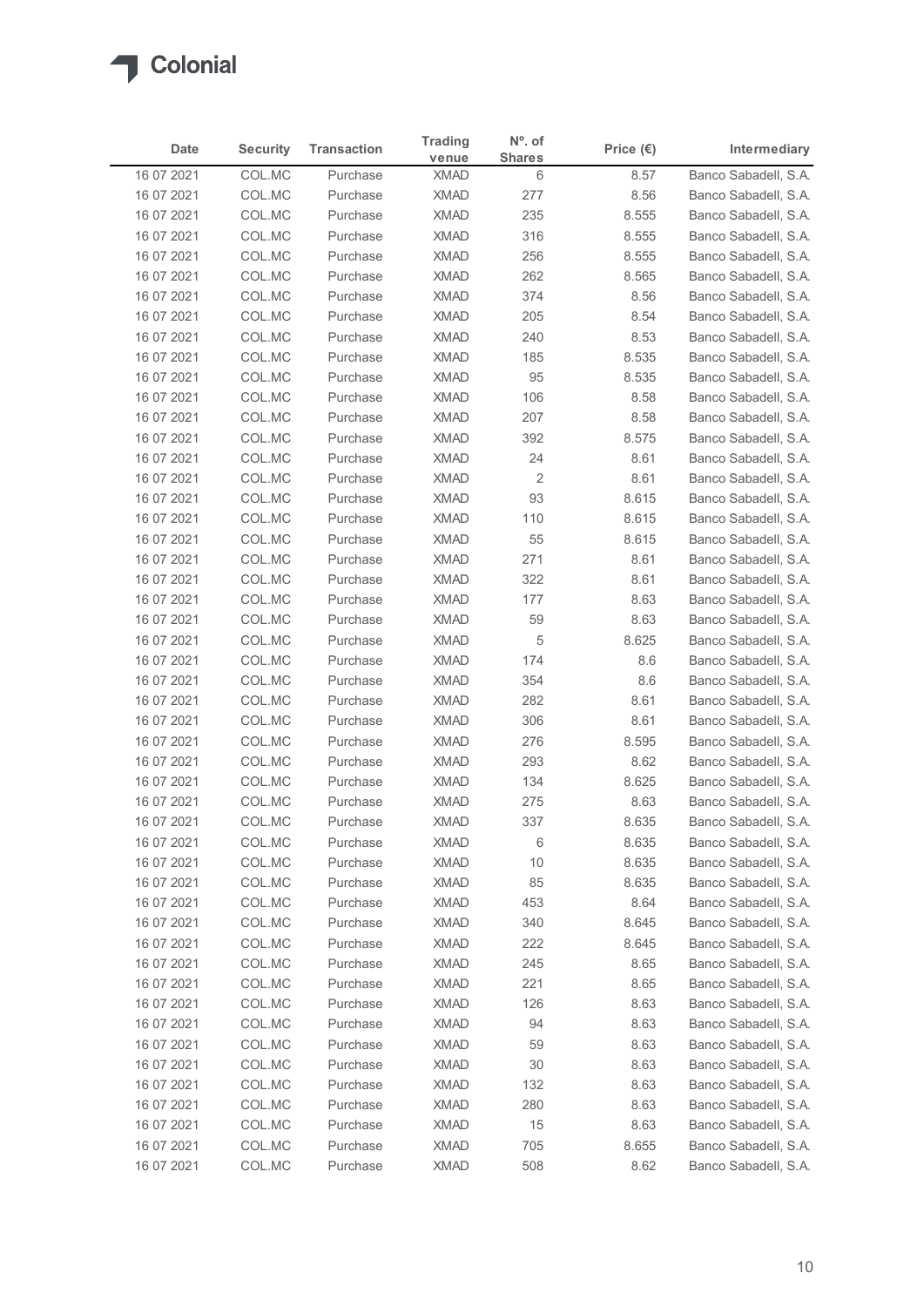

| Date                     | <b>Security</b>  | <b>Transaction</b>   | <b>Trading</b>             | $No$ . of     | Price $(\epsilon)$ | Intermediary                                 |
|--------------------------|------------------|----------------------|----------------------------|---------------|--------------------|----------------------------------------------|
| 16 07 2021               | COL.MC           | Purchase             | venue<br><b>XMAD</b>       | <b>Shares</b> |                    | Banco Sabadell, S.A.                         |
| 16 07 2021               | COL.MC           | Purchase             | <b>XMAD</b>                | 226<br>406    | 8.605<br>8.6       | Banco Sabadell, S.A.                         |
| 16 07 2021               | COL.MC           | Purchase             | <b>XMAD</b>                | 23            | 8.635              | Banco Sabadell, S.A.                         |
| 16 07 2021               | COL.MC           | Purchase             | <b>XMAD</b>                | 193           | 8.635              | Banco Sabadell, S.A.                         |
| 16 07 2021               | COL.MC           | Purchase             | <b>XMAD</b>                | 24            | 8.635              | Banco Sabadell, S.A.                         |
| 16 07 2021               | COL.MC           | Purchase             | <b>XMAD</b>                | 5             | 8.635              | Banco Sabadell, S.A.                         |
| 16 07 2021               | COL.MC           | Purchase             | <b>XMAD</b>                | 245           | 8.63               | Banco Sabadell, S.A.                         |
| 16 07 2021<br>16 07 2021 | COL.MC<br>COL.MC | Purchase<br>Purchase | <b>XMAD</b><br><b>XMAD</b> | 248<br>60     | 8.61<br>8.625      | Banco Sabadell, S.A.<br>Banco Sabadell, S.A. |
| 16 07 2021               | COL.MC           | Purchase             | <b>XMAD</b>                | 240           | 8.595              | Banco Sabadell, S.A.                         |
| 16 07 2021               | COL.MC           | Purchase             | <b>XMAD</b>                | 255           | 8.6                | Banco Sabadell, S.A.                         |
| 16 07 2021               | COL.MC           | Purchase             | <b>XMAD</b>                | 138           | 8.595              | Banco Sabadell, S.A.                         |
| 16 07 2021               | COL.MC           | Purchase             | <b>XMAD</b>                | 231           | 8.6                | Banco Sabadell, S.A.                         |
| 16 07 2021               | COL.MC           | Purchase             | XMAD                       | 125           | 8.6                | Banco Sabadell, S.A.                         |
| 16 07 2021               | COL.MC<br>COL.MC | Purchase             | XMAD<br>XMAD               | 123<br>33     | 8.6<br>8.59        | Banco Sabadell, S.A.                         |
| 16 07 2021<br>16 07 2021 | COL.MC           | Purchase<br>Purchase | <b>XMAD</b>                | 299           | 8.575              | Banco Sabadell, S.A.<br>Banco Sabadell, S.A. |
| 16 07 2021               | COL.MC           | Purchase             | <b>XMAD</b>                | 294           | 8.59               | Banco Sabadell, S.A.                         |
| 16 07 2021               | COL.MC           | Purchase             | <b>XMAD</b>                | 54            | 8.575              | Banco Sabadell, S.A.                         |
| 16 07 2021               | COL.MC           | Purchase             | <b>XMAD</b>                | 262           | 8.585              | Banco Sabadell, S.A.                         |
| 16 07 2021               | COL.MC           | Purchase             | <b>XMAD</b>                | 234           | 8.585              | Banco Sabadell, S.A.                         |
| 16 07 2021               | COL.MC           | Purchase             | XMAD                       | 2,783         | 8.675              | Banco Sabadell, S.A.                         |
| 16 07 2021               | COL.MC           | Purchase             | <b>XMAD</b>                | 129           | 8.65               | Banco Sabadell, S.A.                         |
| 16 07 2021<br>16 07 2021 | COL.MC<br>COL.MC | Purchase<br>Purchase | <b>XMAD</b><br><b>XMAD</b> | 139<br>11     | 8.65<br>8.65       | Banco Sabadell, S.A.<br>Banco Sabadell, S.A. |
| 16 07 2021               | COL.MC           | Purchase             | <b>XMAD</b>                | 256           | 8.65               | Banco Sabadell, S.A.                         |
| 16 07 2021               | COL.MC           | Purchase             | <b>XMAD</b>                | 203           | 8.64               | Banco Sabadell, S.A.                         |
| 16 07 2021               | COL.MC           | Purchase             | <b>XMAD</b>                | 61            | 8.66               | Banco Sabadell, S.A.                         |
| 16 07 2021               | COL.MC           | Purchase             | XMAD                       | 243           | 8.66               | Banco Sabadell, S.A.                         |
| 16 07 2021               | COL.MC           | Purchase             | <b>XMAD</b>                | 257           | 8.66               | Banco Sabadell, S.A.                         |
| 16 07 2021               | COL.MC           | Purchase             | <b>XMAD</b>                | 93            | 8.66               | Banco Sabadell, S.A.                         |
| 16 07 2021               | COL.MC           | Purchase             | <b>XMAD</b>                | 172           | 8.66               | Banco Sabadell, S.A.                         |
| 16 07 2021<br>16 07 2021 | COL.MC<br>COL.MC | Purchase<br>Purchase | <b>XMAD</b><br><b>XMAD</b> | 144<br>201    | 8.605<br>8.605     | Banco Sabadell, S.A.<br>Banco Sabadell, S.A. |
| 16 07 2021               | COL.MC           | Purchase             | XMAD                       | 278           | 8.62               | Banco Sabadell, S.A.                         |
| 16 07 2021               | COL.MC           | Purchase             | <b>XMAD</b>                | 296           | 8.62               | Banco Sabadell, S.A.                         |
| 19 07 2021               | COL.MC           | Purchase             | <b>XMAD</b>                | 59            | 8.565              | Banco Sabadell, S.A.                         |
| 19 07 2021               | COL.MC           | Purchase             | <b>XMAD</b>                | 633           | 8.565              | Banco Sabadell, S.A.                         |
| 19 07 2021               | COL.MC           | Purchase             | XMAD                       | 389           | 8.545              | Banco Sabadell, S.A.                         |
| 19 07 2021               | COL.MC           | Purchase             | <b>XMAD</b>                | 956           | 8.56               | Banco Sabadell, S.A.                         |
| 19 07 2021               | COL.MC           | Purchase             | <b>XMAD</b>                | 564           | 8.585              | Banco Sabadell, S.A.                         |
| 19 07 2021<br>19 07 2021 | COL.MC           | Purchase             | <b>XMAD</b>                | 190           | 8.585              | Banco Sabadell, S.A.                         |
| 19 07 2021               | COL.MC<br>COL.MC | Purchase<br>Purchase | <b>XMAD</b><br><b>XMAD</b> | 96<br>117     | 8.52<br>8.52       | Banco Sabadell, S.A.<br>Banco Sabadell, S.A. |
| 19 07 2021               | COL.MC           | Purchase             | XMAD                       | 117           | 8.525              | Banco Sabadell, S.A.                         |
| 19 07 2021               | COL.MC           | Purchase             | <b>XMAD</b>                | 90            | 8.525              | Banco Sabadell, S.A.                         |
| 19 07 2021               | COL.MC           | Purchase             | <b>XMAD</b>                | 95            | 8.525              | Banco Sabadell, S.A.                         |
| 19 07 2021               | COL.MC           | Purchase             | <b>XMAD</b>                | 56            | 8.54               | Banco Sabadell, S.A.                         |
| 19 07 2021               | COL.MC           | Purchase             | <b>XMAD</b>                | 225           | 8.54               | Banco Sabadell, S.A.                         |
| 19 07 2021               | COL.MC           | Purchase             | <b>XMAD</b>                | 558           | 8.545              | Banco Sabadell, S.A.                         |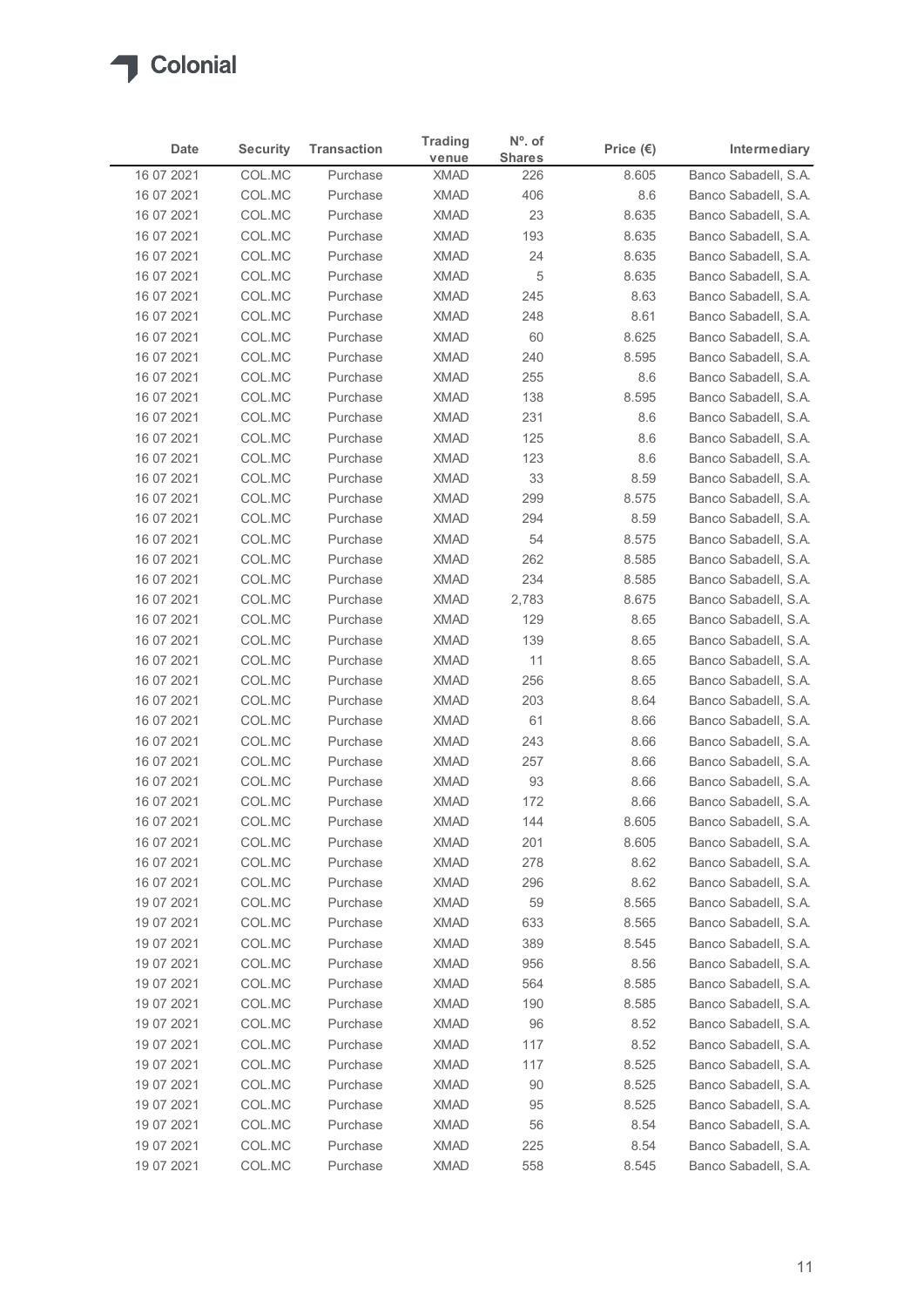

|                          |                  |                      | <b>Trading</b>             | $No$ . of     |                    |                                              |
|--------------------------|------------------|----------------------|----------------------------|---------------|--------------------|----------------------------------------------|
| Date                     | <b>Security</b>  | <b>Transaction</b>   | venue                      | <b>Shares</b> | Price $(\epsilon)$ | Intermediary                                 |
| 19 07 2021<br>19 07 2021 | COL.MC<br>COL.MC | Purchase<br>Purchase | <b>XMAD</b><br><b>XMAD</b> | 164<br>274    | 8.43<br>8.455      | Banco Sabadell, S.A.<br>Banco Sabadell, S.A. |
| 19 07 2021               | COL.MC           | Purchase             | <b>XMAD</b>                | 241           | 8.475              | Banco Sabadell, S.A.                         |
| 19 07 2021               | COL.MC           | Purchase             | <b>XMAD</b>                | 406           | 8.465              | Banco Sabadell, S.A.                         |
| 19 07 2021               | COL.MC           | Purchase             | <b>XMAD</b>                | 380           | 8.43               | Banco Sabadell, S.A.                         |
| 19 07 2021               | COL.MC           | Purchase             | <b>XMAD</b>                | 475           | 8.465              | Banco Sabadell, S.A.                         |
| 19 07 2021               | COL.MC           | Purchase             | <b>XMAD</b>                | 122           | 8.415              | Banco Sabadell, S.A.                         |
| 19 07 2021               | COL.MC           | Purchase             | <b>XMAD</b>                | 133           | 8.415              | Banco Sabadell, S.A.                         |
| 19 07 2021<br>19 07 2021 | COL.MC<br>COL.MC | Purchase<br>Purchase | <b>XMAD</b><br><b>XMAD</b> | 153<br>213    | 8.415<br>8.395     | Banco Sabadell, S.A.<br>Banco Sabadell, S.A. |
| 19 07 2021               | COL.MC           | Purchase             | <b>XMAD</b>                | 77            | 8.395              | Banco Sabadell, S.A.                         |
| 19 07 2021               | COL.MC           | Purchase             | <b>XMAD</b>                | 571           | 8.42               | Banco Sabadell, S.A.                         |
| 19 07 2021               | COL.MC           | Purchase             | <b>XMAD</b>                | 254           | 8.405              | Banco Sabadell, S.A.                         |
| 19 07 2021               | COL.MC           | Purchase             | XMAD                       | 158           | 8.405              | Banco Sabadell, S.A.                         |
| 19 07 2021               | COL.MC           | Purchase             | <b>XMAD</b>                | 102           | 8.41               | Banco Sabadell, S.A.                         |
| 19 07 2021               | COL.MC           | Purchase             | XMAD                       | 161           | 8.47               | Banco Sabadell, S.A.                         |
| 19 07 2021               | COL.MC           | Purchase             | <b>XMAD</b>                | 68            | 8.47               | Banco Sabadell, S.A.                         |
| 19 07 2021<br>19 07 2021 | COL.MC<br>COL.MC | Purchase<br>Purchase | <b>XMAD</b><br><b>XMAD</b> | 263<br>333    | 8.49<br>8.485      | Banco Sabadell, S.A.<br>Banco Sabadell, S.A. |
| 19 07 2021               | COL.MC           | Purchase             | <b>XMAD</b>                | 434           | 8.495              | Banco Sabadell, S.A.                         |
| 19 07 2021               | COL.MC           | Purchase             | <b>XMAD</b>                | 318           | 8.435              | Banco Sabadell, S.A.                         |
| 19 07 2021               | COL.MC           | Purchase             | XMAD                       | 237           | 8.465              | Banco Sabadell, S.A.                         |
| 19 07 2021               | COL.MC           | Purchase             | XMAD                       | 67            | 8.46               | Banco Sabadell, S.A.                         |
| 19 07 2021               | COL.MC           | Purchase             | <b>XMAD</b>                | 78            | 8.47               | Banco Sabadell, S.A.                         |
| 19 07 2021               | COL.MC           | Purchase             | <b>XMAD</b>                | 75            | 8.49               | Banco Sabadell, S.A.                         |
| 19 07 2021               | COL.MC           | Purchase             | <b>XMAD</b>                | 246           | 8.475              | Banco Sabadell, S.A.                         |
| 19 07 2021               | COL.MC           | Purchase             | XMAD                       | 304           | 8.445              | Banco Sabadell, S.A.                         |
| 19 07 2021<br>19 07 2021 | COL.MC<br>COL.MC | Purchase<br>Purchase | <b>XMAD</b><br>XMAD        | 226<br>40     | 8.45<br>8.46       | Banco Sabadell, S.A.<br>Banco Sabadell, S.A. |
| 19 07 2021               | COL.MC           | Purchase             | <b>XMAD</b>                | 299           | 8.465              | Banco Sabadell, S.A.                         |
| 19 07 2021               | COL.MC           | Purchase             | <b>XMAD</b>                | 220           | 8.435              | Banco Sabadell, S.A.                         |
| 19 07 2021               | COL.MC           | Purchase             | <b>XMAD</b>                | $35\,$        | 8.435              | Banco Sabadell, S.A.                         |
| 19 07 2021               | COL.MC           | Purchase             | <b>XMAD</b>                | 333           | 8.48               | Banco Sabadell, S.A.                         |
| 19 07 2021               | COL.MC           | Purchase             | <b>XMAD</b>                | 286           | 8.475              | Banco Sabadell, S.A.                         |
| 19 07 2021               | COL.MC           | Purchase             | XMAD                       | 211           | 8.455              | Banco Sabadell, S.A.                         |
| 19 07 2021               | COL.MC           | Purchase             | XMAD                       | 16            | 8.455              | Banco Sabadell, S.A.                         |
| 19 07 2021               | COL.MC           | Purchase             | <b>XMAD</b>                | 282           | 8.5                | Banco Sabadell, S.A.                         |
| 19 07 2021<br>19 07 2021 | COL.MC<br>COL.MC | Purchase<br>Purchase | <b>XMAD</b><br>XMAD        | 194<br>247    | 8.495<br>8.505     | Banco Sabadell, S.A.<br>Banco Sabadell, S.A. |
| 19 07 2021               | COL.MC           | Purchase             | <b>XMAD</b>                | 269           | 8.48               | Banco Sabadell, S.A.                         |
| 19 07 2021               | COL.MC           | Purchase             | <b>XMAD</b>                | 240           | 8.495              | Banco Sabadell, S.A.                         |
| 19 07 2021               | COL.MC           | Purchase             | <b>XMAD</b>                | 300           | 8.495              | Banco Sabadell, S.A.                         |
| 19 07 2021               | COL.MC           | Purchase             | <b>XMAD</b>                | 49            | 8.49               | Banco Sabadell, S.A.                         |
| 19 07 2021               | COL.MC           | Purchase             | <b>XMAD</b>                | 560           | 8.49               | Banco Sabadell, S.A.                         |
| 19 07 2021               | COL.MC           | Purchase             | XMAD                       | 536           | 8.48               | Banco Sabadell, S.A.                         |
| 19 07 2021               | COL.MC           | Purchase             | XMAD                       | 58            | 8.48               | Banco Sabadell, S.A.                         |
| 19 07 2021               | COL.MC           | Purchase             | <b>XMAD</b>                | 394           | 8.48               | Banco Sabadell, S.A.                         |
| 19 07 2021               | COL.MC<br>COL.MC | Purchase             | <b>XMAD</b>                | 31            | 8.485              | Banco Sabadell, S.A.                         |
| 19 07 2021               |                  | Purchase             | <b>XMAD</b>                | 278           | 8.475              | Banco Sabadell, S.A.                         |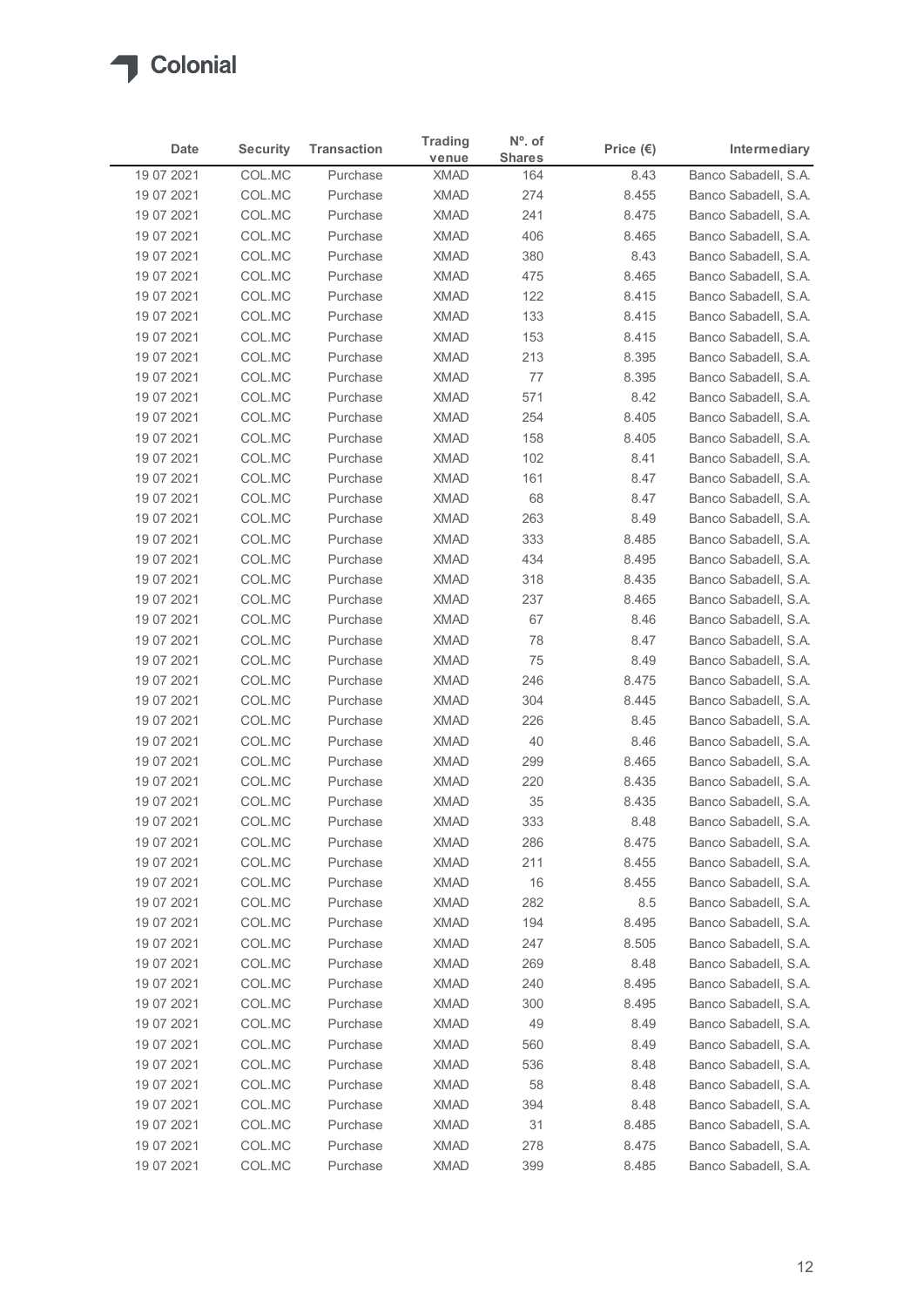

| Date                     |                  |                      | <b>Trading</b>             | $No$ . of     |                    |                                              |
|--------------------------|------------------|----------------------|----------------------------|---------------|--------------------|----------------------------------------------|
|                          | <b>Security</b>  | <b>Transaction</b>   | venue                      | <b>Shares</b> | Price $(\epsilon)$ | Intermediary                                 |
| 19 07 2021<br>19 07 2021 | COL.MC<br>COL.MC | Purchase<br>Purchase | <b>XMAD</b><br><b>XMAD</b> | 318<br>29     | 8.485<br>8.485     | Banco Sabadell, S.A.<br>Banco Sabadell, S.A. |
| 19 07 2021               | COL.MC           | Purchase             | <b>XMAD</b>                | 140           | 8.485              | Banco Sabadell, S.A.                         |
| 19 07 2021               | COL.MC           | Purchase             | <b>XMAD</b>                | 267           | 8.485              | Banco Sabadell, S.A.                         |
| 19 07 2021               | COL.MC           | Purchase             | <b>XMAD</b>                | 220           | 8.48               | Banco Sabadell, S.A.                         |
| 19 07 2021               | COL.MC           | Purchase             | <b>XMAD</b>                | 18            | 8.485              | Banco Sabadell, S.A.                         |
| 19 07 2021               | COL.MC           | Purchase             | <b>XMAD</b>                | 436           | 8.485              | Banco Sabadell, S.A.                         |
| 19 07 2021               | COL.MC           | Purchase             | <b>XMAD</b>                | 175           | 8.49               | Banco Sabadell, S.A.                         |
| 19 07 2021<br>19 07 2021 | COL.MC<br>COL.MC | Purchase<br>Purchase | <b>XMAD</b><br><b>XMAD</b> | 40<br>264     | 8.49<br>8.465      | Banco Sabadell, S.A.<br>Banco Sabadell, S.A. |
| 19 07 2021               | COL.MC           | Purchase             | <b>XMAD</b>                | 222           | 8.47               | Banco Sabadell, S.A.                         |
| 19 07 2021               | COL.MC           | Purchase             | <b>XMAD</b>                | 115           | 8.44               | Banco Sabadell, S.A.                         |
| 19 07 2021               | COL.MC           | Purchase             | <b>XMAD</b>                | 73            | 8.44               | Banco Sabadell, S.A.                         |
| 19 07 2021               | COL.MC           | Purchase             | XMAD                       | 218           | 8.46               | Banco Sabadell, S.A.                         |
| 19 07 2021               | COL.MC           | Purchase             | XMAD                       | 271           | 8.465              | Banco Sabadell, S.A.                         |
| 19 07 2021               | COL.MC           | Purchase             | XMAD                       | 111           | 8.435              | Banco Sabadell, S.A.                         |
| 19 07 2021               | COL.MC           | Purchase             | <b>XMAD</b>                | 81            | 8.435              | Banco Sabadell, S.A.                         |
| 19 07 2021<br>19 07 2021 | COL.MC<br>COL.MC | Purchase<br>Purchase | <b>XMAD</b><br><b>XMAD</b> | 77<br>27      | 8.43<br>8.43       | Banco Sabadell, S.A.<br>Banco Sabadell, S.A. |
| 19 07 2021               | COL.MC           | Purchase             | <b>XMAD</b>                | 218           | 8.47               | Banco Sabadell, S.A.                         |
| 19 07 2021               | COL.MC           | Purchase             | <b>XMAD</b>                | 120           | 8.49               | Banco Sabadell, S.A.                         |
| 19 07 2021               | COL.MC           | Purchase             | XMAD                       | 149           | 8.49               | Banco Sabadell, S.A.                         |
| 19 07 2021               | COL.MC           | Purchase             | XMAD                       | 149           | 8.49               | Banco Sabadell, S.A.                         |
| 19 07 2021               | COL.MC           | Purchase             | <b>XMAD</b>                | 404           | 8.49               | Banco Sabadell, S.A.                         |
| 19 07 2021               | COL.MC           | Purchase             | <b>XMAD</b>                | 240           | 8.485              | Banco Sabadell, S.A.                         |
| 19 07 2021               | COL.MC           | Purchase             | <b>XMAD</b>                | 365           | 8.485              | Banco Sabadell, S.A.                         |
| 19 07 2021               | COL.MC           | Purchase             | XMAD                       | 7             | 8.485              | Banco Sabadell, S.A.                         |
| 19 07 2021               | COL.MC           | Purchase             | XMAD                       | 146           | 8.465              | Banco Sabadell, S.A.                         |
| 19 07 2021<br>19 07 2021 | COL.MC<br>COL.MC | Purchase<br>Purchase | XMAD<br><b>XMAD</b>        | 173<br>225    | 8.465<br>8.465     | Banco Sabadell, S.A.<br>Banco Sabadell, S.A. |
| 19 07 2021               | COL.MC           | Purchase             | <b>XMAD</b>                | 167           | 8.47               | Banco Sabadell, S.A.                         |
| 19 07 2021               | COL.MC           | Purchase             | XMAD                       | 532           | 8.45               | Banco Sabadell, S.A.                         |
| 19 07 2021               | COL.MC           | Purchase             | <b>XMAD</b>                | 231           | 8.46               | Banco Sabadell, S.A.                         |
| 19 07 2021               | COL.MC           | Purchase             | <b>XMAD</b>                | 294           | 8.455              | Banco Sabadell, S.A.                         |
| 19 07 2021               | COL.MC           | Purchase             | XMAD                       | 449           | 8.47               | Banco Sabadell, S.A.                         |
| 19 07 2021               | COL.MC           | Purchase             | XMAD                       | 39            | 8.47               | Banco Sabadell, S.A.                         |
| 19 07 2021               | COL.MC           | Purchase             | <b>XMAD</b>                | 183           | 8.455              | Banco Sabadell, S.A.                         |
| 19 07 2021               | COL.MC           | Purchase             | <b>XMAD</b>                | 7             | 8.455              | Banco Sabadell, S.A.                         |
| 19 07 2021<br>19 07 2021 | COL.MC<br>COL.MC | Purchase<br>Purchase | XMAD<br><b>XMAD</b>        | 60<br>68      | 8.455<br>8.44      | Banco Sabadell, S.A.<br>Banco Sabadell, S.A. |
| 19 07 2021               | COL.MC           | Purchase             | <b>XMAD</b>                | 164           | 8.44               | Banco Sabadell, S.A.                         |
| 19 07 2021               | COL.MC           | Purchase             | <b>XMAD</b>                | 251           | 8.44               | Banco Sabadell, S.A.                         |
| 19 07 2021               | COL.MC           | Purchase             | <b>XMAD</b>                | 360           | 8.44               | Banco Sabadell, S.A.                         |
| 19 07 2021               | COL.MC           | Purchase             | <b>XMAD</b>                | 283           | 8.45               | Banco Sabadell, S.A.                         |
| 19 07 2021               | COL.MC           | Purchase             | XMAD                       | 410           | 8.455              | Banco Sabadell, S.A.                         |
| 19 07 2021               | COL.MC           | Purchase             | XMAD                       | 21            | 8.43               | Banco Sabadell, S.A.                         |
| 19 07 2021               | COL.MC           | Purchase             | <b>XMAD</b>                | 250           | 8.435              | Banco Sabadell, S.A.                         |
| 19 07 2021               | COL.MC           | Purchase             | <b>XMAD</b>                | 243           | 8.44               | Banco Sabadell, S.A.                         |
| 19 07 2021               | COL.MC<br>COL.MC | Purchase<br>Purchase | <b>XMAD</b><br><b>XMAD</b> | 57<br>273     | 8.425<br>8.43      | Banco Sabadell, S.A.<br>Banco Sabadell, S.A. |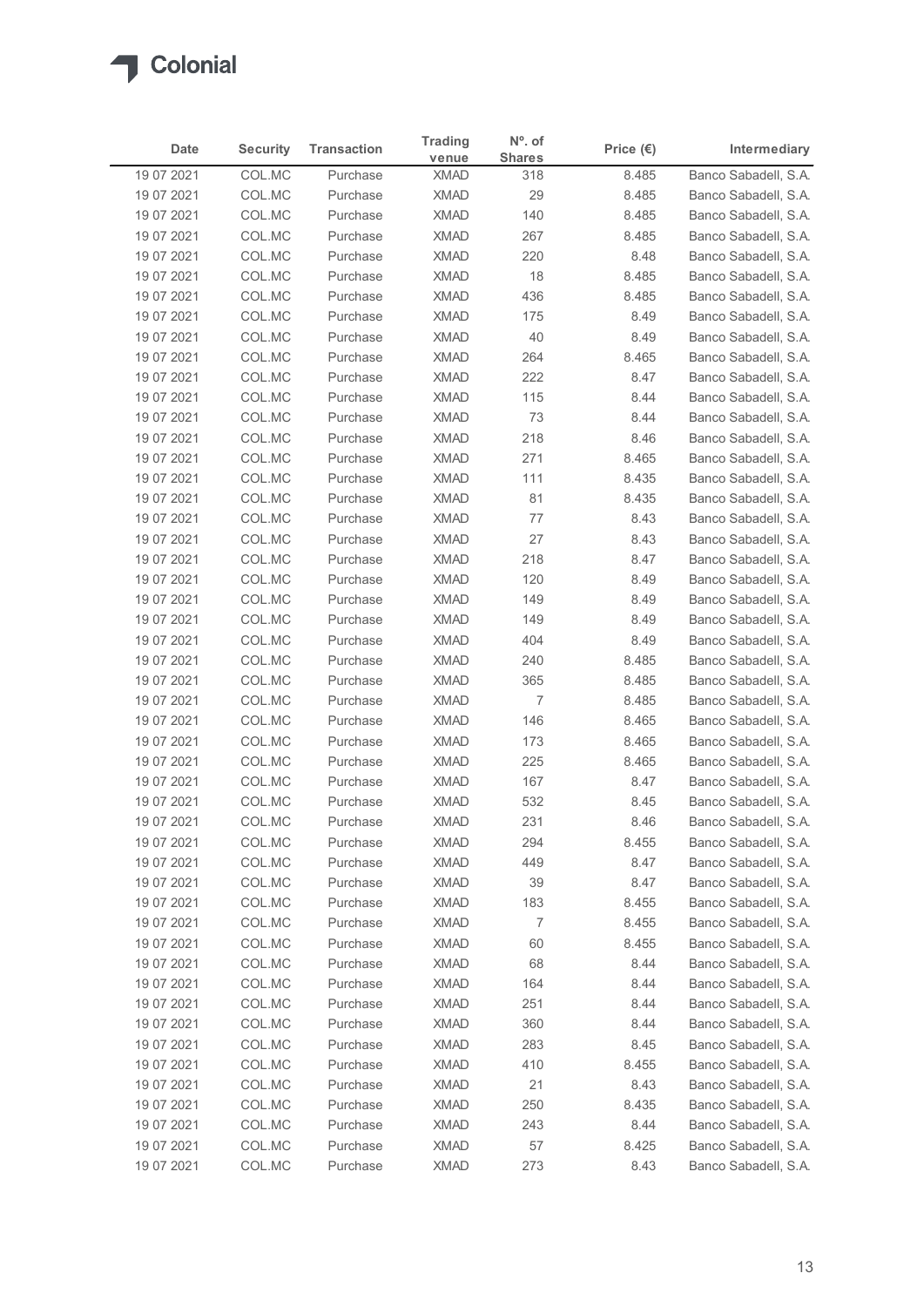

| Date<br>19 07 2021<br>19 07 2021<br>19 07 2021<br>19 07 2021<br>19 07 2021<br>19 07 2021<br>19 07 2021 | <b>Security</b><br>COL.MC<br>COL.MC | <b>Transaction</b>   | <b>Trading</b>             | $No$ . of      |                    |                                              |
|--------------------------------------------------------------------------------------------------------|-------------------------------------|----------------------|----------------------------|----------------|--------------------|----------------------------------------------|
|                                                                                                        |                                     |                      | venue                      | <b>Shares</b>  | Price $(\epsilon)$ | Intermediary                                 |
|                                                                                                        |                                     | Purchase<br>Purchase | <b>XMAD</b><br><b>XMAD</b> | 498<br>112     | 8.45<br>8.465      | Banco Sabadell, S.A.<br>Banco Sabadell, S.A. |
|                                                                                                        | COL.MC                              | Purchase             | <b>XMAD</b>                | 295            | 8.47               | Banco Sabadell, S.A.                         |
|                                                                                                        | COL.MC                              | Purchase             | <b>XMAD</b>                | 227            | 8.47               | Banco Sabadell, S.A.                         |
|                                                                                                        | COL.MC                              | Purchase             | <b>XMAD</b>                | 332            | 8.465              | Banco Sabadell, S.A.                         |
|                                                                                                        | COL.MC                              | Purchase             | <b>XMAD</b>                | 247            | 8.48               | Banco Sabadell, S.A.                         |
|                                                                                                        | COL.MC                              | Purchase             | <b>XMAD</b>                | 16             | 8.49               | Banco Sabadell, S.A.                         |
| 19 07 2021<br>19 07 2021                                                                               | COL.MC<br>COL.MC                    | Purchase<br>Purchase | <b>XMAD</b><br><b>XMAD</b> | 20<br>463      | 8.485<br>8.485     | Banco Sabadell, S.A.<br>Banco Sabadell, S.A. |
| 19 07 2021                                                                                             | COL.MC                              | Purchase             | <b>XMAD</b>                | 120            | 8.485              | Banco Sabadell, S.A.                         |
| 19 07 2021                                                                                             | COL.MC                              | Purchase             | <b>XMAD</b>                | 278            | 8.51               | Banco Sabadell, S.A.                         |
| 19 07 2021                                                                                             | COL.MC                              | Purchase             | <b>XMAD</b>                | 193            | 8.495              | Banco Sabadell, S.A.                         |
| 19 07 2021                                                                                             | COL.MC                              | Purchase             | <b>XMAD</b>                | 36             | 8.495              | Banco Sabadell, S.A.                         |
| 19 07 2021                                                                                             | COL.MC                              | Purchase             | XMAD                       | 254            | 8.5                | Banco Sabadell, S.A.                         |
| 19 07 2021<br>19 07 2021                                                                               | COL.MC<br>COL.MC                    | Purchase<br>Purchase | <b>XMAD</b><br><b>XMAD</b> | 2<br>92        | 8.495<br>8.485     | Banco Sabadell, S.A.<br>Banco Sabadell, S.A. |
| 19 07 2021                                                                                             | COL.MC                              | Purchase             | XMAD                       | 134            | 8.485              | Banco Sabadell, S.A.                         |
| 19 07 2021                                                                                             | COL.MC                              | Purchase             | XMAD                       | 357            | 8.48               | Banco Sabadell, S.A.                         |
| 19 07 2021                                                                                             | COL.MC                              | Purchase             | <b>XMAD</b>                | 391            | 8.475              | Banco Sabadell, S.A.                         |
| 19 07 2021                                                                                             | COL.MC                              | Purchase             | <b>XMAD</b>                | 461            | 8.48               | Banco Sabadell, S.A.                         |
| 19 07 2021                                                                                             | COL.MC                              | Purchase             | <b>XMAD</b>                | 330            | 8.475              | Banco Sabadell, S.A.                         |
| 19 07 2021                                                                                             | COL.MC                              | Purchase             | XMAD                       | 140            | 8.475              | Banco Sabadell, S.A.                         |
| 19 07 2021<br>19 07 2021                                                                               | COL.MC<br>COL.MC                    | Purchase<br>Purchase | <b>XMAD</b><br>XMAD        | 251<br>18      | 8.475<br>8.475     | Banco Sabadell, S.A.<br>Banco Sabadell, S.A. |
| 19 07 2021                                                                                             | COL.MC                              | Purchase             | XMAD                       | 201            | 8.475              | Banco Sabadell, S.A.                         |
| 19 07 2021                                                                                             | COL.MC                              | Purchase             | <b>XMAD</b>                | 203            | 8.47               | Banco Sabadell, S.A.                         |
| 19 07 2021                                                                                             | COL.MC                              | Purchase             | <b>XMAD</b>                | 326            | 8.48               | Banco Sabadell, S.A.                         |
| 19 07 2021                                                                                             | COL.MC                              | Purchase             | <b>XMAD</b>                | 256            | 8.49               | Banco Sabadell, S.A.                         |
| 19 07 2021                                                                                             | COL.MC                              | Purchase             | <b>XMAD</b>                | 296            | 8.48               | Banco Sabadell, S.A.                         |
| 19 07 2021                                                                                             | COL.MC                              | Purchase             | <b>XMAD</b>                | 223            | 8.475              | Banco Sabadell, S.A.                         |
| 19 07 2021<br>19 07 2021                                                                               | COL.MC<br>COL.MC                    | Purchase<br>Purchase | <b>XMAD</b><br><b>XMAD</b> | 246<br>70      | 8.475<br>8.475     | Banco Sabadell, S.A.<br>Banco Sabadell, S.A. |
| 19 07 2021                                                                                             | COL.MC                              | Purchase             | <b>XMAD</b>                | 255            | 8.495              | Banco Sabadell, S.A.                         |
| 19 07 2021                                                                                             | COL.MC                              | Purchase             | <b>XMAD</b>                | 298            | 8.47               | Banco Sabadell, S.A.                         |
| 19 07 2021                                                                                             | COL.MC                              | Purchase             | <b>XMAD</b>                | 139            | 8.465              | Banco Sabadell, S.A.                         |
| 19 07 2021                                                                                             | COL.MC                              | Purchase             | <b>XMAD</b>                | 342            | 8.47               | Banco Sabadell, S.A.                         |
| 19 07 2021                                                                                             | COL.MC                              | Purchase             | <b>XMAD</b>                | 299            | 8.49               | Banco Sabadell, S.A.                         |
| 19 07 2021                                                                                             | COL.MC                              | Purchase             | <b>XMAD</b>                | 194            | 8.49               | Banco Sabadell, S.A.                         |
| 19 07 2021                                                                                             | COL.MC                              | Purchase             | <b>XMAD</b>                | 277            | 8.49               | Banco Sabadell, S.A.                         |
| 19 07 2021                                                                                             | COL.MC                              | Purchase             | <b>XMAD</b>                | $\overline{2}$ | 8.495              | Banco Sabadell, S.A.                         |
| 19 07 2021<br>19 07 2021                                                                               | COL.MC<br>COL.MC                    | Purchase<br>Purchase | <b>XMAD</b><br><b>XMAD</b> | 290<br>292     | 8.485<br>8.48      | Banco Sabadell, S.A.<br>Banco Sabadell, S.A. |
| 19 07 2021                                                                                             | COL.MC                              | Purchase             | <b>XMAD</b>                | 395            | 8.475              | Banco Sabadell, S.A.                         |
| 19 07 2021                                                                                             | COL.MC                              | Purchase             | <b>XMAD</b>                | 175            | 8.475              | Banco Sabadell, S.A.                         |
| 19 07 2021                                                                                             | COL.MC                              | Purchase             | <b>XMAD</b>                | 23             | 8.475              | Banco Sabadell, S.A.                         |
| 19 07 2021                                                                                             | COL.MC                              | Purchase             | XMAD                       | 58             | 8.475              | Banco Sabadell, S.A.                         |
| 19 07 2021                                                                                             | COL.MC                              | Purchase             | <b>XMAD</b>                | 42             | 8.475              | Banco Sabadell, S.A.                         |
| 19 07 2021                                                                                             | COL.MC                              | Purchase             | <b>XMAD</b>                | 480            | 8.46               | Banco Sabadell, S.A.                         |
| 19 07 2021<br>19 07 2021                                                                               | COL.MC<br>COL.MC                    | Purchase<br>Purchase | <b>XMAD</b><br>XMAD        | 258<br>218     | 8.47<br>8.485      | Banco Sabadell, S.A.<br>Banco Sabadell, S.A. |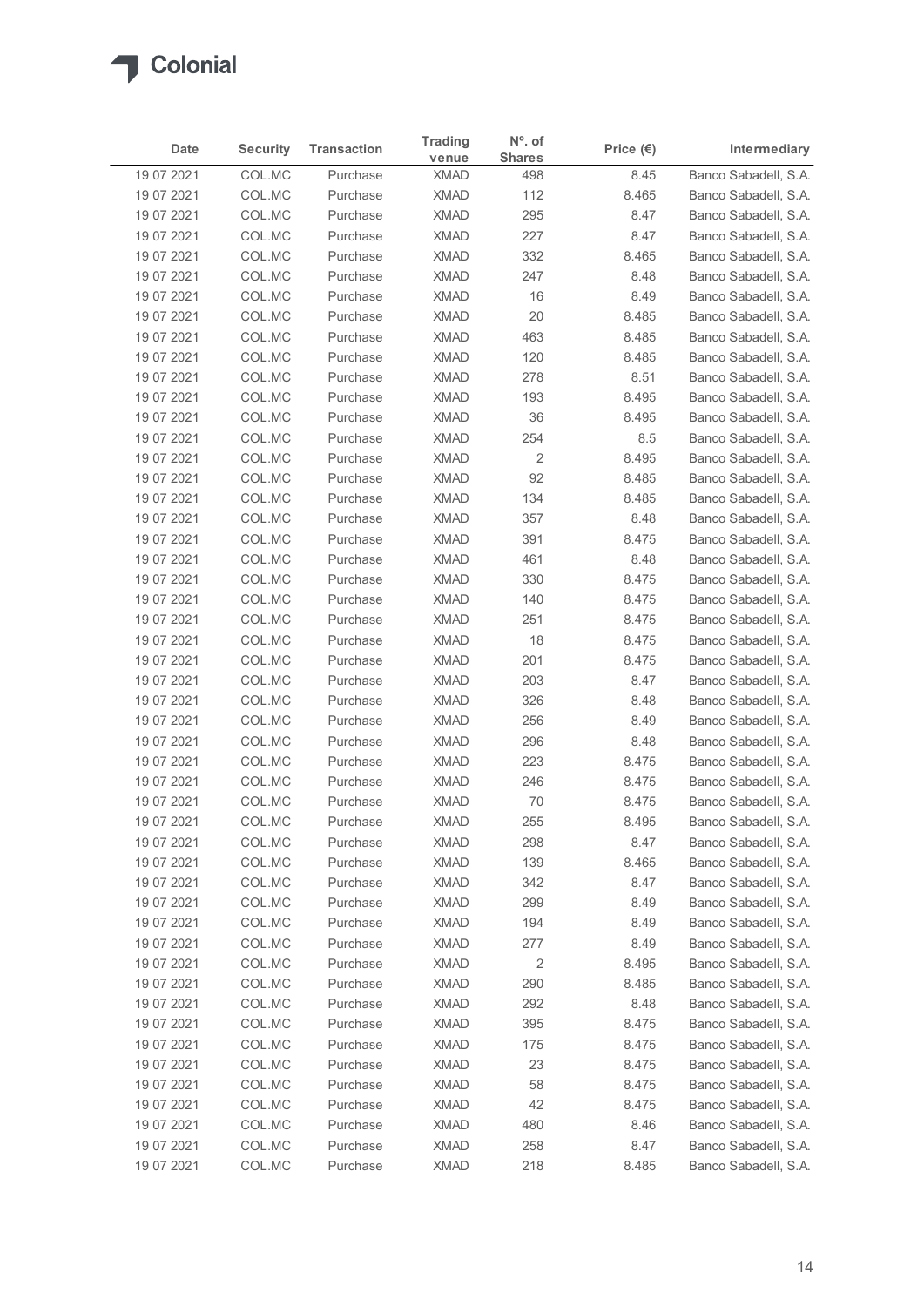

|                          |                  |                      | <b>Trading</b>             | $No$ . of     |                    |                                              |
|--------------------------|------------------|----------------------|----------------------------|---------------|--------------------|----------------------------------------------|
| Date                     | <b>Security</b>  | <b>Transaction</b>   | venue                      | <b>Shares</b> | Price $(\epsilon)$ | Intermediary                                 |
| 19 07 2021<br>19 07 2021 | COL.MC<br>COL.MC | Purchase<br>Purchase | <b>XMAD</b><br><b>XMAD</b> | 53<br>242     | 8.48<br>8.48       | Banco Sabadell, S.A.<br>Banco Sabadell, S.A. |
| 19 07 2021               | COL.MC           | Purchase             | <b>XMAD</b>                | 395           | 8.475              | Banco Sabadell, S.A.                         |
| 19 07 2021               | COL.MC           | Purchase             | <b>XMAD</b>                | 208           | 8.465              | Banco Sabadell, S.A.                         |
| 19 07 2021               | COL.MC           | Purchase             | <b>XMAD</b>                | 102           | 8.46               | Banco Sabadell, S.A.                         |
| 19 07 2021               | COL.MC           | Purchase             | <b>XMAD</b>                | 280           | 8.47               | Banco Sabadell, S.A.                         |
| 19 07 2021               | COL.MC           | Purchase             | <b>XMAD</b>                | 98            | 8.475              | Banco Sabadell, S.A.                         |
| 19 07 2021               | COL.MC           | Purchase             | <b>XMAD</b>                | 91            | 8.47               | Banco Sabadell, S.A.                         |
| 19 07 2021               | COL.MC           | Purchase             | <b>XMAD</b>                | 168           | 8.47               | Banco Sabadell, S.A.                         |
| 19 07 2021<br>19 07 2021 | COL.MC<br>COL.MC | Purchase<br>Purchase | <b>XMAD</b><br><b>XMAD</b> | 239<br>5      | 8.47<br>8.47       | Banco Sabadell, S.A.<br>Banco Sabadell, S.A. |
| 19 07 2021               | COL.MC           | Purchase             | <b>XMAD</b>                | 62            | 8.48               | Banco Sabadell, S.A.                         |
| 19 07 2021               | COL.MC           | Purchase             | <b>XMAD</b>                | 175           | 8.48               | Banco Sabadell, S.A.                         |
| 19 07 2021               | COL.MC           | Purchase             | XMAD                       | 11            | 8.48               | Banco Sabadell, S.A.                         |
| 19 07 2021               | COL.MC           | Purchase             | <b>XMAD</b>                | 3             | 8.48               | Banco Sabadell, S.A.                         |
| 19 07 2021               | COL.MC           | Purchase             | <b>XMAD</b>                | 254           | 8.475              | Banco Sabadell, S.A.                         |
| 19 07 2021               | COL.MC           | Purchase             | <b>XMAD</b>                | 165           | 8.48               | Banco Sabadell, S.A.                         |
| 19 07 2021               | COL.MC           | Purchase             | <b>XMAD</b>                | 19            | 8.48               | Banco Sabadell, S.A.                         |
| 19 07 2021               | COL.MC           | Purchase             | <b>XMAD</b>                | 65            | 8.48               | Banco Sabadell, S.A.                         |
| 19 07 2021<br>19 07 2021 | COL.MC<br>COL.MC | Purchase<br>Purchase | <b>XMAD</b><br><b>XMAD</b> | 236<br>171    | 8.47<br>8.475      | Banco Sabadell, S.A.<br>Banco Sabadell, S.A. |
| 19 07 2021               | COL.MC           | Purchase             | XMAD                       | 29            | 8.475              | Banco Sabadell, S.A.                         |
| 19 07 2021               | COL.MC           | Purchase             | <b>XMAD</b>                | 41            | 8.475              | Banco Sabadell, S.A.                         |
| 19 07 2021               | COL.MC           | Purchase             | <b>XMAD</b>                | 6             | 8.48               | Banco Sabadell, S.A.                         |
| 19 07 2021               | COL.MC           | Purchase             | XMAD                       | 162           | 8.48               | Banco Sabadell, S.A.                         |
| 20 07 2021               | COL.MC           | Purchase             | <b>XMAD</b>                | 312           | 8.52               | Banco Sabadell, S.A.                         |
| 20 07 2021               | COL.MC           | Purchase             | <b>XMAD</b>                | 1,719         | 8.515              | Banco Sabadell, S.A.                         |
| 20 07 2021               | COL.MC           | Purchase             | <b>XMAD</b>                | 69            | 8.535              | Banco Sabadell, S.A.                         |
| 20 07 2021               | COL.MC           | Purchase             | <b>XMAD</b>                | 252           | 8.545              | Banco Sabadell, S.A.                         |
| 20 07 2021               | COL.MC           | Purchase<br>Purchase | <b>XMAD</b><br><b>XMAD</b> | 269<br>266    | 8.555<br>8.56      | Banco Sabadell, S.A.<br>Banco Sabadell, S.A. |
| 20 07 2021<br>20 07 2021 | COL.MC<br>COL.MC | Purchase             | <b>XMAD</b>                | 59            | 8.58               | Banco Sabadell, S.A.                         |
| 20 07 2021               | COL.MC           | Purchase             | <b>XMAD</b>                | 527           | 8.58               | Banco Sabadell, S.A.                         |
| 20 07 2021               | COL.MC           | Purchase             | <b>XMAD</b>                | 49            | 8.61               | Banco Sabadell, S.A.                         |
| 20 07 2021               | COL.MC           | Purchase             | <b>XMAD</b>                | 276           | 8.585              | Banco Sabadell, S.A.                         |
| 20 07 2021               | COL.MC           | Purchase             | <b>XMAD</b>                | 631           | 8.59               | Banco Sabadell, S.A.                         |
| 20 07 2021               | COL.MC           | Purchase             | <b>XMAD</b>                | 57            | 8.6                | Banco Sabadell, S.A.                         |
| 20 07 2021               | COL.MC           | Purchase             | <b>XMAD</b>                | 285           | 8.61               | Banco Sabadell, S.A.                         |
| 20 07 2021               | COL.MC           | Purchase             | <b>XMAD</b>                | 36            | 8.65               | Banco Sabadell, S.A.                         |
| 20 07 2021               | COL.MC           | Purchase             | XMAD                       | 421           | 8.65               | Banco Sabadell, S.A.                         |
| 20 07 2021               | COL.MC           | Purchase<br>Purchase | <b>XMAD</b><br><b>XMAD</b> | 472<br>109    | 8.66               | Banco Sabadell, S.A.<br>Banco Sabadell, S.A. |
| 20 07 2021<br>20 07 2021 | COL.MC<br>COL.MC | Purchase             | <b>XMAD</b>                | 256           | 8.63<br>8.625      | Banco Sabadell, S.A.                         |
| 20 07 2021               | COL.MC           | Purchase             | <b>XMAD</b>                | 279           | 8.635              | Banco Sabadell, S.A.                         |
| 20 07 2021               | COL.MC           | Purchase             | <b>XMAD</b>                | 251           | 8.675              | Banco Sabadell, S.A.                         |
| 20 07 2021               | COL.MC           | Purchase             | <b>XMAD</b>                | 67            | 8.675              | Banco Sabadell, S.A.                         |
| 20 07 2021               | COL.MC           | Purchase             | <b>XMAD</b>                | 251           | 8.67               | Banco Sabadell, S.A.                         |
| 20 07 2021               | COL.MC           | Purchase             | <b>XMAD</b>                | 100           | 8.68               | Banco Sabadell, S.A.                         |
| 20 07 2021               | COL.MC<br>COL.MC | Purchase             | <b>XMAD</b>                | 93            | 8.68               | Banco Sabadell, S.A.                         |
| 20 07 2021               |                  | Purchase             | <b>XMAD</b>                | 30            | 8.685              | Banco Sabadell, S.A.                         |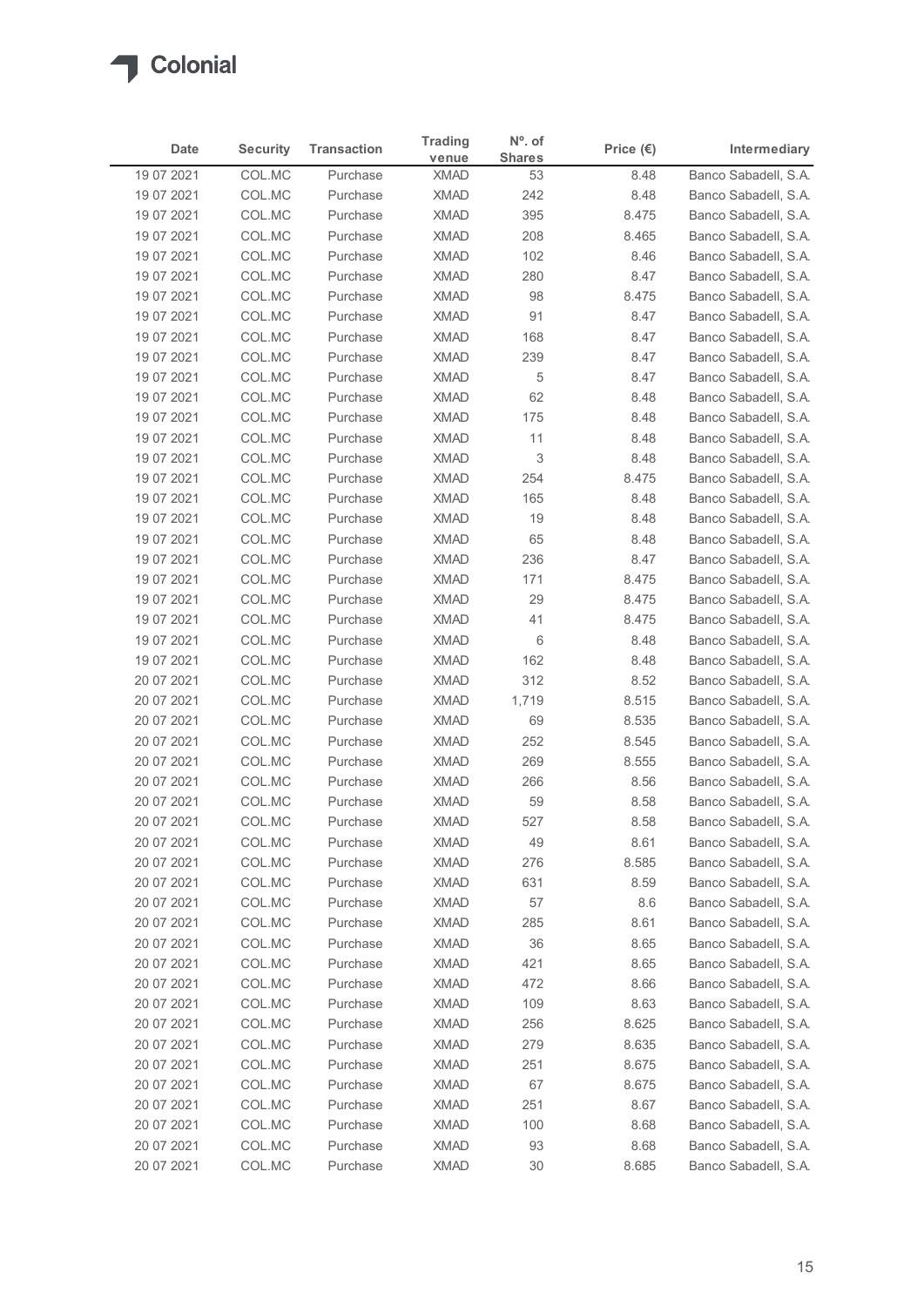

|                          |                  |                      | <b>Trading</b>             | $No$ . of     |                    |                                              |
|--------------------------|------------------|----------------------|----------------------------|---------------|--------------------|----------------------------------------------|
| Date                     | <b>Security</b>  | <b>Transaction</b>   | venue                      | <b>Shares</b> | Price $(\epsilon)$ | Intermediary                                 |
| 20 07 2021<br>20 07 2021 | COL.MC<br>COL.MC | Purchase<br>Purchase | <b>XMAD</b><br><b>XMAD</b> | 202<br>285    | 8.685<br>8.68      | Banco Sabadell, S.A.<br>Banco Sabadell, S.A. |
| 20 07 2021               | COL.MC           | Purchase             | <b>XMAD</b>                | 226           | 8.685              | Banco Sabadell, S.A.                         |
| 20 07 2021               | COL.MC           | Purchase             | <b>XMAD</b>                | 342           | 8.705              | Banco Sabadell, S.A.                         |
| 20 07 2021               | COL.MC           | Purchase             | <b>XMAD</b>                | 367           | 8.68               | Banco Sabadell, S.A.                         |
| 20 07 2021               | COL.MC           | Purchase             | <b>XMAD</b>                | 167           | 8.67               | Banco Sabadell, S.A.                         |
| 20 07 2021               | COL.MC           | Purchase             | <b>XMAD</b>                | 283           | 8.65               | Banco Sabadell, S.A.                         |
| 20 07 2021               | COL.MC           | Purchase             | <b>XMAD</b>                | 284           | 8.635              | Banco Sabadell, S.A.                         |
| 20 07 2021<br>20 07 2021 | COL.MC<br>COL.MC | Purchase<br>Purchase | <b>XMAD</b><br><b>XMAD</b> | 220<br>533    | 8.675<br>8.685     | Banco Sabadell, S.A.<br>Banco Sabadell, S.A. |
| 20 07 2021               | COL.MC           | Purchase             | <b>XMAD</b>                | 305           | 8.69               | Banco Sabadell, S.A.                         |
| 20 07 2021               | COL.MC           | Purchase             | <b>XMAD</b>                | 293           | 8.68               | Banco Sabadell, S.A.                         |
| 20 07 2021               | COL.MC           | Purchase             | <b>XMAD</b>                | 263           | 8.69               | Banco Sabadell, S.A.                         |
| 20 07 2021               | COL.MC           | Purchase             | XMAD                       | 60            | 8.685              | Banco Sabadell, S.A.                         |
| 20 07 2021               | COL.MC           | Purchase             | <b>XMAD</b>                | 246           | 8.7                | Banco Sabadell, S.A.                         |
| 20 07 2021               | COL.MC           | Purchase             | XMAD                       | 27            | 8.7                | Banco Sabadell, S.A.                         |
| 20 07 2021               | COL.MC           | Purchase             | <b>XMAD</b>                | 330           | 8.645              | Banco Sabadell, S.A.                         |
| 20 07 2021<br>20 07 2021 | COL.MC<br>COL.MC | Purchase<br>Purchase | <b>XMAD</b><br><b>XMAD</b> | 332<br>60     | 8.645<br>8.64      | Banco Sabadell, S.A.<br>Banco Sabadell, S.A. |
| 20 07 2021               | COL.MC           | Purchase             | <b>XMAD</b>                | 81            | 8.64               | Banco Sabadell, S.A.                         |
| 20 07 2021               | COL.MC           | Purchase             | <b>XMAD</b>                | 110           | 8.64               | Banco Sabadell, S.A.                         |
| 20 07 2021               | COL.MC           | Purchase             | <b>XMAD</b>                | 297           | 8.68               | Banco Sabadell, S.A.                         |
| 20 07 2021               | COL.MC           | Purchase             | <b>XMAD</b>                | 23            | 8.675              | Banco Sabadell, S.A.                         |
| 20 07 2021               | COL.MC           | Purchase             | <b>XMAD</b>                | 41            | 8.675              | Banco Sabadell, S.A.                         |
| 20 07 2021               | COL.MC           | Purchase             | <b>XMAD</b>                | 231           | 8.675              | Banco Sabadell, S.A.                         |
| 20 07 2021               | COL.MC           | Purchase             | <b>XMAD</b>                | 121           | 8.64               | Banco Sabadell, S.A.                         |
| 20 07 2021               | COL.MC           | Purchase             | <b>XMAD</b>                | 122           | 8.64               | Banco Sabadell, S.A.                         |
| 20 07 2021<br>20 07 2021 | COL.MC<br>COL.MC | Purchase<br>Purchase | <b>XMAD</b><br><b>XMAD</b> | 453<br>147    | 8.675<br>8.62      | Banco Sabadell, S.A.<br>Banco Sabadell, S.A. |
| 20 07 2021               | COL.MC           | Purchase             | <b>XMAD</b>                | 41            | 8.62               | Banco Sabadell, S.A.                         |
| 20 07 2021               | COL.MC           | Purchase             | <b>XMAD</b>                | 147           | 8.62               | Banco Sabadell, S.A.                         |
| 20 07 2021               | COL.MC           | Purchase             | <b>XMAD</b>                | 46            | 8.62               | Banco Sabadell, S.A.                         |
| 20 07 2021               | COL.MC           | Purchase             | <b>XMAD</b>                | 23            | 8.62               | Banco Sabadell, S.A.                         |
| 20 07 2021               | COL.MC           | Purchase             | <b>XMAD</b>                | 254           | 8.64               | Banco Sabadell, S.A.                         |
| 20 07 2021               | COL.MC           | Purchase             | XMAD                       | 346           | 8.635              | Banco Sabadell, S.A.                         |
| 20 07 2021               | COL.MC           | Purchase             | XMAD                       | 21            | 8.645              | Banco Sabadell, S.A.                         |
| 20 07 2021               | COL.MC           | Purchase             | <b>XMAD</b>                | 276           | 8.645              | Banco Sabadell, S.A.                         |
| 20 07 2021<br>20 07 2021 | COL.MC<br>COL.MC | Purchase<br>Purchase | <b>XMAD</b><br>XMAD        | 265<br>28     | 8.625<br>8.635     | Banco Sabadell, S.A.<br>Banco Sabadell, S.A. |
| 20 07 2021               | COL.MC           | Purchase             | <b>XMAD</b>                | 290           | 8.65               | Banco Sabadell, S.A.                         |
| 20 07 2021               | COL.MC           | Purchase             | <b>XMAD</b>                | 274           | 8.63               | Banco Sabadell, S.A.                         |
| 20 07 2021               | COL.MC           | Purchase             | <b>XMAD</b>                | 13            | 8.625              | Banco Sabadell, S.A.                         |
| 20 07 2021               | COL.MC           | Purchase             | <b>XMAD</b>                | 128           | 8.695              | Banco Sabadell, S.A.                         |
| 20 07 2021               | COL.MC           | Purchase             | <b>XMAD</b>                | 75            | 8.695              | Banco Sabadell, S.A.                         |
| 20 07 2021               | COL.MC           | Purchase             | XMAD                       | 25            | 8.69               | Banco Sabadell, S.A.                         |
| 20 07 2021               | COL.MC           | Purchase             | <b>XMAD</b>                | 328           | 8.7                | Banco Sabadell, S.A.                         |
| 20 07 2021               | COL.MC           | Purchase             | <b>XMAD</b>                | 196           | 8.705              | Banco Sabadell, S.A.                         |
| 20 07 2021               | COL.MC<br>COL.MC | Purchase<br>Purchase | <b>XMAD</b><br><b>XMAD</b> | 269<br>251    | 8.695<br>$8.7\,$   | Banco Sabadell, S.A.<br>Banco Sabadell, S.A. |
| 20 07 2021               |                  |                      |                            |               |                    |                                              |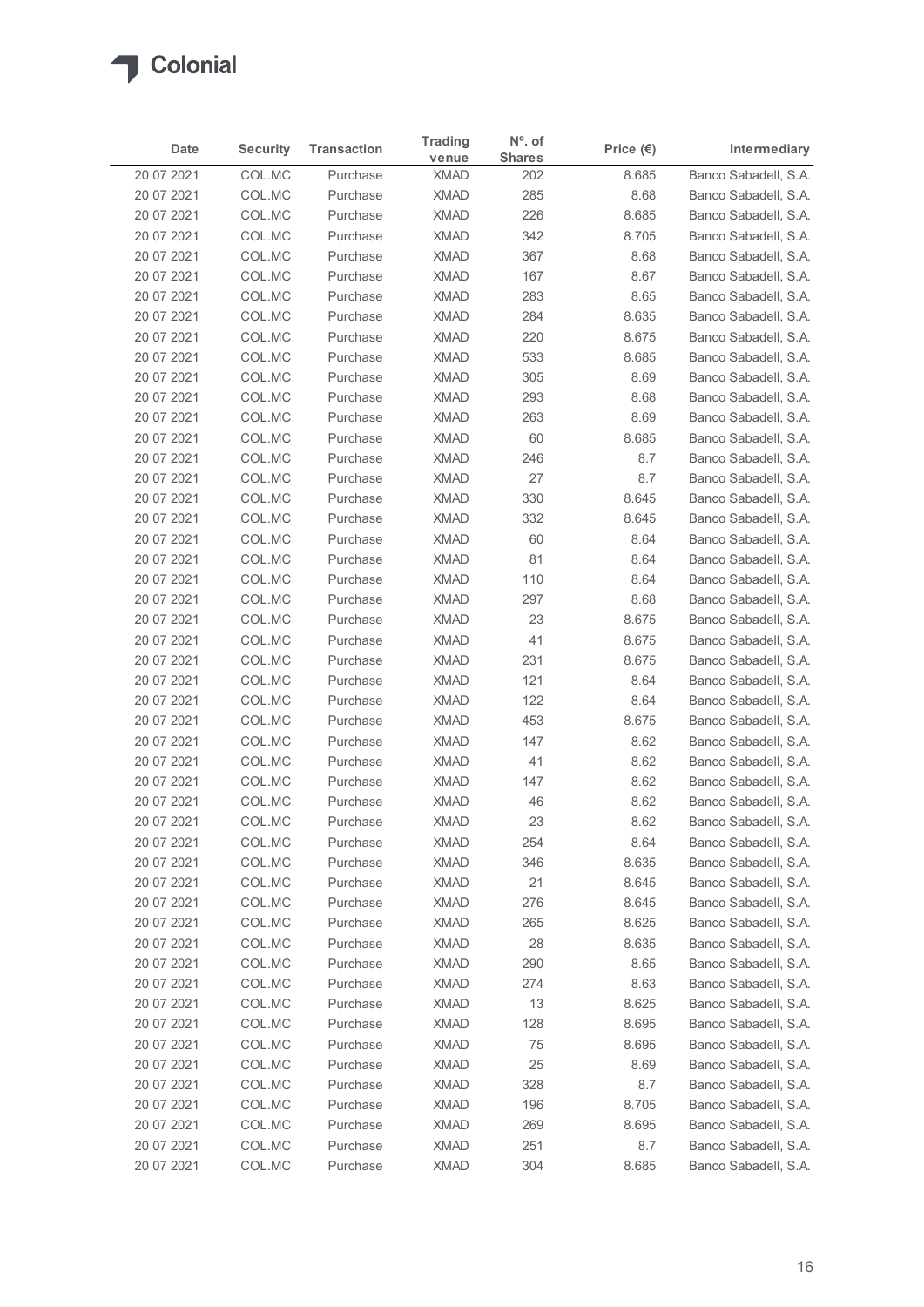

| <b>Security</b><br><b>Transaction</b><br>Intermediary<br>Date<br>Price $(\epsilon)$<br><b>Shares</b><br>venue<br>Banco Sabadell, S.A.<br>20 07 2021<br>COL.MC<br><b>XMAD</b><br>8.705<br>Purchase<br>83<br>20 07 2021<br>COL.MC<br><b>XMAD</b><br>176<br>8.705<br>Banco Sabadell, S.A.<br>Purchase<br>COL.MC<br><b>XMAD</b><br>193<br>Banco Sabadell, S.A.<br>20 07 2021<br>Purchase<br>8.685<br><b>XMAD</b><br>20 07 2021<br>COL.MC<br>Purchase<br>253<br>8.705<br>Banco Sabadell, S.A.<br>COL.MC<br><b>XMAD</b><br>238<br>20 07 2021<br>Purchase<br>8.69<br>Banco Sabadell, S.A.<br>20 07 2021<br>COL.MC<br><b>XMAD</b><br>177<br>Banco Sabadell, S.A.<br>Purchase<br>8.7<br>20 07 2021<br>COL.MC<br><b>XMAD</b><br>Banco Sabadell, S.A.<br>Purchase<br>146<br>8.705<br>20 07 2021<br>COL.MC<br>Purchase<br><b>XMAD</b><br>120<br>8.705<br>Banco Sabadell, S.A.<br>COL.MC<br>233<br>20 07 2021<br><b>XMAD</b><br>8.705<br>Banco Sabadell, S.A.<br>Purchase<br>COL.MC<br><b>XMAD</b><br>178<br>20 07 2021<br>Purchase<br>8.685<br>Banco Sabadell, S.A.<br>COL.MC<br><b>XMAD</b><br>20 07 2021<br>Purchase<br>346<br>8.695<br>Banco Sabadell, S.A.<br>20 07 2021<br>COL.MC<br><b>XMAD</b><br>88<br>8.695<br>Banco Sabadell, S.A.<br>Purchase<br><b>XMAD</b><br>8.685<br>20 07 2021<br>COL.MC<br>Purchase<br>264<br>Banco Sabadell, S.A.<br>363<br>8.695<br>20 07 2021<br>COL.MC<br>XMAD<br>Banco Sabadell, S.A.<br>Purchase<br>273<br>8.695<br>Banco Sabadell, S.A.<br>20 07 2021<br>COL.MC<br>Purchase<br><b>XMAD</b><br>XMAD<br>8.705<br>20 07 2021<br>COL.MC<br>Purchase<br>491<br>Banco Sabadell, S.A.<br><b>XMAD</b><br>20 07 2021<br>COL.MC<br>Purchase<br>241<br>8.7<br>Banco Sabadell, S.A.<br>COL.MC<br><b>XMAD</b><br>20 07 2021<br>Purchase<br>345<br>8.71<br>Banco Sabadell, S.A.<br><b>XMAD</b><br>Banco Sabadell, S.A.<br>20 07 2021<br>COL.MC<br>Purchase<br>267<br>8.695<br>8.73<br>20 07 2021<br>COL.MC<br>Purchase<br><b>XMAD</b><br>493<br>Banco Sabadell, S.A.<br>8.615<br>20 07 2021<br>COL.MC<br><b>XMAD</b><br>266<br>Banco Sabadell, S.A.<br>Purchase<br>XMAD<br>241<br>8.615<br>Banco Sabadell, S.A.<br>20 07 2021<br>COL.MC<br>Purchase<br>20 07 2021<br>COL.MC<br>Purchase<br>XMAD<br>422<br>8.615<br>Banco Sabadell, S.A.<br>20 07 2021<br>COL.MC<br>Purchase<br><b>XMAD</b><br>246<br>8.615<br>Banco Sabadell, S.A.<br>317<br>Banco Sabadell, S.A.<br>20 07 2021<br>COL.MC<br>Purchase<br><b>XMAD</b><br>8.615<br>COL.MC<br>20 07 2021<br><b>XMAD</b><br>81<br>8.62<br>Banco Sabadell, S.A.<br>Purchase<br>338<br>8.625<br>20 07 2021<br>COL.MC<br><b>XMAD</b><br>Banco Sabadell, S.A.<br>Purchase<br><b>XMAD</b><br>8.615<br>20 07 2021<br>COL.MC<br>35<br>Banco Sabadell, S.A.<br>Purchase<br>XMAD<br>58<br>Banco Sabadell, S.A.<br>20 07 2021<br>COL.MC<br>Purchase<br>8.62<br>COL.MC<br><b>XMAD</b><br>20 07 2021<br>Purchase<br>205<br>8.62<br>Banco Sabadell, S.A.<br><b>XMAD</b><br>20 07 2021<br>COL.MC<br>Purchase<br>380<br>8.635<br>Banco Sabadell, S.A.<br>3<br>20 07 2021<br>COL.MC<br><b>XMAD</b><br>8.62<br>Banco Sabadell, S.A.<br>Purchase<br><b>XMAD</b><br>20 07 2021<br>COL.MC<br>Purchase<br>257<br>8.62<br>Banco Sabadell, S.A.<br><b>XMAD</b><br>343<br>8.675<br>20 07 2021<br>COL.MC<br>Purchase<br>Banco Sabadell, S.A.<br>20 07 2021<br>COL.MC<br>Purchase<br>XMAD<br>220<br>8.675<br>Banco Sabadell, S.A.<br>20 07 2021<br>COL.MC<br>Purchase<br><b>XMAD</b><br>6<br>8.675<br>Banco Sabadell, S.A.<br>20 07 2021<br>COL.MC<br>Purchase<br><b>XMAD</b><br>35<br>8.675<br>Banco Sabadell, S.A.<br>COL.MC<br>20 07 2021<br><b>XMAD</b><br>151<br>8.655<br>Banco Sabadell, S.A.<br>Purchase<br>XMAD<br>20 07 2021<br>COL.MC<br>278<br>8.63<br>Banco Sabadell, S.A.<br>Purchase<br><b>XMAD</b><br>648<br>20 07 2021<br>COL.MC<br>Purchase<br>8.69<br>Banco Sabadell, S.A.<br>COL.MC<br><b>XMAD</b><br>9<br>8.675<br>Banco Sabadell, S.A.<br>20 07 2021<br>Purchase<br>20 07 2021<br>COL.MC<br>Purchase<br><b>XMAD</b><br>271<br>8.69<br>Banco Sabadell, S.A.<br>20 07 2021<br>COL.MC<br>Purchase<br><b>XMAD</b><br>190<br>8.695<br>Banco Sabadell, S.A. |
|------------------------------------------------------------------------------------------------------------------------------------------------------------------------------------------------------------------------------------------------------------------------------------------------------------------------------------------------------------------------------------------------------------------------------------------------------------------------------------------------------------------------------------------------------------------------------------------------------------------------------------------------------------------------------------------------------------------------------------------------------------------------------------------------------------------------------------------------------------------------------------------------------------------------------------------------------------------------------------------------------------------------------------------------------------------------------------------------------------------------------------------------------------------------------------------------------------------------------------------------------------------------------------------------------------------------------------------------------------------------------------------------------------------------------------------------------------------------------------------------------------------------------------------------------------------------------------------------------------------------------------------------------------------------------------------------------------------------------------------------------------------------------------------------------------------------------------------------------------------------------------------------------------------------------------------------------------------------------------------------------------------------------------------------------------------------------------------------------------------------------------------------------------------------------------------------------------------------------------------------------------------------------------------------------------------------------------------------------------------------------------------------------------------------------------------------------------------------------------------------------------------------------------------------------------------------------------------------------------------------------------------------------------------------------------------------------------------------------------------------------------------------------------------------------------------------------------------------------------------------------------------------------------------------------------------------------------------------------------------------------------------------------------------------------------------------------------------------------------------------------------------------------------------------------------------------------------------------------------------------------------------------------------------------------------------------------------------------------------------------------------------------------------------------------------------------------------------------------------------------------------------------------------------------------------------------------------------------------------------------------------------------------------------------------------------------------------------------------------------------------------------------------------------------------------------------------------------------------------------------------------------------------------------------------------------------------------------------------------------------------------------------------------------------------------------------------------------------------------|
|                                                                                                                                                                                                                                                                                                                                                                                                                                                                                                                                                                                                                                                                                                                                                                                                                                                                                                                                                                                                                                                                                                                                                                                                                                                                                                                                                                                                                                                                                                                                                                                                                                                                                                                                                                                                                                                                                                                                                                                                                                                                                                                                                                                                                                                                                                                                                                                                                                                                                                                                                                                                                                                                                                                                                                                                                                                                                                                                                                                                                                                                                                                                                                                                                                                                                                                                                                                                                                                                                                                                                                                                                                                                                                                                                                                                                                                                                                                                                                                                                                                                                                            |
|                                                                                                                                                                                                                                                                                                                                                                                                                                                                                                                                                                                                                                                                                                                                                                                                                                                                                                                                                                                                                                                                                                                                                                                                                                                                                                                                                                                                                                                                                                                                                                                                                                                                                                                                                                                                                                                                                                                                                                                                                                                                                                                                                                                                                                                                                                                                                                                                                                                                                                                                                                                                                                                                                                                                                                                                                                                                                                                                                                                                                                                                                                                                                                                                                                                                                                                                                                                                                                                                                                                                                                                                                                                                                                                                                                                                                                                                                                                                                                                                                                                                                                            |
|                                                                                                                                                                                                                                                                                                                                                                                                                                                                                                                                                                                                                                                                                                                                                                                                                                                                                                                                                                                                                                                                                                                                                                                                                                                                                                                                                                                                                                                                                                                                                                                                                                                                                                                                                                                                                                                                                                                                                                                                                                                                                                                                                                                                                                                                                                                                                                                                                                                                                                                                                                                                                                                                                                                                                                                                                                                                                                                                                                                                                                                                                                                                                                                                                                                                                                                                                                                                                                                                                                                                                                                                                                                                                                                                                                                                                                                                                                                                                                                                                                                                                                            |
|                                                                                                                                                                                                                                                                                                                                                                                                                                                                                                                                                                                                                                                                                                                                                                                                                                                                                                                                                                                                                                                                                                                                                                                                                                                                                                                                                                                                                                                                                                                                                                                                                                                                                                                                                                                                                                                                                                                                                                                                                                                                                                                                                                                                                                                                                                                                                                                                                                                                                                                                                                                                                                                                                                                                                                                                                                                                                                                                                                                                                                                                                                                                                                                                                                                                                                                                                                                                                                                                                                                                                                                                                                                                                                                                                                                                                                                                                                                                                                                                                                                                                                            |
|                                                                                                                                                                                                                                                                                                                                                                                                                                                                                                                                                                                                                                                                                                                                                                                                                                                                                                                                                                                                                                                                                                                                                                                                                                                                                                                                                                                                                                                                                                                                                                                                                                                                                                                                                                                                                                                                                                                                                                                                                                                                                                                                                                                                                                                                                                                                                                                                                                                                                                                                                                                                                                                                                                                                                                                                                                                                                                                                                                                                                                                                                                                                                                                                                                                                                                                                                                                                                                                                                                                                                                                                                                                                                                                                                                                                                                                                                                                                                                                                                                                                                                            |
|                                                                                                                                                                                                                                                                                                                                                                                                                                                                                                                                                                                                                                                                                                                                                                                                                                                                                                                                                                                                                                                                                                                                                                                                                                                                                                                                                                                                                                                                                                                                                                                                                                                                                                                                                                                                                                                                                                                                                                                                                                                                                                                                                                                                                                                                                                                                                                                                                                                                                                                                                                                                                                                                                                                                                                                                                                                                                                                                                                                                                                                                                                                                                                                                                                                                                                                                                                                                                                                                                                                                                                                                                                                                                                                                                                                                                                                                                                                                                                                                                                                                                                            |
|                                                                                                                                                                                                                                                                                                                                                                                                                                                                                                                                                                                                                                                                                                                                                                                                                                                                                                                                                                                                                                                                                                                                                                                                                                                                                                                                                                                                                                                                                                                                                                                                                                                                                                                                                                                                                                                                                                                                                                                                                                                                                                                                                                                                                                                                                                                                                                                                                                                                                                                                                                                                                                                                                                                                                                                                                                                                                                                                                                                                                                                                                                                                                                                                                                                                                                                                                                                                                                                                                                                                                                                                                                                                                                                                                                                                                                                                                                                                                                                                                                                                                                            |
|                                                                                                                                                                                                                                                                                                                                                                                                                                                                                                                                                                                                                                                                                                                                                                                                                                                                                                                                                                                                                                                                                                                                                                                                                                                                                                                                                                                                                                                                                                                                                                                                                                                                                                                                                                                                                                                                                                                                                                                                                                                                                                                                                                                                                                                                                                                                                                                                                                                                                                                                                                                                                                                                                                                                                                                                                                                                                                                                                                                                                                                                                                                                                                                                                                                                                                                                                                                                                                                                                                                                                                                                                                                                                                                                                                                                                                                                                                                                                                                                                                                                                                            |
|                                                                                                                                                                                                                                                                                                                                                                                                                                                                                                                                                                                                                                                                                                                                                                                                                                                                                                                                                                                                                                                                                                                                                                                                                                                                                                                                                                                                                                                                                                                                                                                                                                                                                                                                                                                                                                                                                                                                                                                                                                                                                                                                                                                                                                                                                                                                                                                                                                                                                                                                                                                                                                                                                                                                                                                                                                                                                                                                                                                                                                                                                                                                                                                                                                                                                                                                                                                                                                                                                                                                                                                                                                                                                                                                                                                                                                                                                                                                                                                                                                                                                                            |
|                                                                                                                                                                                                                                                                                                                                                                                                                                                                                                                                                                                                                                                                                                                                                                                                                                                                                                                                                                                                                                                                                                                                                                                                                                                                                                                                                                                                                                                                                                                                                                                                                                                                                                                                                                                                                                                                                                                                                                                                                                                                                                                                                                                                                                                                                                                                                                                                                                                                                                                                                                                                                                                                                                                                                                                                                                                                                                                                                                                                                                                                                                                                                                                                                                                                                                                                                                                                                                                                                                                                                                                                                                                                                                                                                                                                                                                                                                                                                                                                                                                                                                            |
|                                                                                                                                                                                                                                                                                                                                                                                                                                                                                                                                                                                                                                                                                                                                                                                                                                                                                                                                                                                                                                                                                                                                                                                                                                                                                                                                                                                                                                                                                                                                                                                                                                                                                                                                                                                                                                                                                                                                                                                                                                                                                                                                                                                                                                                                                                                                                                                                                                                                                                                                                                                                                                                                                                                                                                                                                                                                                                                                                                                                                                                                                                                                                                                                                                                                                                                                                                                                                                                                                                                                                                                                                                                                                                                                                                                                                                                                                                                                                                                                                                                                                                            |
|                                                                                                                                                                                                                                                                                                                                                                                                                                                                                                                                                                                                                                                                                                                                                                                                                                                                                                                                                                                                                                                                                                                                                                                                                                                                                                                                                                                                                                                                                                                                                                                                                                                                                                                                                                                                                                                                                                                                                                                                                                                                                                                                                                                                                                                                                                                                                                                                                                                                                                                                                                                                                                                                                                                                                                                                                                                                                                                                                                                                                                                                                                                                                                                                                                                                                                                                                                                                                                                                                                                                                                                                                                                                                                                                                                                                                                                                                                                                                                                                                                                                                                            |
|                                                                                                                                                                                                                                                                                                                                                                                                                                                                                                                                                                                                                                                                                                                                                                                                                                                                                                                                                                                                                                                                                                                                                                                                                                                                                                                                                                                                                                                                                                                                                                                                                                                                                                                                                                                                                                                                                                                                                                                                                                                                                                                                                                                                                                                                                                                                                                                                                                                                                                                                                                                                                                                                                                                                                                                                                                                                                                                                                                                                                                                                                                                                                                                                                                                                                                                                                                                                                                                                                                                                                                                                                                                                                                                                                                                                                                                                                                                                                                                                                                                                                                            |
|                                                                                                                                                                                                                                                                                                                                                                                                                                                                                                                                                                                                                                                                                                                                                                                                                                                                                                                                                                                                                                                                                                                                                                                                                                                                                                                                                                                                                                                                                                                                                                                                                                                                                                                                                                                                                                                                                                                                                                                                                                                                                                                                                                                                                                                                                                                                                                                                                                                                                                                                                                                                                                                                                                                                                                                                                                                                                                                                                                                                                                                                                                                                                                                                                                                                                                                                                                                                                                                                                                                                                                                                                                                                                                                                                                                                                                                                                                                                                                                                                                                                                                            |
|                                                                                                                                                                                                                                                                                                                                                                                                                                                                                                                                                                                                                                                                                                                                                                                                                                                                                                                                                                                                                                                                                                                                                                                                                                                                                                                                                                                                                                                                                                                                                                                                                                                                                                                                                                                                                                                                                                                                                                                                                                                                                                                                                                                                                                                                                                                                                                                                                                                                                                                                                                                                                                                                                                                                                                                                                                                                                                                                                                                                                                                                                                                                                                                                                                                                                                                                                                                                                                                                                                                                                                                                                                                                                                                                                                                                                                                                                                                                                                                                                                                                                                            |
|                                                                                                                                                                                                                                                                                                                                                                                                                                                                                                                                                                                                                                                                                                                                                                                                                                                                                                                                                                                                                                                                                                                                                                                                                                                                                                                                                                                                                                                                                                                                                                                                                                                                                                                                                                                                                                                                                                                                                                                                                                                                                                                                                                                                                                                                                                                                                                                                                                                                                                                                                                                                                                                                                                                                                                                                                                                                                                                                                                                                                                                                                                                                                                                                                                                                                                                                                                                                                                                                                                                                                                                                                                                                                                                                                                                                                                                                                                                                                                                                                                                                                                            |
|                                                                                                                                                                                                                                                                                                                                                                                                                                                                                                                                                                                                                                                                                                                                                                                                                                                                                                                                                                                                                                                                                                                                                                                                                                                                                                                                                                                                                                                                                                                                                                                                                                                                                                                                                                                                                                                                                                                                                                                                                                                                                                                                                                                                                                                                                                                                                                                                                                                                                                                                                                                                                                                                                                                                                                                                                                                                                                                                                                                                                                                                                                                                                                                                                                                                                                                                                                                                                                                                                                                                                                                                                                                                                                                                                                                                                                                                                                                                                                                                                                                                                                            |
|                                                                                                                                                                                                                                                                                                                                                                                                                                                                                                                                                                                                                                                                                                                                                                                                                                                                                                                                                                                                                                                                                                                                                                                                                                                                                                                                                                                                                                                                                                                                                                                                                                                                                                                                                                                                                                                                                                                                                                                                                                                                                                                                                                                                                                                                                                                                                                                                                                                                                                                                                                                                                                                                                                                                                                                                                                                                                                                                                                                                                                                                                                                                                                                                                                                                                                                                                                                                                                                                                                                                                                                                                                                                                                                                                                                                                                                                                                                                                                                                                                                                                                            |
|                                                                                                                                                                                                                                                                                                                                                                                                                                                                                                                                                                                                                                                                                                                                                                                                                                                                                                                                                                                                                                                                                                                                                                                                                                                                                                                                                                                                                                                                                                                                                                                                                                                                                                                                                                                                                                                                                                                                                                                                                                                                                                                                                                                                                                                                                                                                                                                                                                                                                                                                                                                                                                                                                                                                                                                                                                                                                                                                                                                                                                                                                                                                                                                                                                                                                                                                                                                                                                                                                                                                                                                                                                                                                                                                                                                                                                                                                                                                                                                                                                                                                                            |
|                                                                                                                                                                                                                                                                                                                                                                                                                                                                                                                                                                                                                                                                                                                                                                                                                                                                                                                                                                                                                                                                                                                                                                                                                                                                                                                                                                                                                                                                                                                                                                                                                                                                                                                                                                                                                                                                                                                                                                                                                                                                                                                                                                                                                                                                                                                                                                                                                                                                                                                                                                                                                                                                                                                                                                                                                                                                                                                                                                                                                                                                                                                                                                                                                                                                                                                                                                                                                                                                                                                                                                                                                                                                                                                                                                                                                                                                                                                                                                                                                                                                                                            |
|                                                                                                                                                                                                                                                                                                                                                                                                                                                                                                                                                                                                                                                                                                                                                                                                                                                                                                                                                                                                                                                                                                                                                                                                                                                                                                                                                                                                                                                                                                                                                                                                                                                                                                                                                                                                                                                                                                                                                                                                                                                                                                                                                                                                                                                                                                                                                                                                                                                                                                                                                                                                                                                                                                                                                                                                                                                                                                                                                                                                                                                                                                                                                                                                                                                                                                                                                                                                                                                                                                                                                                                                                                                                                                                                                                                                                                                                                                                                                                                                                                                                                                            |
|                                                                                                                                                                                                                                                                                                                                                                                                                                                                                                                                                                                                                                                                                                                                                                                                                                                                                                                                                                                                                                                                                                                                                                                                                                                                                                                                                                                                                                                                                                                                                                                                                                                                                                                                                                                                                                                                                                                                                                                                                                                                                                                                                                                                                                                                                                                                                                                                                                                                                                                                                                                                                                                                                                                                                                                                                                                                                                                                                                                                                                                                                                                                                                                                                                                                                                                                                                                                                                                                                                                                                                                                                                                                                                                                                                                                                                                                                                                                                                                                                                                                                                            |
|                                                                                                                                                                                                                                                                                                                                                                                                                                                                                                                                                                                                                                                                                                                                                                                                                                                                                                                                                                                                                                                                                                                                                                                                                                                                                                                                                                                                                                                                                                                                                                                                                                                                                                                                                                                                                                                                                                                                                                                                                                                                                                                                                                                                                                                                                                                                                                                                                                                                                                                                                                                                                                                                                                                                                                                                                                                                                                                                                                                                                                                                                                                                                                                                                                                                                                                                                                                                                                                                                                                                                                                                                                                                                                                                                                                                                                                                                                                                                                                                                                                                                                            |
|                                                                                                                                                                                                                                                                                                                                                                                                                                                                                                                                                                                                                                                                                                                                                                                                                                                                                                                                                                                                                                                                                                                                                                                                                                                                                                                                                                                                                                                                                                                                                                                                                                                                                                                                                                                                                                                                                                                                                                                                                                                                                                                                                                                                                                                                                                                                                                                                                                                                                                                                                                                                                                                                                                                                                                                                                                                                                                                                                                                                                                                                                                                                                                                                                                                                                                                                                                                                                                                                                                                                                                                                                                                                                                                                                                                                                                                                                                                                                                                                                                                                                                            |
|                                                                                                                                                                                                                                                                                                                                                                                                                                                                                                                                                                                                                                                                                                                                                                                                                                                                                                                                                                                                                                                                                                                                                                                                                                                                                                                                                                                                                                                                                                                                                                                                                                                                                                                                                                                                                                                                                                                                                                                                                                                                                                                                                                                                                                                                                                                                                                                                                                                                                                                                                                                                                                                                                                                                                                                                                                                                                                                                                                                                                                                                                                                                                                                                                                                                                                                                                                                                                                                                                                                                                                                                                                                                                                                                                                                                                                                                                                                                                                                                                                                                                                            |
|                                                                                                                                                                                                                                                                                                                                                                                                                                                                                                                                                                                                                                                                                                                                                                                                                                                                                                                                                                                                                                                                                                                                                                                                                                                                                                                                                                                                                                                                                                                                                                                                                                                                                                                                                                                                                                                                                                                                                                                                                                                                                                                                                                                                                                                                                                                                                                                                                                                                                                                                                                                                                                                                                                                                                                                                                                                                                                                                                                                                                                                                                                                                                                                                                                                                                                                                                                                                                                                                                                                                                                                                                                                                                                                                                                                                                                                                                                                                                                                                                                                                                                            |
|                                                                                                                                                                                                                                                                                                                                                                                                                                                                                                                                                                                                                                                                                                                                                                                                                                                                                                                                                                                                                                                                                                                                                                                                                                                                                                                                                                                                                                                                                                                                                                                                                                                                                                                                                                                                                                                                                                                                                                                                                                                                                                                                                                                                                                                                                                                                                                                                                                                                                                                                                                                                                                                                                                                                                                                                                                                                                                                                                                                                                                                                                                                                                                                                                                                                                                                                                                                                                                                                                                                                                                                                                                                                                                                                                                                                                                                                                                                                                                                                                                                                                                            |
|                                                                                                                                                                                                                                                                                                                                                                                                                                                                                                                                                                                                                                                                                                                                                                                                                                                                                                                                                                                                                                                                                                                                                                                                                                                                                                                                                                                                                                                                                                                                                                                                                                                                                                                                                                                                                                                                                                                                                                                                                                                                                                                                                                                                                                                                                                                                                                                                                                                                                                                                                                                                                                                                                                                                                                                                                                                                                                                                                                                                                                                                                                                                                                                                                                                                                                                                                                                                                                                                                                                                                                                                                                                                                                                                                                                                                                                                                                                                                                                                                                                                                                            |
|                                                                                                                                                                                                                                                                                                                                                                                                                                                                                                                                                                                                                                                                                                                                                                                                                                                                                                                                                                                                                                                                                                                                                                                                                                                                                                                                                                                                                                                                                                                                                                                                                                                                                                                                                                                                                                                                                                                                                                                                                                                                                                                                                                                                                                                                                                                                                                                                                                                                                                                                                                                                                                                                                                                                                                                                                                                                                                                                                                                                                                                                                                                                                                                                                                                                                                                                                                                                                                                                                                                                                                                                                                                                                                                                                                                                                                                                                                                                                                                                                                                                                                            |
|                                                                                                                                                                                                                                                                                                                                                                                                                                                                                                                                                                                                                                                                                                                                                                                                                                                                                                                                                                                                                                                                                                                                                                                                                                                                                                                                                                                                                                                                                                                                                                                                                                                                                                                                                                                                                                                                                                                                                                                                                                                                                                                                                                                                                                                                                                                                                                                                                                                                                                                                                                                                                                                                                                                                                                                                                                                                                                                                                                                                                                                                                                                                                                                                                                                                                                                                                                                                                                                                                                                                                                                                                                                                                                                                                                                                                                                                                                                                                                                                                                                                                                            |
|                                                                                                                                                                                                                                                                                                                                                                                                                                                                                                                                                                                                                                                                                                                                                                                                                                                                                                                                                                                                                                                                                                                                                                                                                                                                                                                                                                                                                                                                                                                                                                                                                                                                                                                                                                                                                                                                                                                                                                                                                                                                                                                                                                                                                                                                                                                                                                                                                                                                                                                                                                                                                                                                                                                                                                                                                                                                                                                                                                                                                                                                                                                                                                                                                                                                                                                                                                                                                                                                                                                                                                                                                                                                                                                                                                                                                                                                                                                                                                                                                                                                                                            |
|                                                                                                                                                                                                                                                                                                                                                                                                                                                                                                                                                                                                                                                                                                                                                                                                                                                                                                                                                                                                                                                                                                                                                                                                                                                                                                                                                                                                                                                                                                                                                                                                                                                                                                                                                                                                                                                                                                                                                                                                                                                                                                                                                                                                                                                                                                                                                                                                                                                                                                                                                                                                                                                                                                                                                                                                                                                                                                                                                                                                                                                                                                                                                                                                                                                                                                                                                                                                                                                                                                                                                                                                                                                                                                                                                                                                                                                                                                                                                                                                                                                                                                            |
|                                                                                                                                                                                                                                                                                                                                                                                                                                                                                                                                                                                                                                                                                                                                                                                                                                                                                                                                                                                                                                                                                                                                                                                                                                                                                                                                                                                                                                                                                                                                                                                                                                                                                                                                                                                                                                                                                                                                                                                                                                                                                                                                                                                                                                                                                                                                                                                                                                                                                                                                                                                                                                                                                                                                                                                                                                                                                                                                                                                                                                                                                                                                                                                                                                                                                                                                                                                                                                                                                                                                                                                                                                                                                                                                                                                                                                                                                                                                                                                                                                                                                                            |
|                                                                                                                                                                                                                                                                                                                                                                                                                                                                                                                                                                                                                                                                                                                                                                                                                                                                                                                                                                                                                                                                                                                                                                                                                                                                                                                                                                                                                                                                                                                                                                                                                                                                                                                                                                                                                                                                                                                                                                                                                                                                                                                                                                                                                                                                                                                                                                                                                                                                                                                                                                                                                                                                                                                                                                                                                                                                                                                                                                                                                                                                                                                                                                                                                                                                                                                                                                                                                                                                                                                                                                                                                                                                                                                                                                                                                                                                                                                                                                                                                                                                                                            |
|                                                                                                                                                                                                                                                                                                                                                                                                                                                                                                                                                                                                                                                                                                                                                                                                                                                                                                                                                                                                                                                                                                                                                                                                                                                                                                                                                                                                                                                                                                                                                                                                                                                                                                                                                                                                                                                                                                                                                                                                                                                                                                                                                                                                                                                                                                                                                                                                                                                                                                                                                                                                                                                                                                                                                                                                                                                                                                                                                                                                                                                                                                                                                                                                                                                                                                                                                                                                                                                                                                                                                                                                                                                                                                                                                                                                                                                                                                                                                                                                                                                                                                            |
|                                                                                                                                                                                                                                                                                                                                                                                                                                                                                                                                                                                                                                                                                                                                                                                                                                                                                                                                                                                                                                                                                                                                                                                                                                                                                                                                                                                                                                                                                                                                                                                                                                                                                                                                                                                                                                                                                                                                                                                                                                                                                                                                                                                                                                                                                                                                                                                                                                                                                                                                                                                                                                                                                                                                                                                                                                                                                                                                                                                                                                                                                                                                                                                                                                                                                                                                                                                                                                                                                                                                                                                                                                                                                                                                                                                                                                                                                                                                                                                                                                                                                                            |
|                                                                                                                                                                                                                                                                                                                                                                                                                                                                                                                                                                                                                                                                                                                                                                                                                                                                                                                                                                                                                                                                                                                                                                                                                                                                                                                                                                                                                                                                                                                                                                                                                                                                                                                                                                                                                                                                                                                                                                                                                                                                                                                                                                                                                                                                                                                                                                                                                                                                                                                                                                                                                                                                                                                                                                                                                                                                                                                                                                                                                                                                                                                                                                                                                                                                                                                                                                                                                                                                                                                                                                                                                                                                                                                                                                                                                                                                                                                                                                                                                                                                                                            |
|                                                                                                                                                                                                                                                                                                                                                                                                                                                                                                                                                                                                                                                                                                                                                                                                                                                                                                                                                                                                                                                                                                                                                                                                                                                                                                                                                                                                                                                                                                                                                                                                                                                                                                                                                                                                                                                                                                                                                                                                                                                                                                                                                                                                                                                                                                                                                                                                                                                                                                                                                                                                                                                                                                                                                                                                                                                                                                                                                                                                                                                                                                                                                                                                                                                                                                                                                                                                                                                                                                                                                                                                                                                                                                                                                                                                                                                                                                                                                                                                                                                                                                            |
|                                                                                                                                                                                                                                                                                                                                                                                                                                                                                                                                                                                                                                                                                                                                                                                                                                                                                                                                                                                                                                                                                                                                                                                                                                                                                                                                                                                                                                                                                                                                                                                                                                                                                                                                                                                                                                                                                                                                                                                                                                                                                                                                                                                                                                                                                                                                                                                                                                                                                                                                                                                                                                                                                                                                                                                                                                                                                                                                                                                                                                                                                                                                                                                                                                                                                                                                                                                                                                                                                                                                                                                                                                                                                                                                                                                                                                                                                                                                                                                                                                                                                                            |
| 802<br>Banco Sabadell, S.A.<br>20 07 2021<br>COL.MC<br><b>XMAD</b><br>8.64<br>Purchase                                                                                                                                                                                                                                                                                                                                                                                                                                                                                                                                                                                                                                                                                                                                                                                                                                                                                                                                                                                                                                                                                                                                                                                                                                                                                                                                                                                                                                                                                                                                                                                                                                                                                                                                                                                                                                                                                                                                                                                                                                                                                                                                                                                                                                                                                                                                                                                                                                                                                                                                                                                                                                                                                                                                                                                                                                                                                                                                                                                                                                                                                                                                                                                                                                                                                                                                                                                                                                                                                                                                                                                                                                                                                                                                                                                                                                                                                                                                                                                                                     |
| XMAD<br>11<br>20 07 2021<br>COL.MC<br>Purchase<br>8.655<br>Banco Sabadell, S.A.                                                                                                                                                                                                                                                                                                                                                                                                                                                                                                                                                                                                                                                                                                                                                                                                                                                                                                                                                                                                                                                                                                                                                                                                                                                                                                                                                                                                                                                                                                                                                                                                                                                                                                                                                                                                                                                                                                                                                                                                                                                                                                                                                                                                                                                                                                                                                                                                                                                                                                                                                                                                                                                                                                                                                                                                                                                                                                                                                                                                                                                                                                                                                                                                                                                                                                                                                                                                                                                                                                                                                                                                                                                                                                                                                                                                                                                                                                                                                                                                                            |
| 20 07 2021<br>COL.MC<br>XMAD<br>307<br>8.67<br>Banco Sabadell, S.A.<br>Purchase                                                                                                                                                                                                                                                                                                                                                                                                                                                                                                                                                                                                                                                                                                                                                                                                                                                                                                                                                                                                                                                                                                                                                                                                                                                                                                                                                                                                                                                                                                                                                                                                                                                                                                                                                                                                                                                                                                                                                                                                                                                                                                                                                                                                                                                                                                                                                                                                                                                                                                                                                                                                                                                                                                                                                                                                                                                                                                                                                                                                                                                                                                                                                                                                                                                                                                                                                                                                                                                                                                                                                                                                                                                                                                                                                                                                                                                                                                                                                                                                                            |
| 20 07 2021<br>COL.MC<br>Purchase<br><b>XMAD</b><br>392<br>8.69<br>Banco Sabadell, S.A.                                                                                                                                                                                                                                                                                                                                                                                                                                                                                                                                                                                                                                                                                                                                                                                                                                                                                                                                                                                                                                                                                                                                                                                                                                                                                                                                                                                                                                                                                                                                                                                                                                                                                                                                                                                                                                                                                                                                                                                                                                                                                                                                                                                                                                                                                                                                                                                                                                                                                                                                                                                                                                                                                                                                                                                                                                                                                                                                                                                                                                                                                                                                                                                                                                                                                                                                                                                                                                                                                                                                                                                                                                                                                                                                                                                                                                                                                                                                                                                                                     |
| <b>XMAD</b><br>292<br>20 07 2021<br>COL.MC<br>Purchase<br>8.7<br>Banco Sabadell, S.A.                                                                                                                                                                                                                                                                                                                                                                                                                                                                                                                                                                                                                                                                                                                                                                                                                                                                                                                                                                                                                                                                                                                                                                                                                                                                                                                                                                                                                                                                                                                                                                                                                                                                                                                                                                                                                                                                                                                                                                                                                                                                                                                                                                                                                                                                                                                                                                                                                                                                                                                                                                                                                                                                                                                                                                                                                                                                                                                                                                                                                                                                                                                                                                                                                                                                                                                                                                                                                                                                                                                                                                                                                                                                                                                                                                                                                                                                                                                                                                                                                      |
| 20 07 2021<br>COL.MC<br>Purchase<br><b>XMAD</b><br>189<br>8.67<br>Banco Sabadell, S.A.<br>20 07 2021<br>COL.MC<br><b>XMAD</b><br>320<br>8.67<br>Banco Sabadell, S.A.<br>Purchase                                                                                                                                                                                                                                                                                                                                                                                                                                                                                                                                                                                                                                                                                                                                                                                                                                                                                                                                                                                                                                                                                                                                                                                                                                                                                                                                                                                                                                                                                                                                                                                                                                                                                                                                                                                                                                                                                                                                                                                                                                                                                                                                                                                                                                                                                                                                                                                                                                                                                                                                                                                                                                                                                                                                                                                                                                                                                                                                                                                                                                                                                                                                                                                                                                                                                                                                                                                                                                                                                                                                                                                                                                                                                                                                                                                                                                                                                                                           |